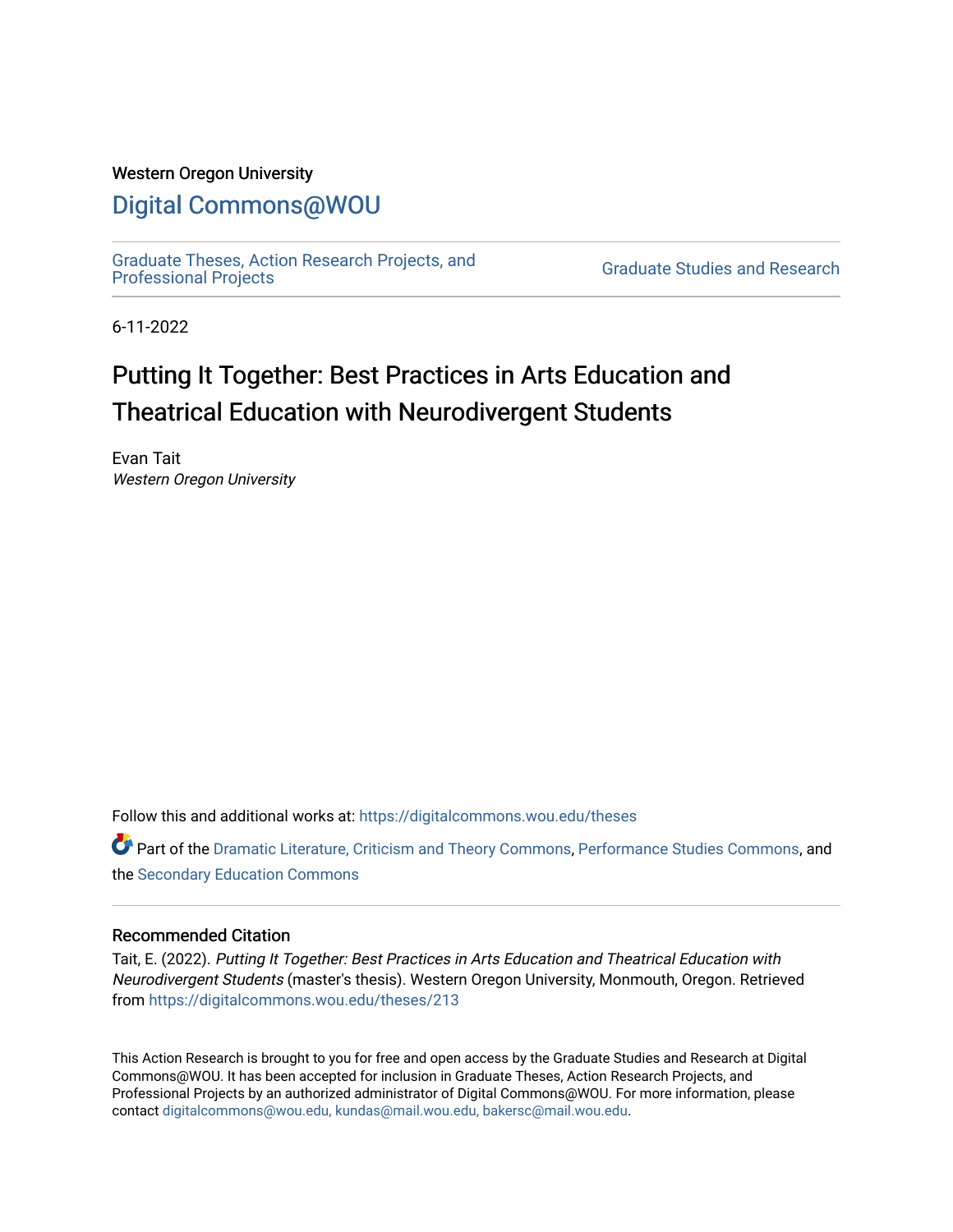## **Putting It Together: Best Practices in Arts Education and Theatrical Education with Neurodivergent Students**

By Evan Tait

An Action Research Project submitted to Western Oregon University

In partial fulfillment of the requirements for the degree of:

Masters of Arts, in Teaching

June 2022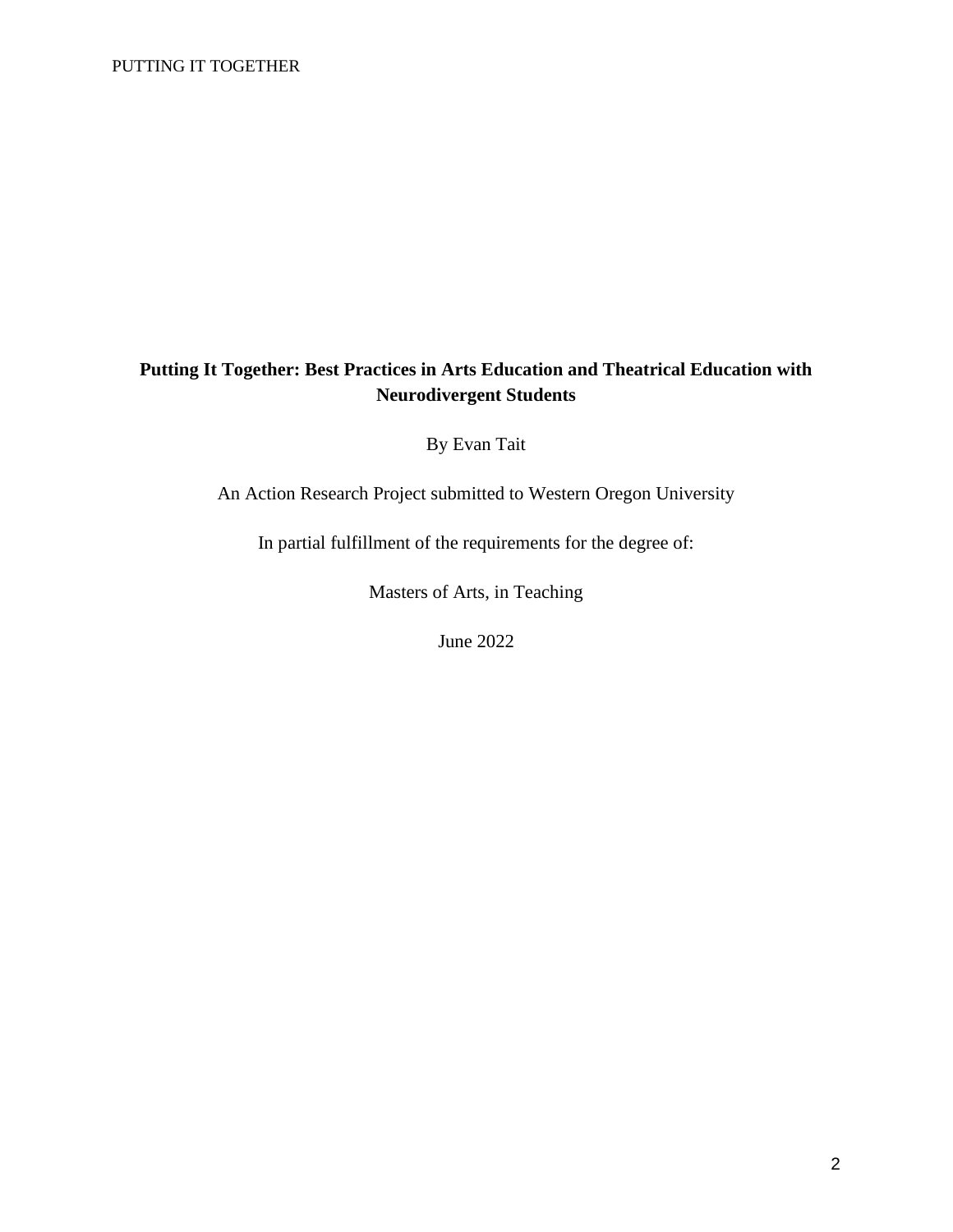

# **WE, THE UNDERSIGNED MEMBERS OF THE GRADUATE FACULTY OF WESTERN OREGON UNIVERSITY HAVE EXAMINED THE ENCLOSED**

Action Research Project Title:

Putting it Together: Best Practices in Arts Education and Theatrical Education with Neurodivergent Students

\_\_\_\_\_\_\_\_\_\_\_\_\_\_\_\_\_\_\_\_\_\_\_\_\_\_\_\_\_\_\_\_\_\_\_\_\_\_\_\_\_\_\_\_\_\_\_\_\_\_\_\_\_\_\_\_\_\_\_\_\_\_\_\_\_\_\_\_\_

Graduate Student: Evan Tait

Candidate for the degree of : Master of Arts in Teaching: Initial Licensure

*and hereby certify that in our opinion it is worthy of acceptance as partial fulfillment of the requirements of this master's degree.*

## **Committee Chair:**

| Name: Joshua Schulze | Signature: |
|----------------------|------------|
| Date: 05/26/2022     |            |

#### **Committee Member:**

Name: Eric Berge and Engineering Signature: Containing Signature: Date: 05/26/2022

## **Dean of Graduate Studies and Research:**

| Name: Dr. Hillary Fouts | Signature: |
|-------------------------|------------|
| Date:                   |            |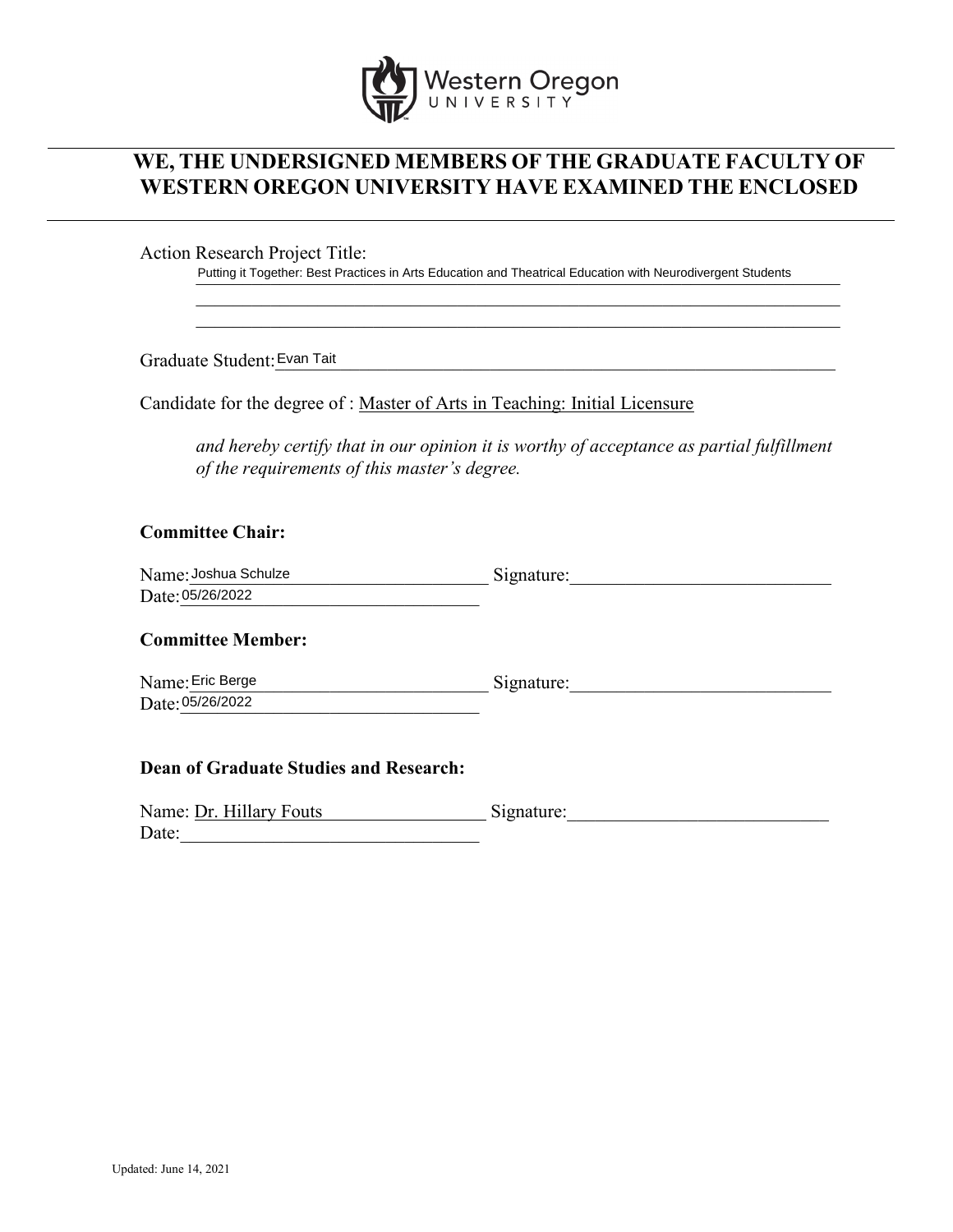## **Acknowledgements**

-I would like to Dr. Melanie Landon-Hays, Dr. Joshua Schulze, and Eric Berge for their help, guidance and supervision on this project

-I would like to thank my cooperating teacher and mentor, Stephanie Belt-Verhoef at Yamhill-Carlton High School, for her flexibility and patience as I worked with her high school students. -Special thanks goes to the YCHS scene study and play production students for their constant support and willingness to try every activity, even in the face of hardship

-Additionally, to my parents, Mark and Martha, for their constant proofreading, pots of coffee, and gentle words of encouragement.

-Lastly, to my wife, Micah Tait, for her never-ending support of my educational endeavors, and for her love, kindness, and consistent proofreading, which has proven to be invaluable.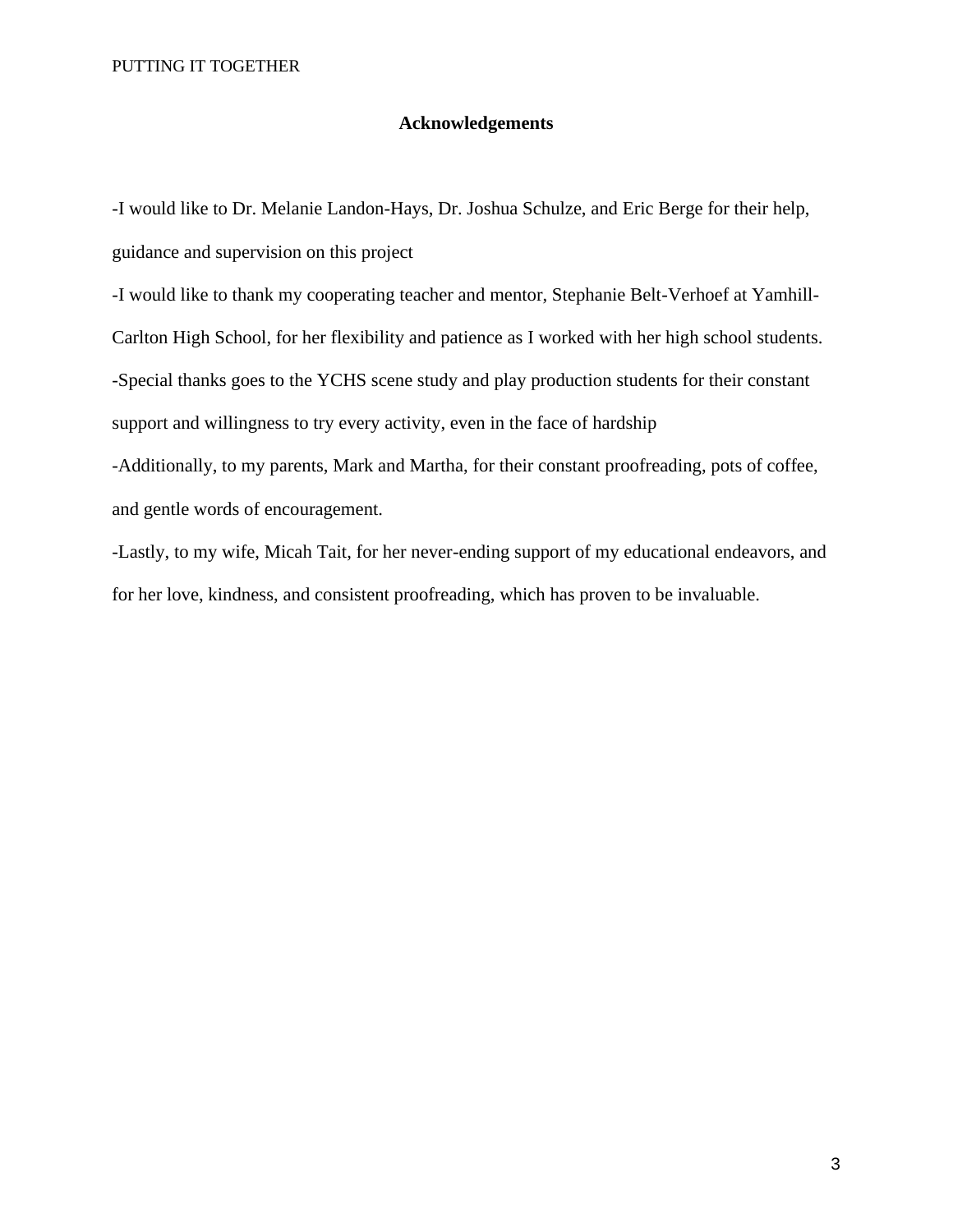## ABSTRACT

# **Putting It Together: Best Practices in Arts Education and Theatrical Education with Neurodivergent Students**

By Evan Tait

Arts education, for many administrations, can be a frustrating course of study. The question of whether or not it is an important skill to have students learn or whether it's frivolous is a constant argument between administrators and teachers. The best practices for arts education in the classroom can lead to improvements in test scores, development in critical thinking skills, and increases in understanding in many non-arts related subjects. Neurodivergent students rely on arts education because, for many, the way that they understand the world is through artistic practices such as music, theater, visual arts, and literature. Many students rely on theatrical education as a way to improve their skills in the classroom, as well as their skills in their development in high school.

This project discusses research and literature that talks about the importance of theater education in school curriculums, the importance of providing neurodivergent students safe, psychologically protected spaces for growth in learning, and how to make a traditionally teachercentered subject into a mutually beneficial learning-centered subject.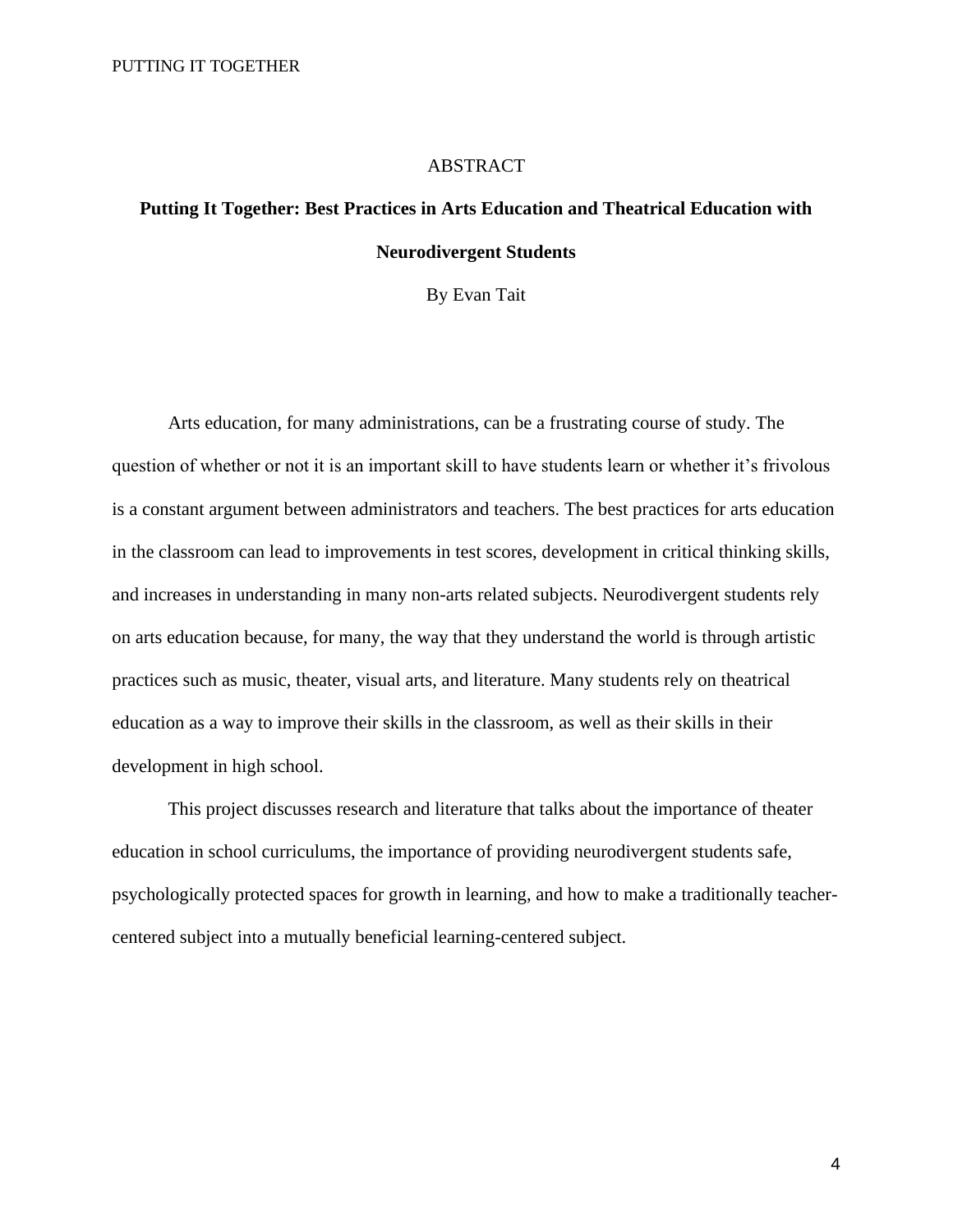# TABLE OF CONTENTS

|                                              | Acknowledgements                                               | p.2  |
|----------------------------------------------|----------------------------------------------------------------|------|
| Abstract                                     |                                                                | p.3  |
| Chapter 1                                    |                                                                |      |
|                                              | Introduction                                                   | p.4  |
|                                              | My Philosophy of Education                                     | p.6  |
|                                              | My Experience, and the Impact on My Philosophy of Education    | p.8  |
|                                              | My Philosophy from Theory to Practice                          | p.10 |
|                                              | My Philosophy and the InTASC Standards                         | p.13 |
|                                              | Conclusion                                                     | p.14 |
|                                              | <b>Chapter 2: Literature Review</b>                            |      |
|                                              | Purposes and Objectives                                        | p.16 |
|                                              | Procedures                                                     | p.17 |
| Part 1: Best Practices for Theater Education |                                                                |      |
|                                              | Teacher Centered Learning vs Learner Centered Learning         | p.19 |
|                                              | Characteristics of Best Practices in Education                 | p.20 |
|                                              | Process Centered Education vs. Product Centered Education      | p.21 |
|                                              | Differences in Instruction in Learning-Centered Theatrical Ed. | p.22 |
|                                              | Reflection as a Tool in Learning-Centered Theatrical Education | p.23 |
|                                              | Criticism as a Best Practice in Theatrical Education           | p.24 |
| Part II: Socially Responsible Practice       |                                                                |      |
|                                              | Theater and Gender and Sexuality                               | p.26 |
|                                              | Theater and Disability                                         | p.27 |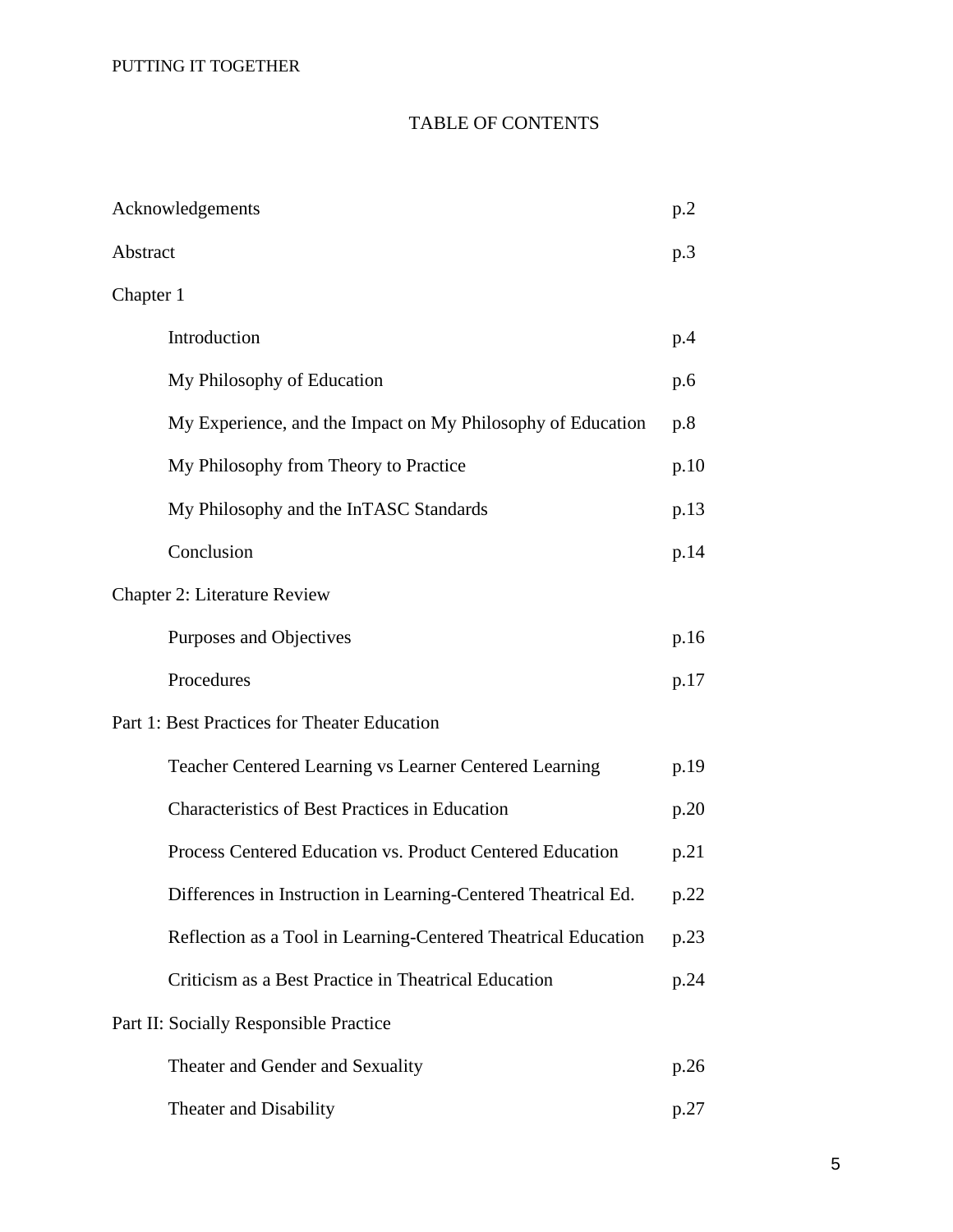| Socially Responsible Theater Education                  | p.28 |  |  |
|---------------------------------------------------------|------|--|--|
| <b>Theater Education and Trauma-Informed Practices</b>  | p.29 |  |  |
| Best Practices in Education for Neurodivergent Students | p.30 |  |  |
| Chapter 3: Methodology                                  |      |  |  |
| Participants                                            | p.31 |  |  |
| Data Collection                                         | p.32 |  |  |
| Data Analysis                                           | p.33 |  |  |
| Chapter 4: Findings                                     |      |  |  |
| <b>Research Questions</b>                               | p.34 |  |  |
| Data Analysis of Question 1                             | p.34 |  |  |
| Data Analysis of Question 2                             | p.38 |  |  |
| <b>Chapter 5: Conclusion</b>                            |      |  |  |
| References                                              | p.47 |  |  |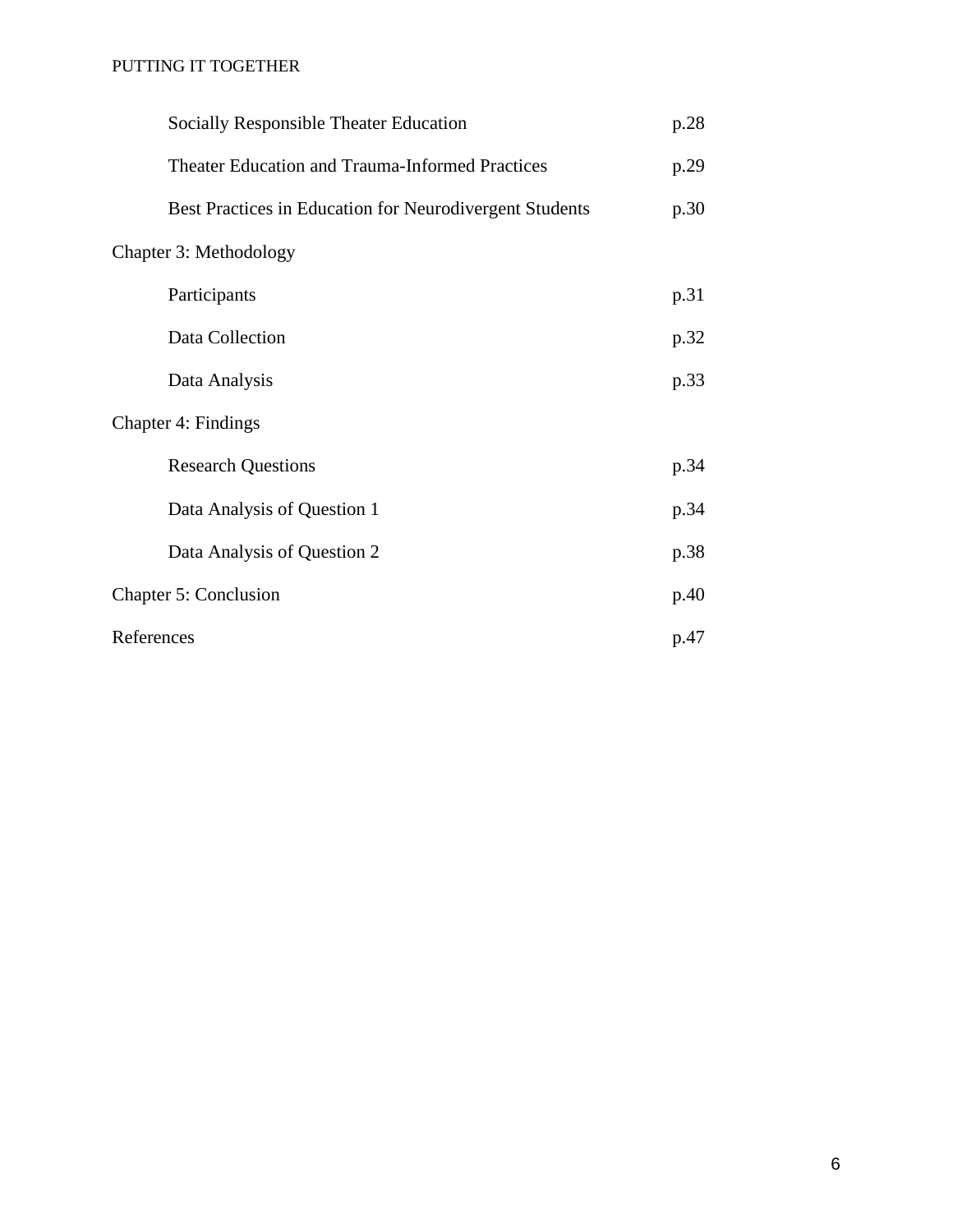#### **Chapter 1**

## **INTRODUCTION**

"Bit by bit, putting it together. Piece by piece, only way to make a work of art. Every moment needs a contribution. Every little detail plays a part. Having just a vision's no solution. Everything depends on execution. Putting it together, that's what counts", sings George, the main character in Stephen Sondheim's musical *Sunday in the Park with George*. Before George sings about the importance of art, the other characters in this musical discuss whether his art "worked" for them. One character says that the "state of the art" is combining different trends and that "You can't divide art today into categories neatly" (Sondheim, 1984). After differing viewpoints from each character, George sings the aforementioned line as a mantra to himself.

 The irony of discussing *Sunday in the Park with George* and its relationship to art is that this is the first show after a humiliating failure for Stephen Sondheim. He wrote the music and lyrics to the 1981 musical comedy flop *Merrily We Roll Along*, which lasted a total of 16 performances on Broadway. What Sondheim was doing, musically, had been done sparingly on Broadway. The show (*Merrily*) discusses the relationships of three friends, beginning at the end of their friendship and working backwards. For most artists, it would make sense to start the show at their youngest and work their way to the end, but Sondheim wanted to do something new. The music started out as a traditional homage to the musicals of the 1950s, which is where the story truly "began". As the show continued, the music shifted and took on a more modern tone. Motifs previously established repeated to indicate the passage of time for our three main characters. Suffice it to say, this show did not go over well.

Critics and audiences were not ready for a show that was so complicated. The New York Times were even quoted as saying, about the show, that "...what's really wasted here is Mr.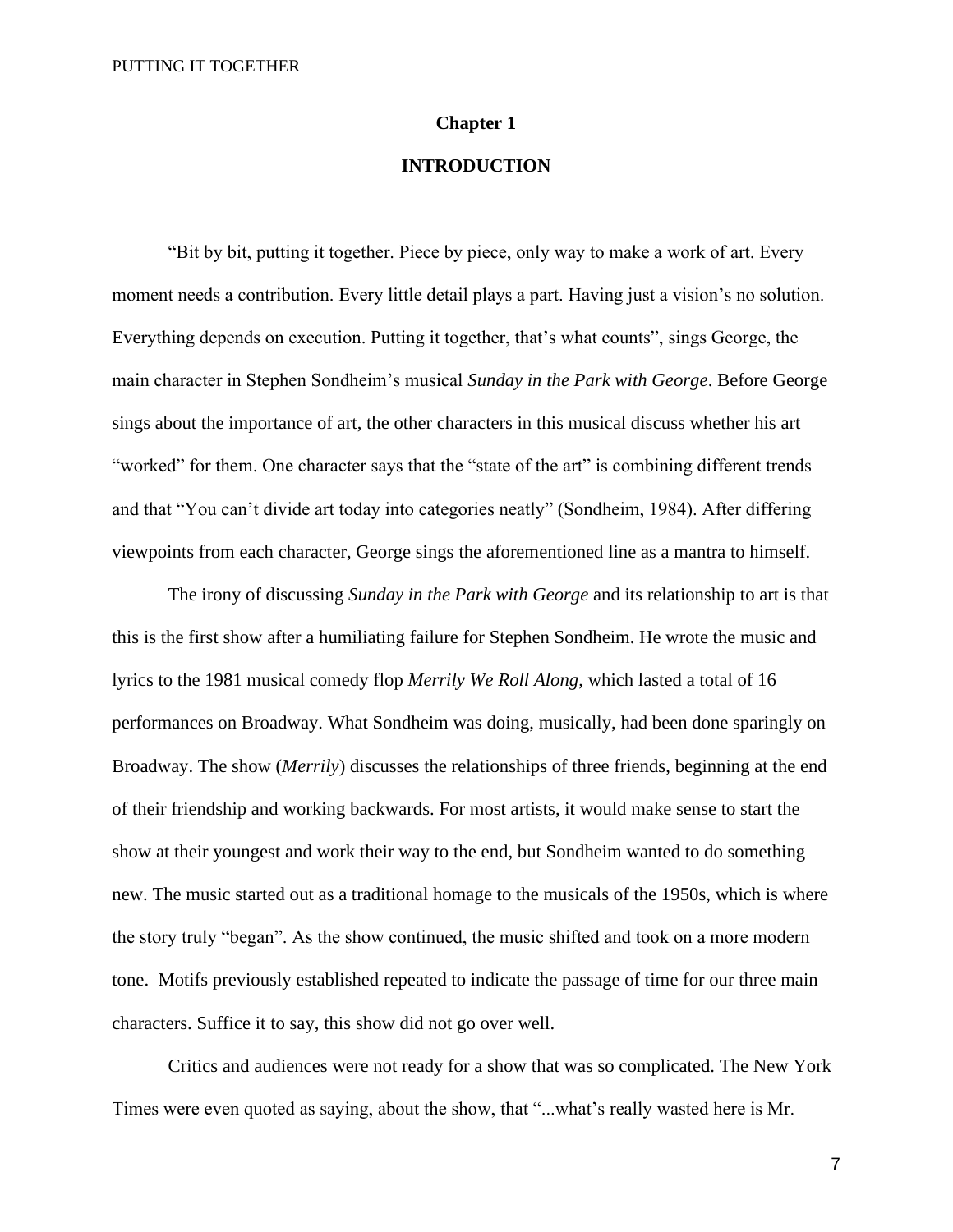Sondheim's talent. And that's why we watch "Merrily We Roll Along" with an ever-mounting– and finally upsetting–sense of regret." (Rich, 1981, Section C, p.9). The relationships that Sondheim had with his former collaborators were severed, in quite spectacular fashion, because of the failure of this show. Flash forward to 1984 when he was approached by a new director and playwright with the idea to create a musical based on the painting, A Sunday Afternoon on the Island of La Grande Jatte. With this opportunity, Sondheim thought of something new. He had lots of things to say--things that he had not already said-- and so he did what he had to do: created art.

 I like to think that a lot of what us teachers do is "putting it together", like the aforementioned lyrics say. It is some sort of modern art piece that not a lot of people will understand, but each detail of the art piece we put together is crucial overall. Each student that enters our classroom could be a George: full of imagination and untapped potential, waiting for lightning to strike. It is our job to try to harness the lightning and keep the fire ignited in their eyes. However, despite our best efforts, sometimes harnessing lightning and igniting fire can lead to crashing and burning. As an educator, how we pick ourselves up and go back to the drawing board both affords us new opportunities to explore and provides students with the chance to make art with us. And we put it together one dot at a time.

#### **My Philosophy of Education**

 While lyrics from a Pulitzer Prize winning musical paired with the history of one of the most epic stumbling blocks of one of the world's best theater composers might seem like a bizarre way to tie in education, I think this reference fits nicely into the overarching question that I have about education: how, as an educator, can I advocate for students with exceptionalities in a performing arts classroom? In *Sunday in the Park with George*, George had to confront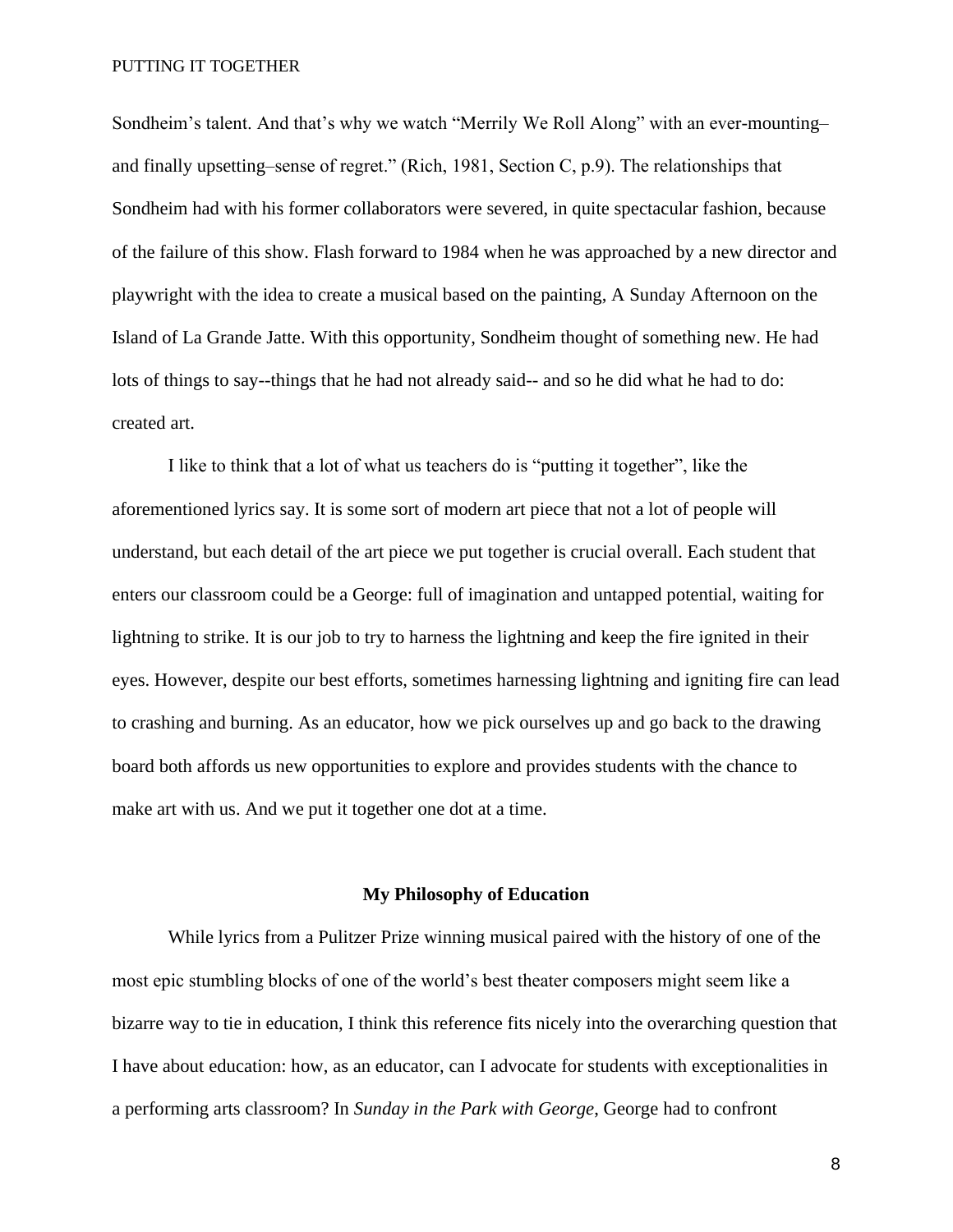opinions and the dissension of the people around him, which is what students have to deal with on a regular basis. I believe that every student--no matter their situation in life--is entitled to an education that allows them to explore subjects, bit by bit, and ask the questions they need to find the answers they deserve.

 Part of putting it together, as an educator, means that I empower the students to feel safe in the classroom by creating an environment where their ideas and preconceptions can be challenged in an empowering way. Students can learn when the feel safe and they can learn when they are uncomfortable, like when their foreknowledge is examined to illuminate alternative thought processes. Students' ideas and preconceptions should be challenged, but they should be challenged in a way that empowers them to explore further. Sondheim opens *Sunday…*  by saying "White, a blank page or canvas. The challenge, bring order to the whole through design. Composition. Tension. Balance. Light. And harmony" (Sondheim, 1984). Students have the freedom to begin on a blank page. Their mission is two-fold. First, they need to bring order to the whole of their idea or their preconceptions. Secondly, I want my students to feel like they are the sculptor of their own education, instead of having someone sculpt their education for them. If they do not feel like they have the liberty to forge their own path, then it is my duty as an educator to provide them with an alternate sculpture and show them that it can be done differently.

 Lastly, I believe that students have a wealth of prior knowledge that can, and should, be tapped into on a regular basis. We know what we know, and we don't know what we don't know. By providing a student the opportunity to relate, let's say, fractions to a piece of music, or modern-day government to an episode of Parks and Recreation, we teachers are enabling them with a new hook to get in to the material. My job as educator is to learn about their prior knowledge and add more to it. If the dots that they have on their tapestry of education are based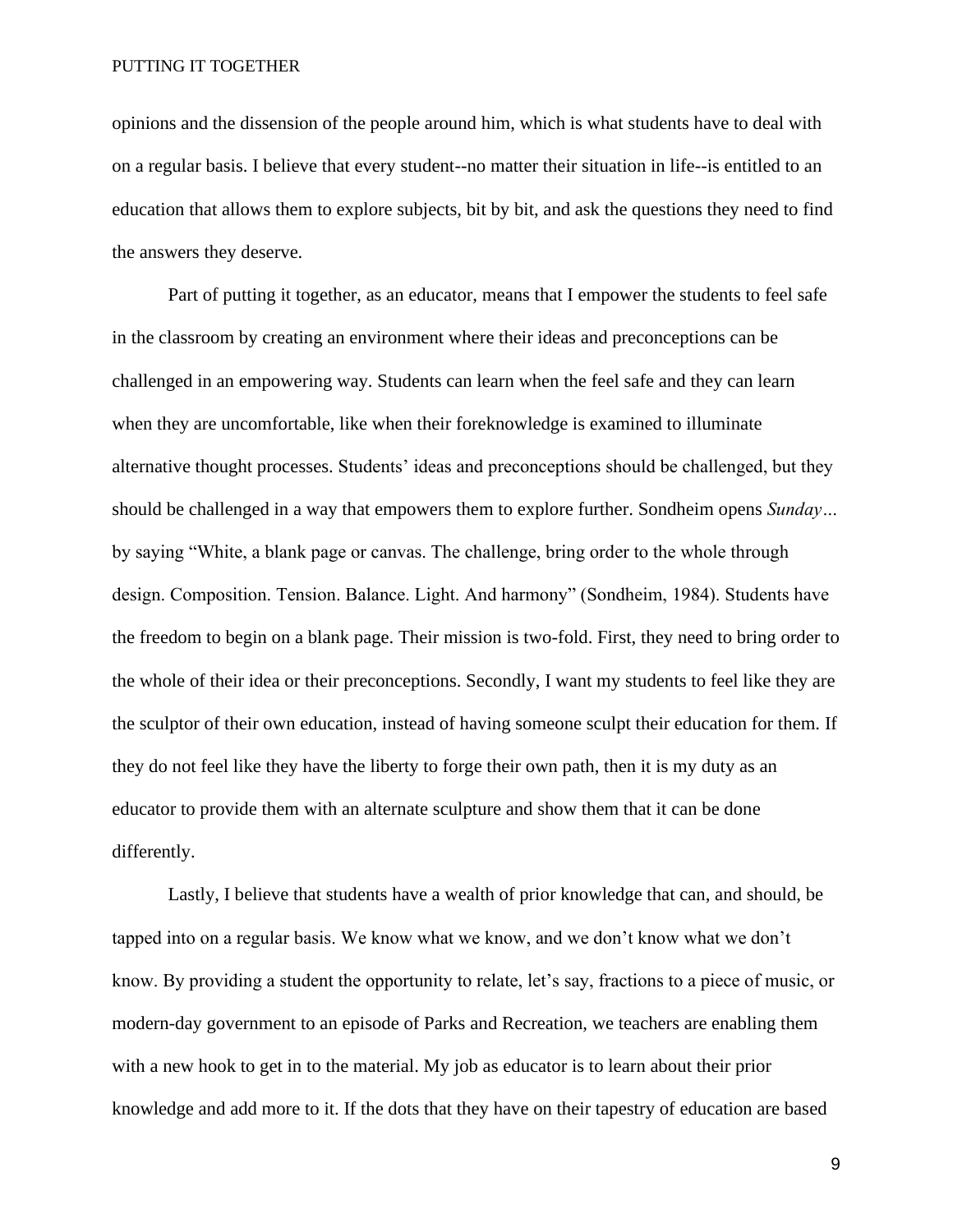solely on movies, what if I give them a dot of music? A line of television? A splash of fiction? How is that going to enrich their educational tapestry?

#### **My Experience, and the Impact on My Philosophy of Education**

As a student of the performing arts, I never got the chance to truly put things together. Most of my teachers and I had an unspoken agreement: I do what I do best, and they provide the opportunities for success. The thing that made it so ironic was that in the performing arts, specifically theater, I had the least opportunity for success. I had a teacher who was focused on her ego, and she wanted to make sure that there was no one in her department who knew more than her. That was me. I knew more because I sought out the knowledge to know more. What sticks out most to me is when I was cast in a professional show my junior year of high school. When I got an opportunity to represent the school, her department, and all of the things that this teacher taught me, her response to this wonderful opportunity was one of jealousy and ambivalence. She told me things like "Don't forget where you came from" and "Remember who taught you all the things you know". To a young person whose only escape was inside of an auditorium, this was a punch to the gut.

Fast forward about ten years, when writing this action research plan, and I talk about this experience openly to my students in my high school play production class. I mention to them that they can pursue any opportunity outside of the walls of the classroom, and that's what is going to teach them the most about being actors. The reason I mention this is because it's so important to understand that part of creation is to seek out creativity: creative stories, creative minds, and creative people. Gatekeeping creativity for students has a negative impact on students. A quality arts education, including emotional support can raise students' abilities to critique themselves, their willingness to experiment, their ability to reflect, and also to learn from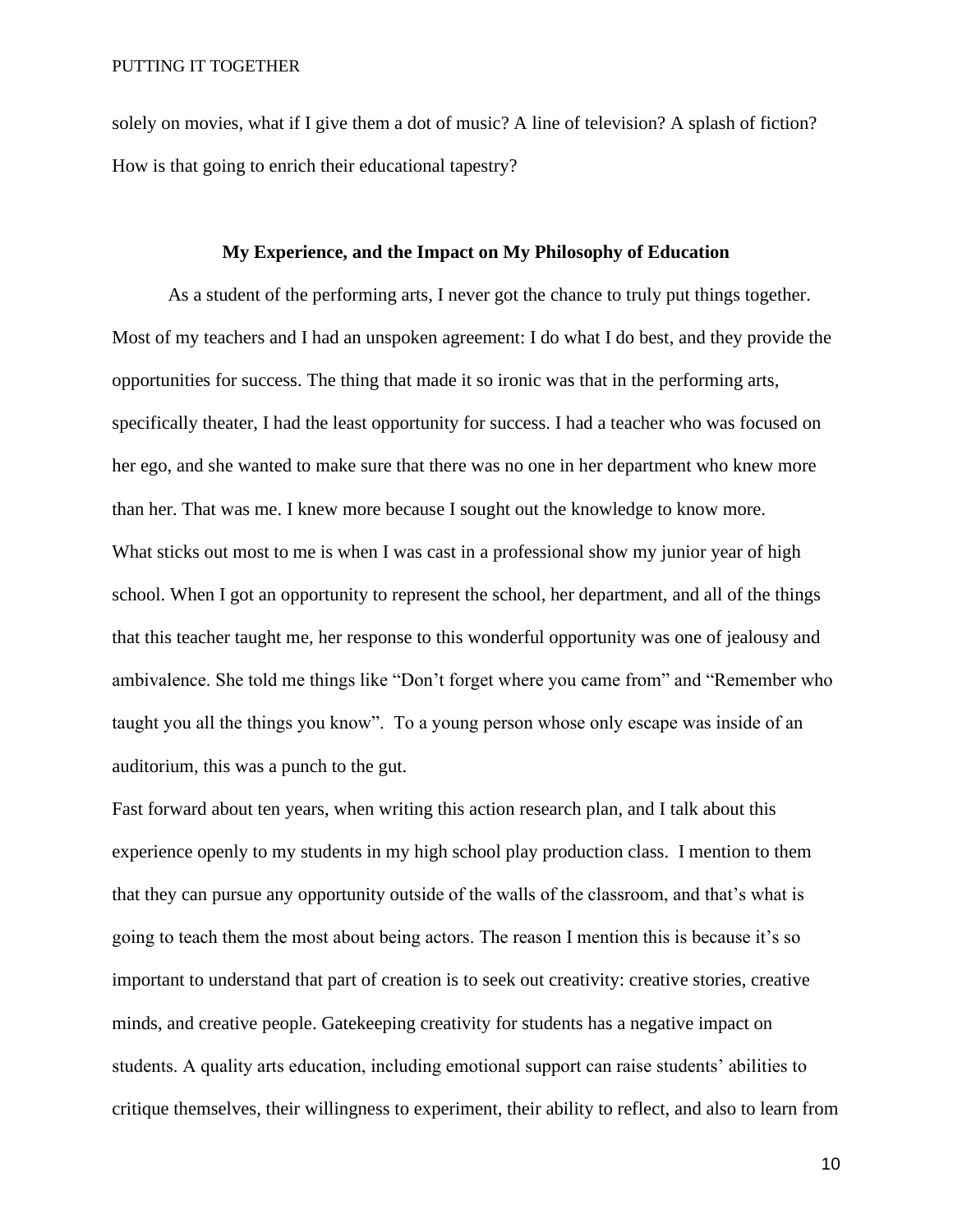their mistakes (Robinson, 2013). I make sure that my students in my class can have all of those skills once they leave my room, because I did not have those when I graduated from high school. In regards to prior knowledge, I remember my junior year English teacher, Mrs. Johnson, let me do my thing. I distinctly remember when we were reading *One Flew Over the Cuckoo's Nest*, every student in the class was struggling with their final essay for her. She loved to do a cumulative final essay about a theme or motif in the book. What did I do? I decided to write a paper comparing the heroism of Randle P. McMurphy (the protagonist of *Cuckoo's Nest*), and Huckleberry Finn. My rationale? Easy. I was in a musicalized version of the story of Huck Finn, and I knew those parallels. *Huckleberry Finn*, to me, was *Cuckoo's Nest*, but set in Civil War-era America. The reason I remember that paper, specifically, was that it was the first time a teacher allowed me to tap into prior knowledge. She allowed me to be inquisitive and try something different. Here, she allowed me to put it together.

As an educator, that's all I want for my students. I want them to be able to write a paper about what they have spent their semester learning. But, I know that since students' minds all work differently. If they feel like a poem is the best way to indicate their knowledge, they're writing a poem. Would it be better for them to write a comic, draw a poster, etc? Great! That's their choice, and that's what got them hooked into what they were reading and learning. I suppose you could call this a "Choose Your Own Adventure" approach.

## **My Philosophy From Theory to Practice**

 One of the ways that I would like to incorporate what I think about education, about putting it together, is to add more of a theoretical approach, primarily utilizing the work of Bandura and his social learning theory. One of the tenets of Bandura's theory has to do with observational learning, and in a theater class, Bandura talks about how students will pay attention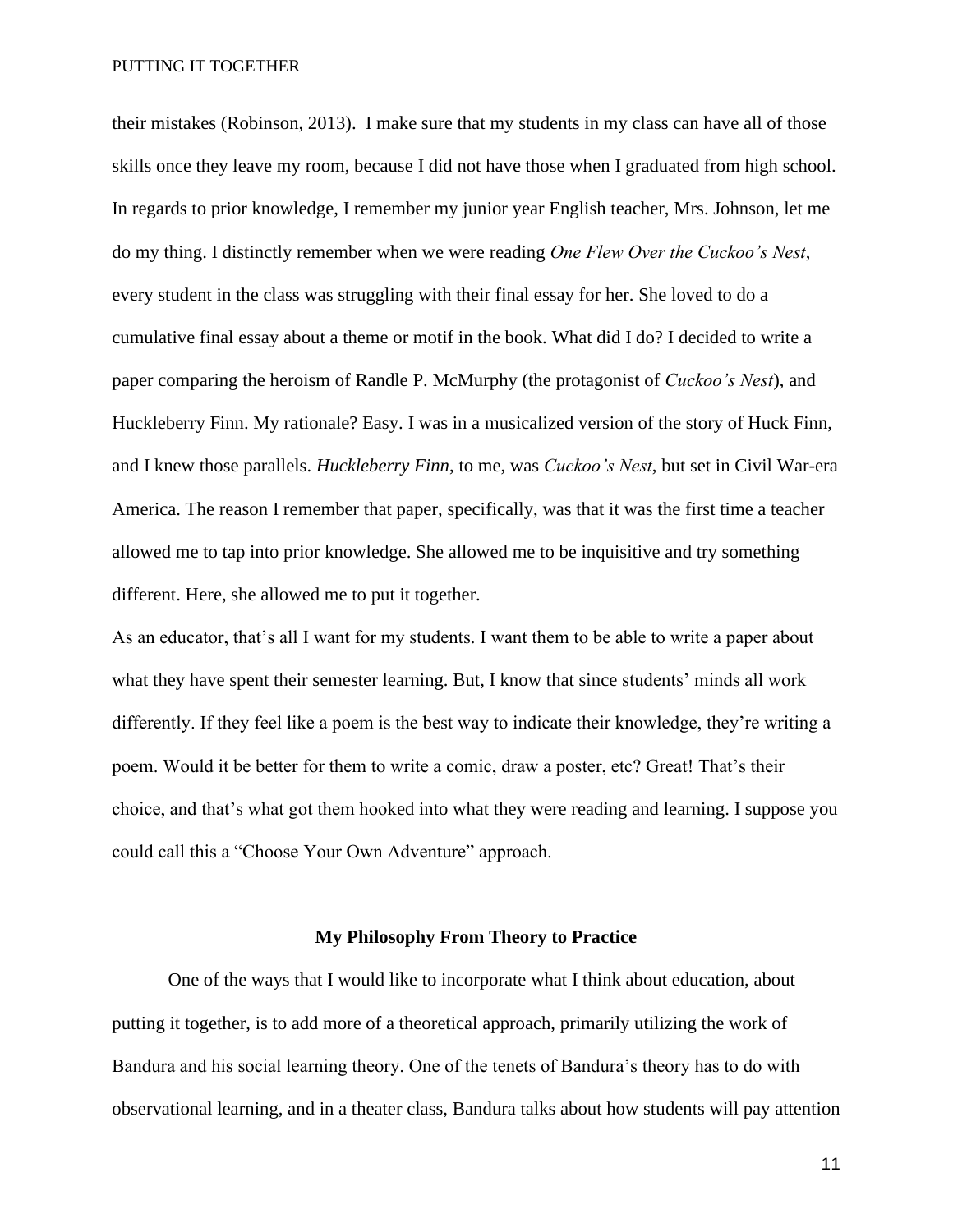to the people around them, also known as models, and encode that memory. Later on, the ultimate goal is that they are able to imitate those memories that they observed the people having. I can make that happen for them by providing them with access to materials (scripts, improvisation games, question and answer sessions, etc.) that will provide them the opportunities to show something in the world around them and use something that they saw in a scene or theatrical interaction of their own. Most, if not all, of theatrical practice is theft, or so I tell my students. An artist's sole mission is to provide the audience with a take on a role that they may have never seen before or, the inverse, provide them with a comforting take on a role that they hold near and dear to their hearts. At the end of my play production class' year, they give the general public a showcase of Shakespeare scenes, and one of the things I told them is that if they see something that works, utilize it. Justify it, but utilize it. By providing the students with different examples of ways that other performers, actors, technicians, etc. hone their craft is going to be an invaluable resource.

 The most important part of my philosophy of cooperative learning is how the students will respond to these observations. Bandura talks about how if the consequences of imitating someone's behavior is rewarding, the student is more likely to continue with that behavior. In my classroom, feedback is paramount, and for a lot of students, feedback can lead to an unsafe classroom environment. Teaching my students how to utilize feedback as a positive and providing verbal feedback to students that will empower them, instead of berate them, is going to be very important. Part of what I can do to encourage this social learning theory is to teach the students how to give constructive feedback that is still positive, and does not tear down the performer. The tendency, as an actor, is that when you give feedback, it's some personal attack on your skills, but that is not what feedback is meant to do for the actor. Being able to model the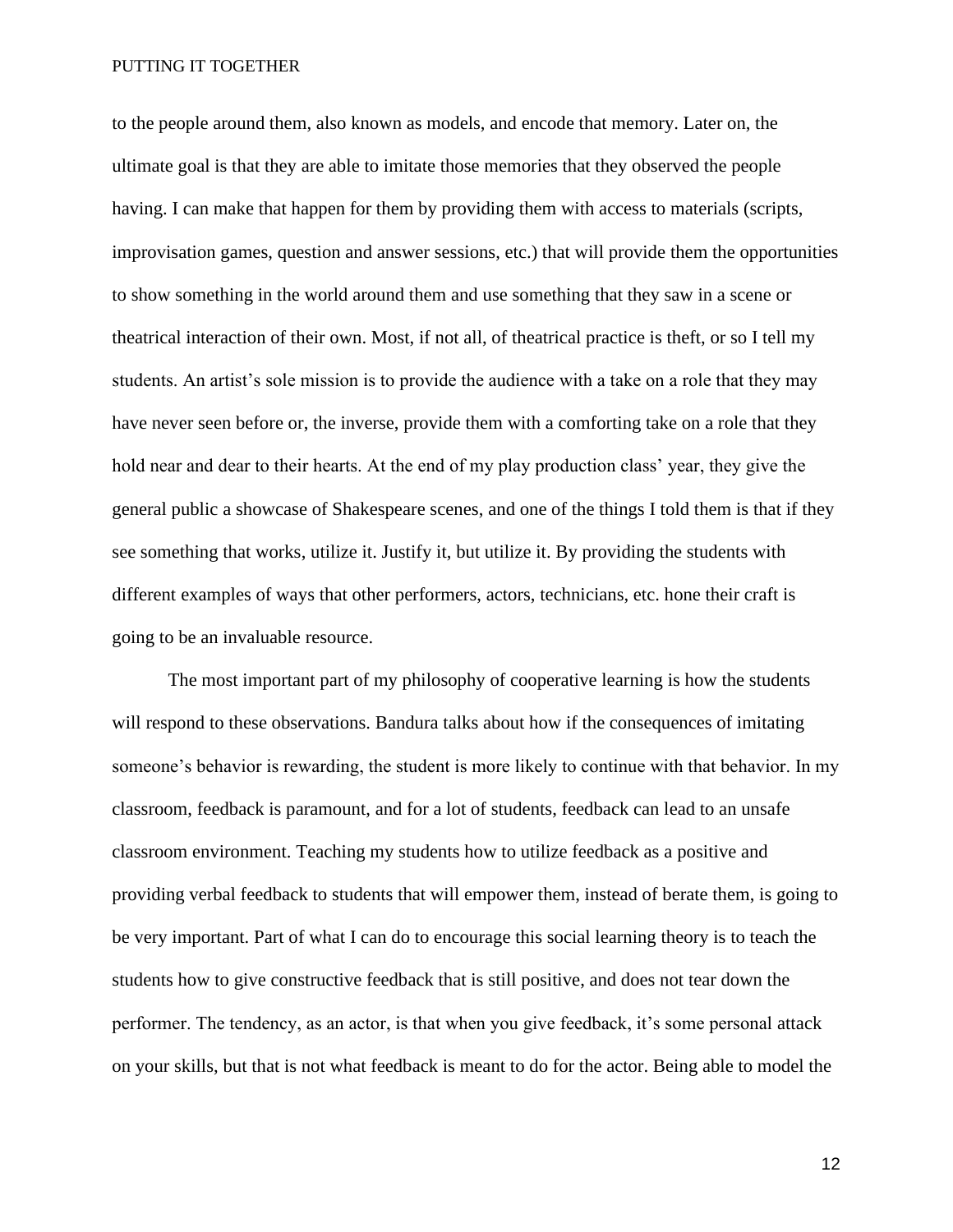verbal feedback that they should be given and providing them with verbal examples is going to help boost morale in the classroom.

 Bandura's theory also discusses how the student is going to discern whether they want to copy an action or not. In a theater classroom, for example, if an actor sees the reaction and hears the reaction of the audience when one person crosses the stage, they might want to incorporate a cross like that in their scene work. I want to enable students to trust their instincts and give them the freedom to utilize their prior knowledge of being a human, being a student, and being an actor, but still adding new skills to their toolbox in a way that will empower, not dismiss.

Another theory that is important for me to incorporate in my teaching is Piaget, and specifically, his theory of play, and what play can do in the classroom. Now, I understand fully that high school students are not kindergarten learners, and "play" for them might seem like a childish construct, but as a teacher, it is my job to teach them how to play. It's a skill that a lot of times, high schoolers forget. They get bogged down with living their lives and they get bombarded with projects, tests, facts and figures. As a teacher, I have to use some of Piaget's theory of play, particularly the idea of symbolic play, to get my students invested in what I am teaching. Symbolic play also allows students to conquer something that might be weighing heavily on them. Something that always stuck out with me about this idea of symbolic play, is when I took an improv course in my first year of undergraduate.

My improvisation teacher told me that improv doesn't need to be funny because life is funny inherently, and I think about that frequently in my teaching of theater. Using Piaget's theory, I can allow my students to explore things that might be on their mind, or reenact an experience they had in their week, or allow them to really explore their identity. As a theater educator, I realized throughout my student teaching that high school is its own improv exercise.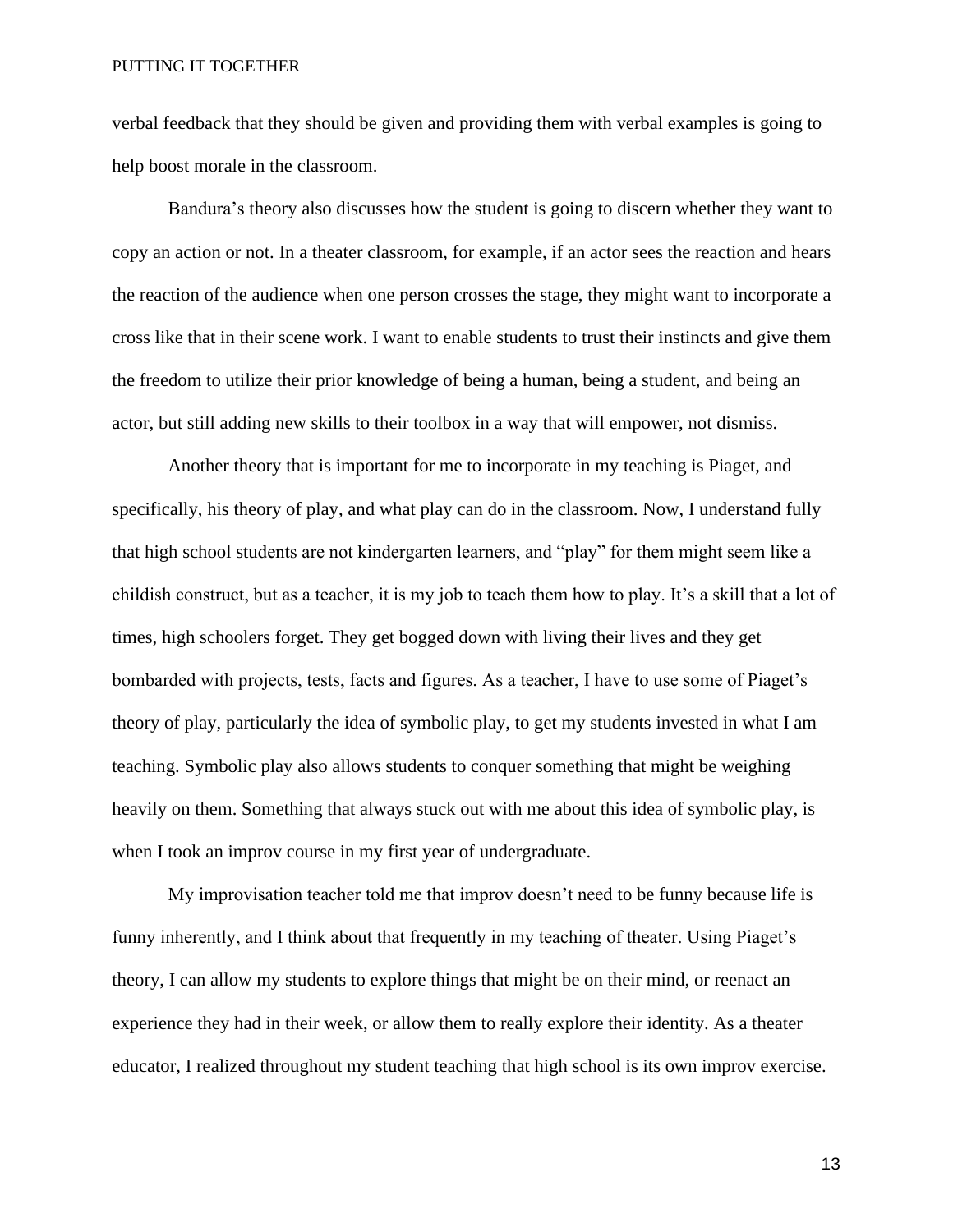Many times, my students improvised having a good day, improvised dealing with heartbreak, stress, and the general craziness surrounding their educational experience.

But, as an educator, I learned about the power and importance of identifying those moments and living in them, not hiding from them. Piaget's theory of play works in that sense because part of play means that students are able to follow what drives them and lights their fire, which then allows them to discover and construct their own knowledge. Most of my students are upper-class students, and for a lot of these students, the only time they are able to interact with their real emotions is between the 50 or 80 minutes that they have class with me, and through the material the whole class works on, as a collective. They get to feel heartbreak through a scene from *Romeo and Juliet*, or betrayal through the infamous nunnery scene in *Hamlet*, or the effects of toxic masculinity through the eyes of Katarina and Petruchio in *Taming of the Shrew*, and those experiences are important for their development as well-rounded students of the world.

#### **My Philosophy and the InTASC Standards**

 My philosophy of education directly correlates with InTASC standards 3, 4, and 8. Standard 3 discusses how "the teacher works with others to create environments that support individual and collaborative learning, and that encourage positive social interaction, active engagement in learning, and self-motivation" (Council of Chief State School Officers, 2011, p.8). In order to provide students with the blank space and the freedom to explore their craft, they need to feel safe in their space and as the teacher, I need to work on providing students both a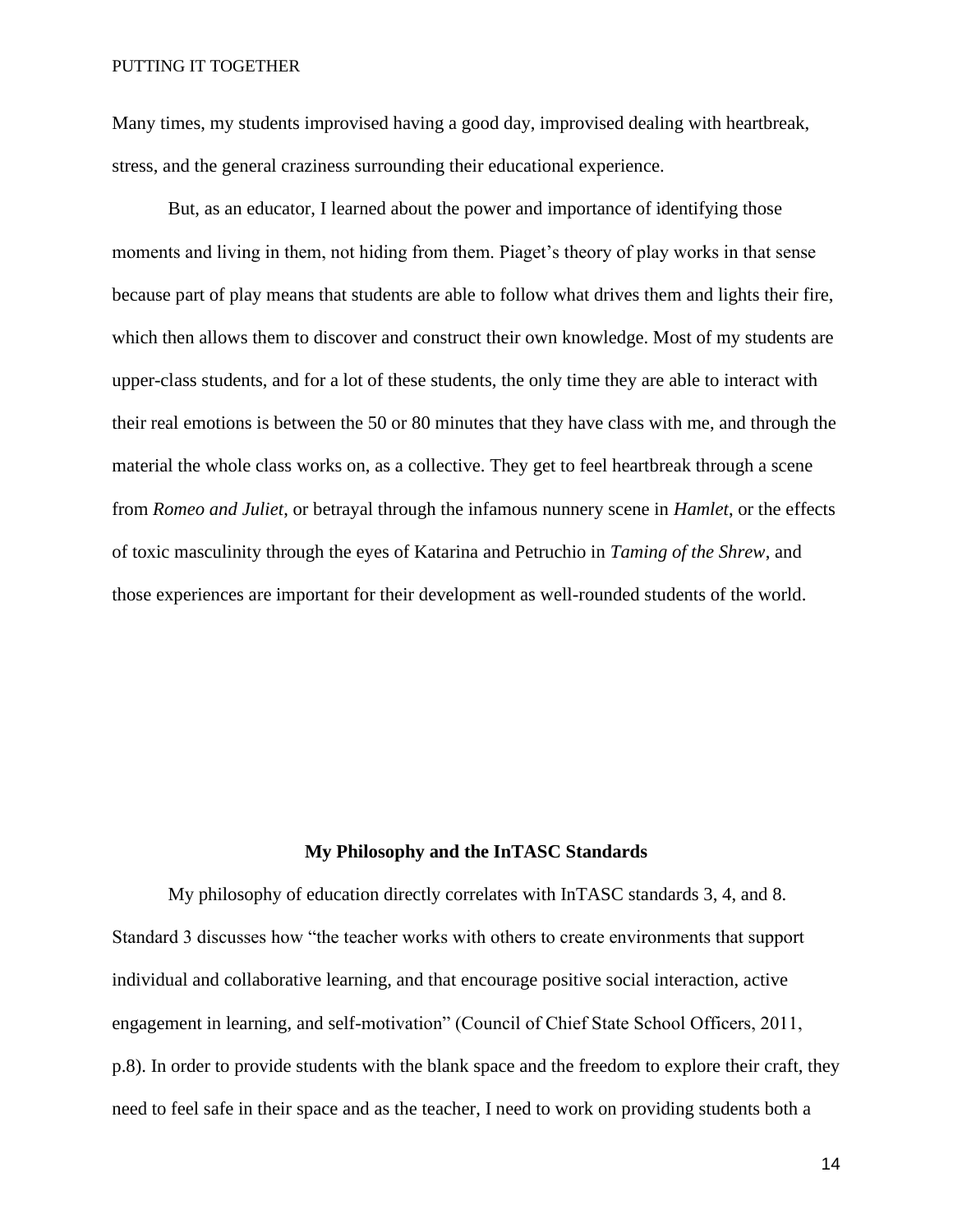physical space that allows them to feel safe and an emotional and social space to feel safe as well. I can make that space safe by giving students material that will challenge them and opportunities that will allow them to grow. "Safe space", or the idea of it at least, has been hotly contested in modern society nowadays. The prevailing narrative in some communities is that a safe space is somehow dangerous, like dancing in the movie *Footloose*, and that has to change. In order to maintain safe spaces in my classroom, part of the creation of that safe environment means that I must not treat hot-button issues that students are

 Standard 4 says that "the teacher understands the central concepts, tools of inquiry, and structures of the discipline he or she teaches and creates learning experiences that make the discipline accessible and meaningful for learners to assure mastery of the content" (Council of Chief State Schools Officers, 2011, p.8). The reason this works with my philosophy is that a lot of students in my class come from various theatrical backgrounds. I have a lot of students who have a very pedestrian knowledge of theater and theater terminology. By knowing different ways for students to get involved in the theater, that is going to allow them to try new things and continue to add to the safety of the classroom. I have students who are on an IEP plan, and they do not have a lot of theater knowledge, but by giving them tasks that are attainable to their exceptionalities, they are thriving in the class. Part of that is in direct correlation with my understanding of theater and relaying that to my students.

 Lastly, Standard 8 states that "the teacher understands and uses a variety of instructional strategies to encourage learners to develop deep understanding of content areas and their connections, and to build skills to apply knowledge in meaningful ways" (Council of Chief State School Officers, 2011, p. 9). This works directly with my philosophy because for a lot of my students, they learn best by doing. Starting classes with an improvisation exercise can help them feel safe and feel independent because with improvisation, students who might be more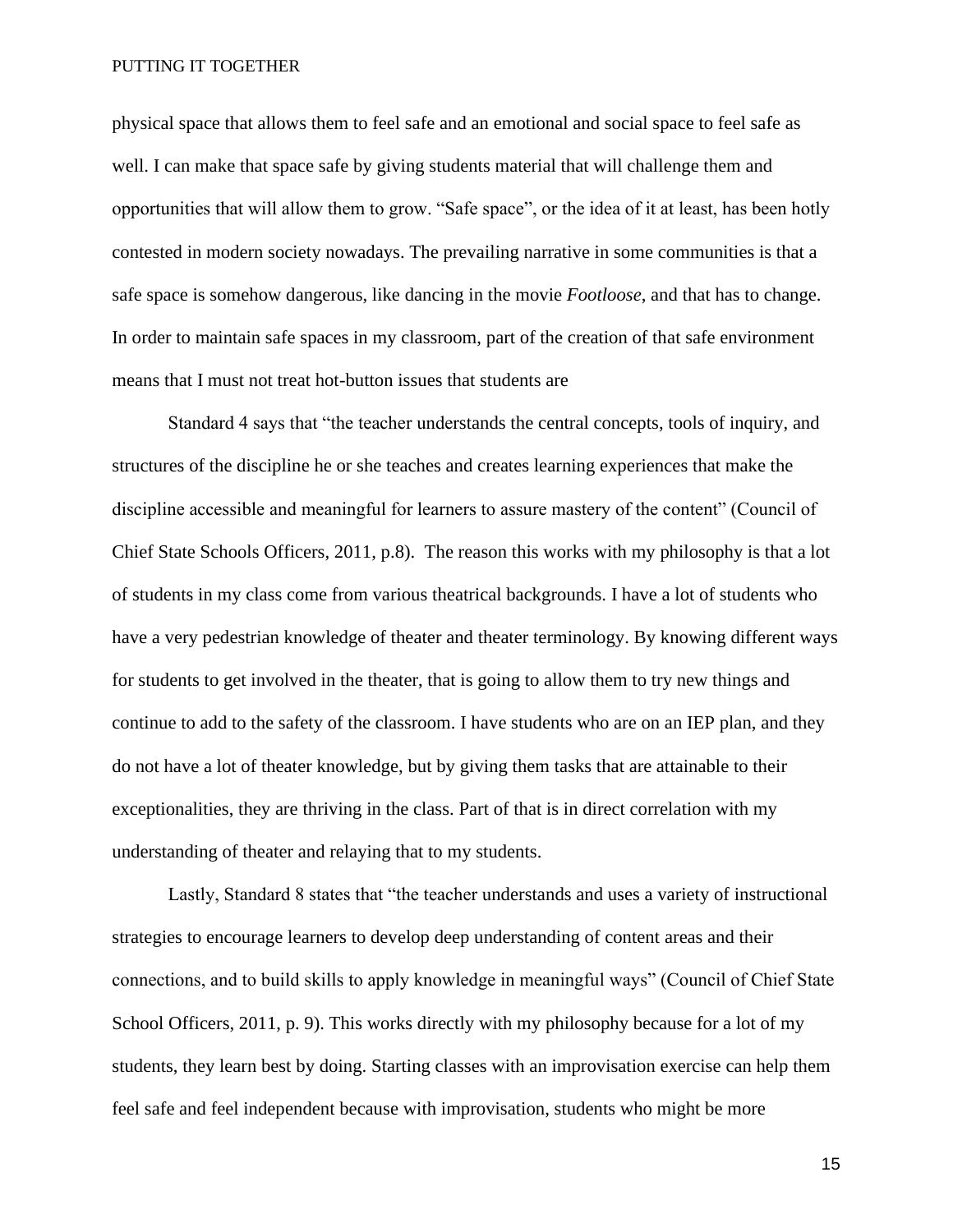emerging or beginner in their theater skills have opportunities to grow. Students who are more advanced, for example, have the opportunity to hone their creativity and explore more complex theatrical terminology like characterization, given circumstances, and theatrical relation. Additionally, Standard 8 works with my philosophy because the standard allows, quite nicely, for students to learn how to work with different people of different skill sets,. It will allow them to start providing feedback that will strengthen their performance and provide them more opportunities to grow, as well as start a dialogue between myself and them so we can all collaborate together.

## **Conclusion**

 My philosophy of education is based on the overarching idea that students are able to work together and create together. They're putting it all together, which is what the art of making art is. My philosophy allows for students to explore different ideas by creating lessons that give students more autonomy, and allow them to explore themes, motifs, and other theories of theatrical practice, giving them a diverse portfolio of skills and knowledge to draw on as they start their theatrical journeys. As a teacher, they can explore this by using their bodies, using technology, and watching theater happen in the real world, which they can utilize in any facet of their time in my class. My philosophy also provides different evidence based practices that will allow students to perform and create at a high level. Many of the practices are also utilized in the professional theater community worldwide, and they can be made accessible to all students, no matter their proficiency.

 Lastly, my philosophy of education's core tenet is that students are able to feel safe and confident in the classroom and in their knowledge of theater, and I can do that for the students by direct exposure to their art. They spend their days already getting material in other classes like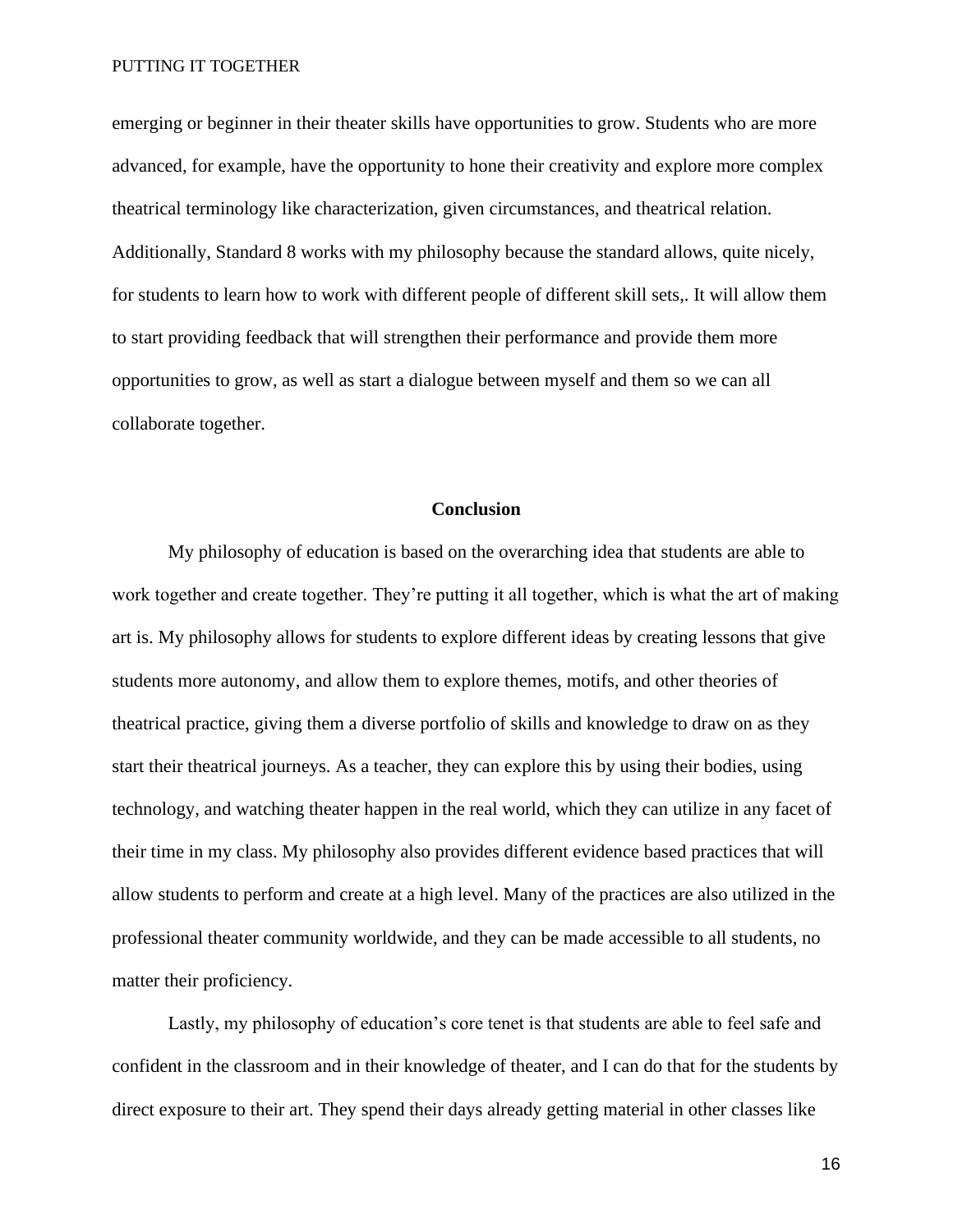worksheets, note taking sheets, PowerPoints, etc. In my class, they are able to put what they are learning into real, tangible action. They also provide them the unique task of learning that they get out of theater what they put in to it, and they learn quite quickly that the best that they can do, is in fact the best that they can do, and no one is going to judge them, belittle them, or make them feel unworthy, which is a unique opportunity in a classroom.

#### **Chapter 2**

### **LITERATURE REVIEW**

## **Purposes and Objectives for the Literature Review**

My purpose in this review of the research was to discover how teachers and researchers have looked at effective teaching and teacher growth in their discipline. I searched for research on best practices for teaching neurodivergent students in the performing arts because for many neurodivergent students, performance such as theater, music, dance, etc. have a profound effect on the rest of their educational journey, and can set them up for success in subjects that are far beyond performance. I also searched for studies on the impact of theater education in a school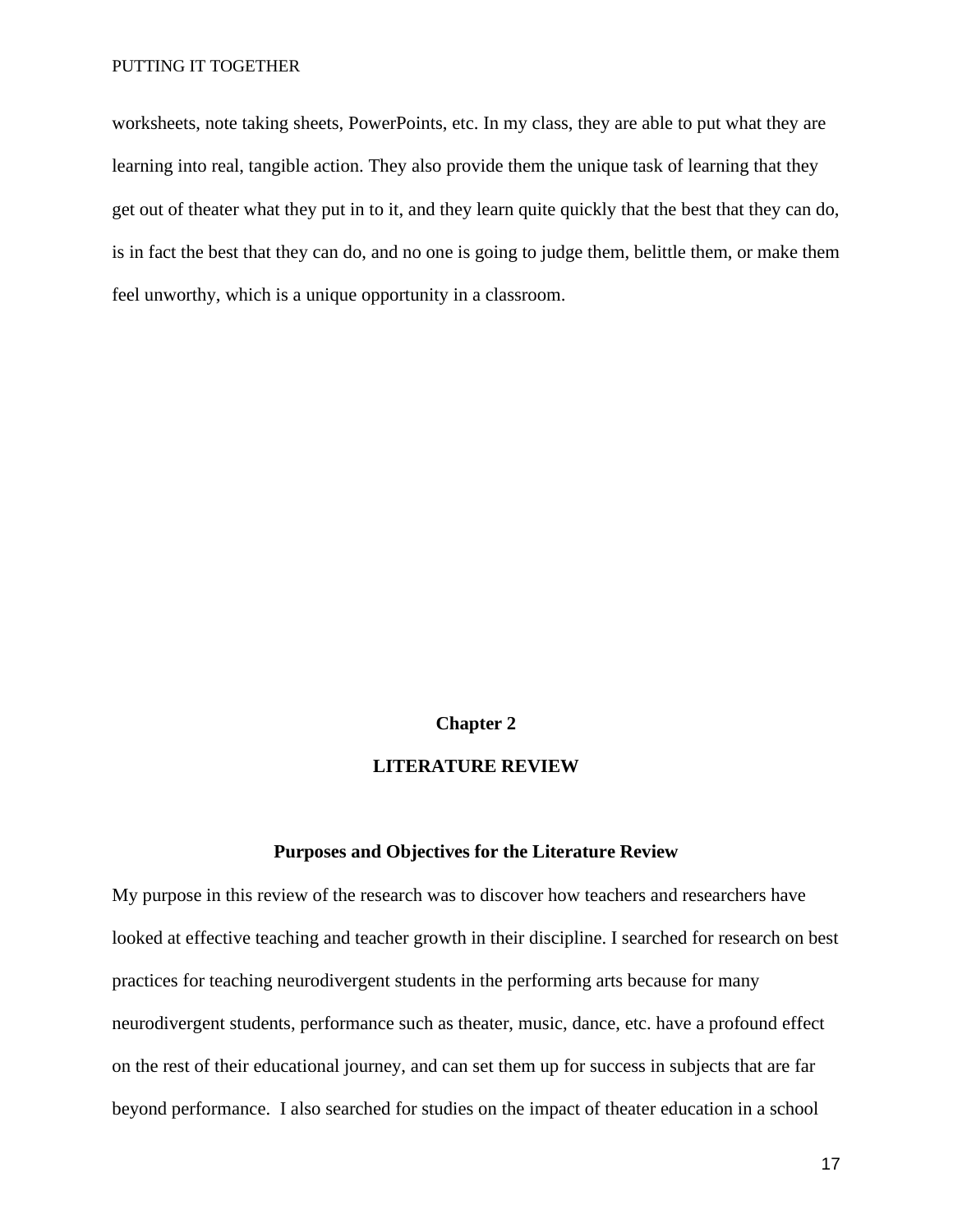setting because the impact that a performance class has on students will benefit them when they leave their educational institutions for the real world, and having some sort of theatrical foundation sets students up for most success. Additionally, because I would be studying my own practice and focusing on these ideas in my endorsement area, I looked for studies that indicated the kinds of instruction that are effective for whole-class engagement in a theater classroom. This literature review addresses my knowledge of these concepts as a foundation for my understanding to set goals and grow from in my own teaching. I especially looked for research that described effective strategies for each area and gave examples of how it might work in a classroom. Application of this research was an essential part in building my own knowledge base for this project.

#### **Procedures for the Literature Review**

 I selected literature for this review based on several specific criteria. Research on best practices for theater was included if it contained the following descriptors: best practices, theater education, neurodivergence. This search yielded 33,500,000 relevant articles. In order to narrow my findings and make them more specific to this research project, I then focused my review efforts on articles that discussed neurodivergent students. From there, I looked for articles that supported sub-themes that emerged from the major articles in my literature review. These subthemes are: 1) what the best practices are for theater education, 2) how a socially responsible and comprehensive arts education can benefit neurodivergent students, and 3) why the study of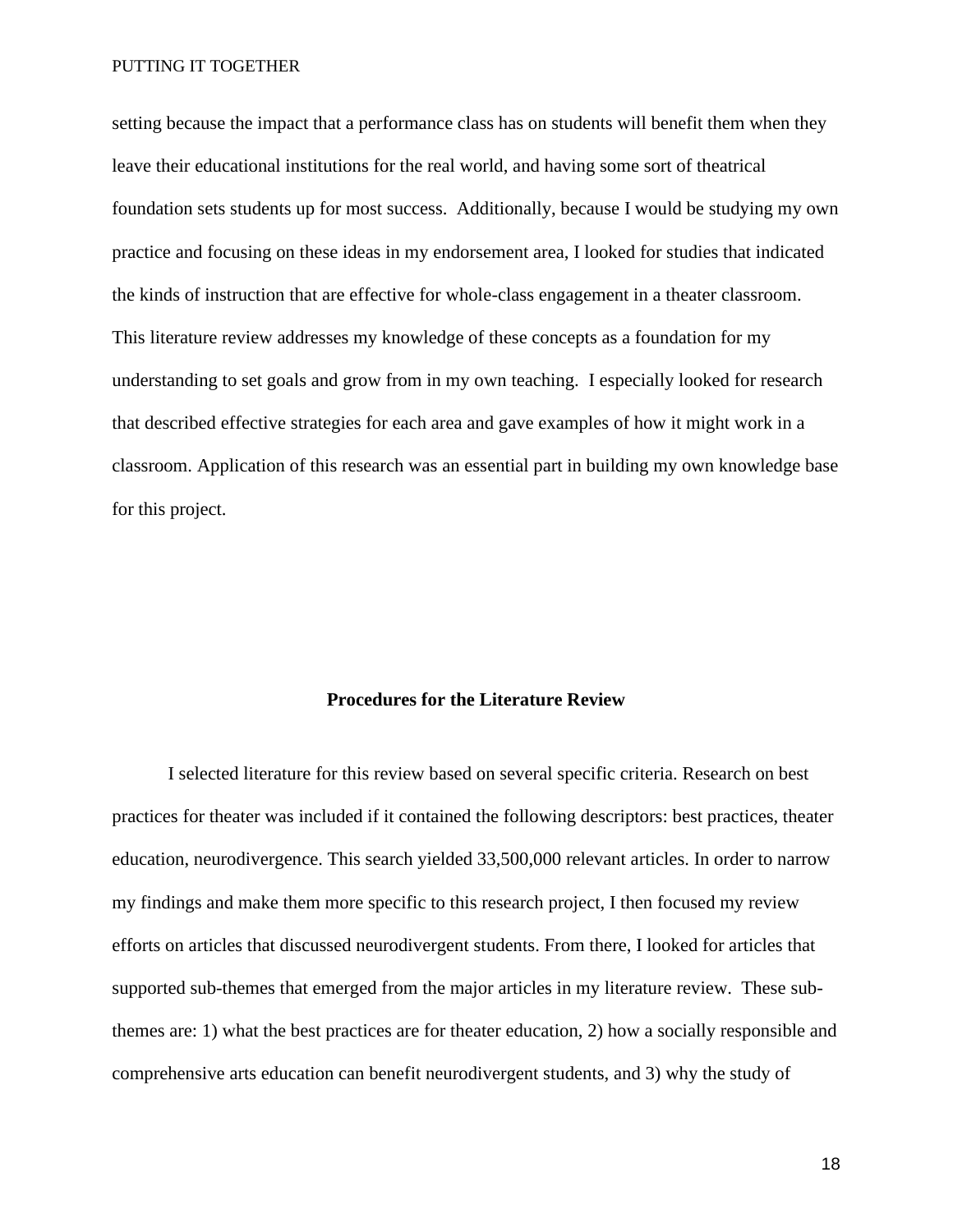theater is so important for students, particularly in high school. For these sub-sections, I initially searched Google for articles that met the keyword criteria listed above, along with a conducting a search for books in the database of the Hamersly Library at Western Oregon University. After finding these books and articles, I hand-searched their reference lists as sources to find additional related articles and books.

 In order to integrate the literature review, I developed a coding protocol and corresponding separation of research into the major themes: the best practices for a comprehensive theater arts education, neurodivergence and theater education, and access to theater education. I read each article to determine how it fit within these broad thematic categories, and then, through a process of reading and rereading for salient features of each study, I determined the subheadings in the literature review. My intent was to start with a broad treatment of each theme and then to systematically reduce broad understandings of both theater education and neurodivergence to specific understanding of how these themes are present in research about the best practices for teaching neurodiverse students in a theater classroom.

## **Part 1: Best Practices for Theater Education**

I wanted to examine what some of the most up to date best practices were for arts education. Since arts education covers theater, music, film, and other fine arts, each discipline has different best practices. With arts programs being one of the first things cut in modern curriculums, it's important to understand what the best practices are and how that can translate into non-arts courses.

#### **Teacher-Centered Versus Learner-Centered Theater Education**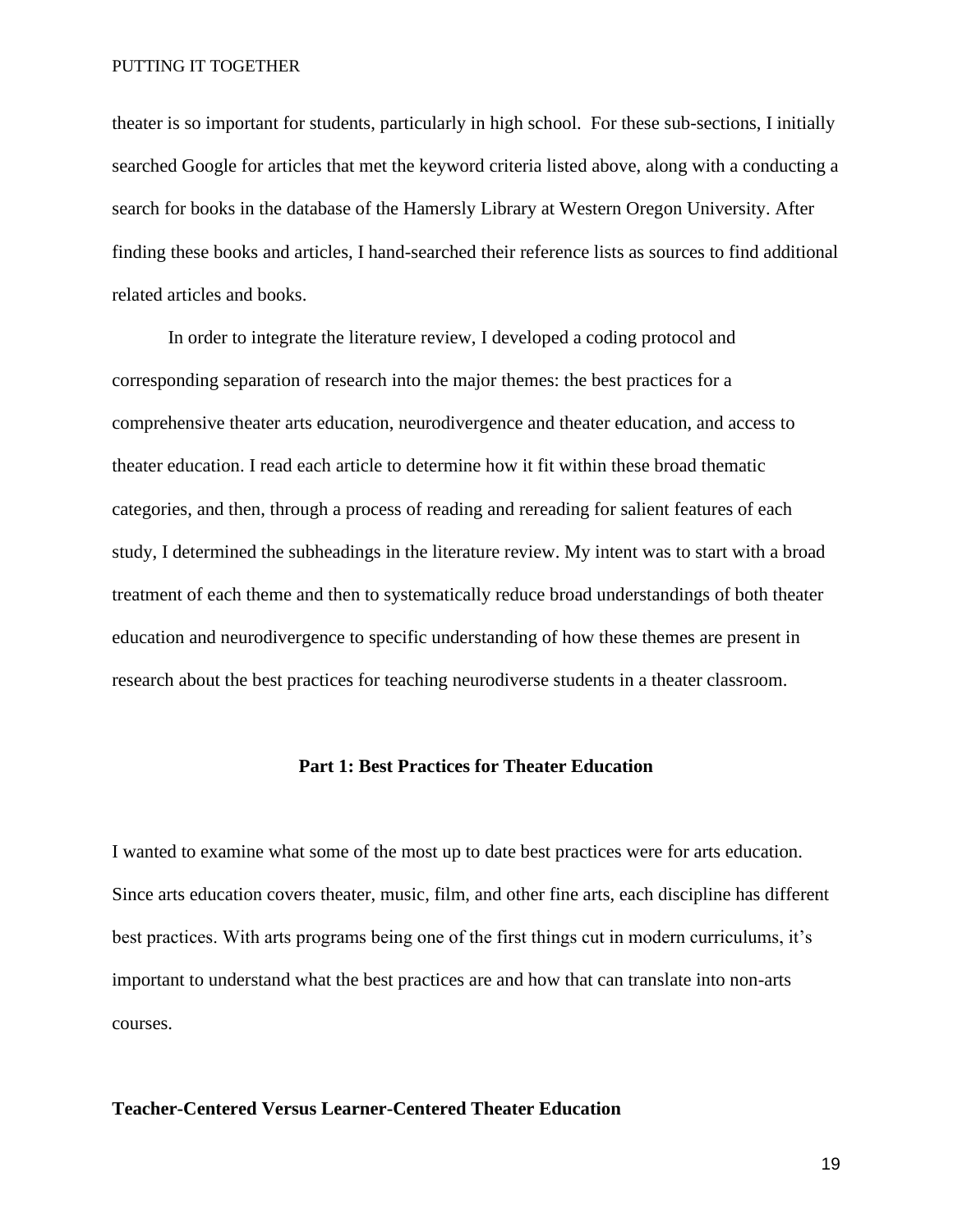Theater education, for a long time, has been teacher-centered. For many teacher-centered theater programs, the focus is primarily on production of plays and musicals that are popular regionally and on Broadway (Lazarus 2013) and most of the productions being put on in the community of the students do not focus on "the lives of the majority of the students in the school community" (Lazarus 2013, 31). For most theater education programs, the predominant reason that there is such a sharp decrease in participation in and study of theater is because "theater work is undervalued, fragmented, and accessible only after school and mostly to white, middleclass, able-bodied students" (Lazarus 2000, 38).

The practice of learner-centered theater education, which is a relatively new development in arts education, according to Lazarus 2013 and her book, *Signs of Change*, "involves the design and implementation of comprehensive, integrated curricula. It includes programs in which students are engaged in the exploration of social, historical, and educational issues through the study and production of theater" (Lazarus 2013, 32). Learner-centered education gives voice to young people's concerns and ideas while "connecting them to real and fictional figures throughout time", as well as the education "socially responsible, provocative, and connected to the world in which students live" (Lazarus 2013, 32).

## **Characteristics of Best Practice in Theater Education**

Lazarus (2013) mentions in her book, *Signs of Change*, that there are three main tenets to what the best practices of theater education are. The first one is a learning centered classroom and production work, where the students' contributions to the work they are putting on a stage is nurtured and valued. Part of that also includes when both teachers and students engage in discourse about the work being presented and both parties concerned ask questions and investigate from multiple perspectives. The reason why learning-centered theater education is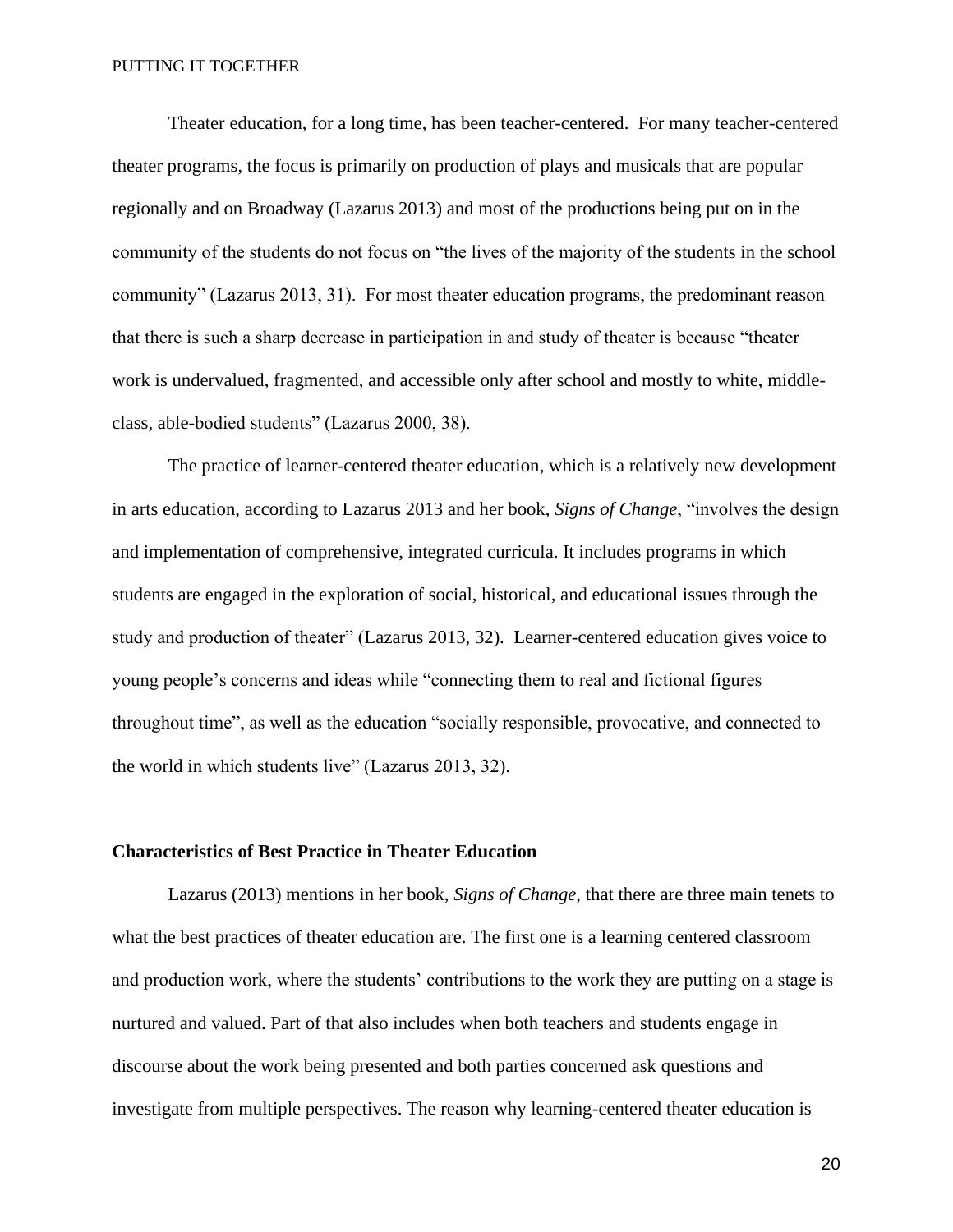most effective is because there is mutual decision making and action between teacher and student.

One way that learning-centered theater education can be beneficial is that it can draw on their prior knowledge. Harvey (2010) says that if students know that their decisions are useful, then they are more apt to keep offering those decisions. Rapport with students is also an important factor of learning-centered education. Vera (2011), who is a teacher near the Dallas area starts each class with a normal conversation and discusses subject matter that the students find interesting or relevant to their lives, which helps link pre-established objectives and standards to what is currently on a student's mind and hearts.

The approach of Vera's works to keep a student-centered classroom because by bringing in "hot topics" or topics that are weighing on a student, the teacher learns a little bit more about what is important to the whole and can benefit the teaching of the theater work that the students are engaging in. A concrete example of this is what is happening right now with legislation against the rights of people in the LGBTQ community. I mentioned what is happening with this legislation to my class and the play that they are working on, a revision and reimagining of *Romeo and Juliet*. Because most of my class identify strongly as members of the LGBTQ community, a play that mentions female-identifying individual's rights was something that the students really wanted to talk about and as an educator, I learned a lot about what they were engaging with as well.

## **Process-Centered Education and Product-Centered Education**

Part of engaging in theatrical best practices is to utilize process-centered education and activities in the classroom and product-centered education and activities. There has to be a fine line of blending the two practices to truly accommodate students' diverse learning styles, and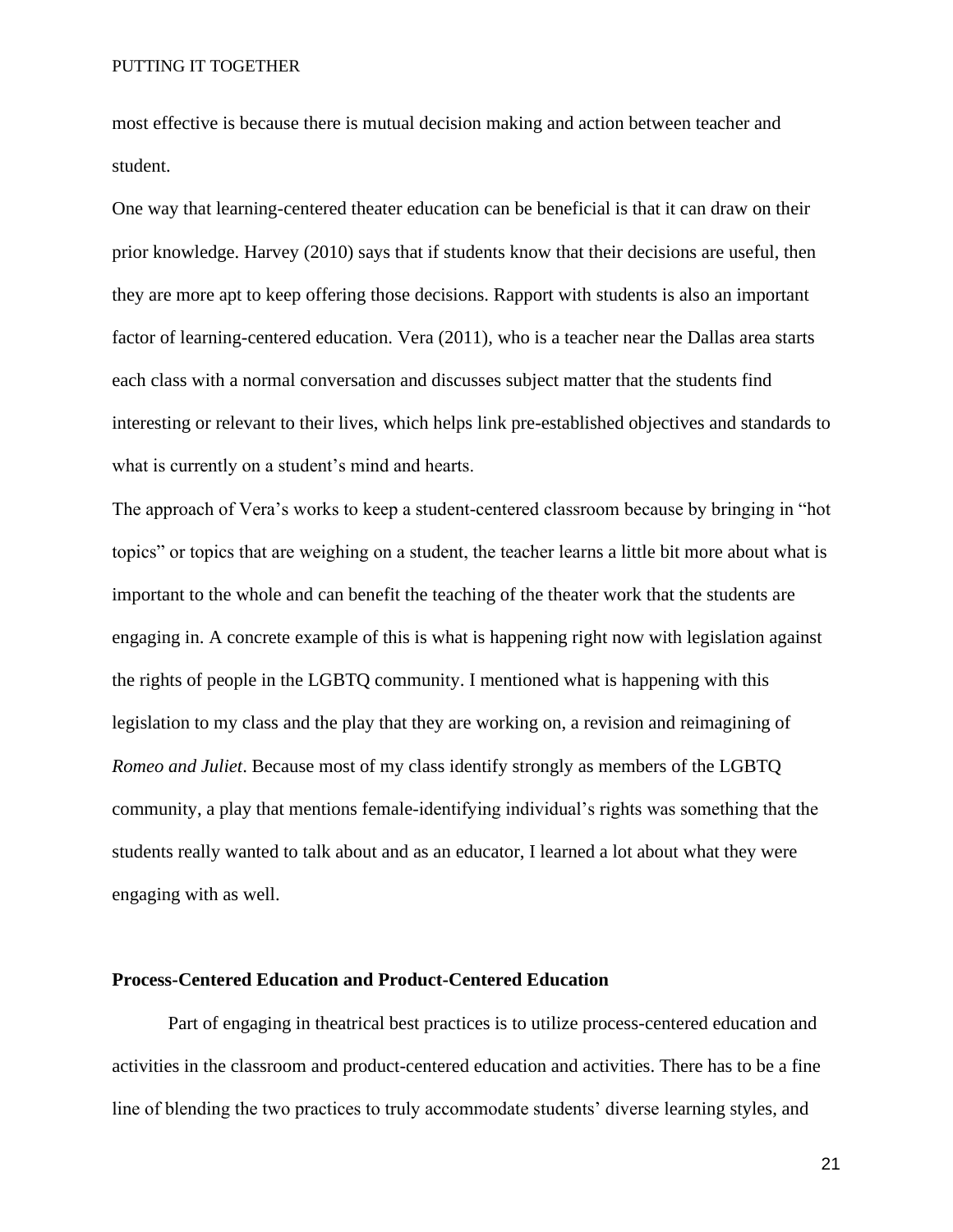that means there has to be constant adjustment to continue to keep the focus learner-centered.

The simple fact of the matter that Lazarus (2013) mentions is that it is impossible to invite every single student in the classroom to make every decision about their role in a production or in a classroom setting. Lazarus (2013) mentions the process of limiting the "number and nature of decisions" each student has to make (Lazarus 2013, 76), which makes the work safer for the student, in the long run.

A version of process-centered theater education relies on a relatively new, but incredibly important, practice: theatrical consent. As a theater educator, it is my job to rely on the process of checking in with my actors and in return, my actors checking in with their scene partners. Consent in the rehearsal room can take many forms, but the reason that it's important to the process is because it relies heavily on trust and autonomy. According to Elizabeth Brendel Horn in the *Youth Theater Journal*, we live in a time that is gaining awareness of the need for consent and bodily autonomy (Horn 2020). Horn also mentions that "...adults are not always mindful of consent and bodily autonomy with the young people with whom they are most trusted" (Horn 2020).

## **Differences in Instruction in Learning-Centered Theater Education**

Something that is very important, according to the literature, is to design learning that is "based on assessment of individual students' needs and abilities" (Lazarus 2013, 68). By changing up the instruction, there is a certain amount of give and take. Students are able to prioritize what part of the process works for them. If students might be more technically focused, provide them opportunities to create technical works in the play you are analyzing and allow them to create their own choices, but provide the teacher the ability to step in when it looks like the student is struggling.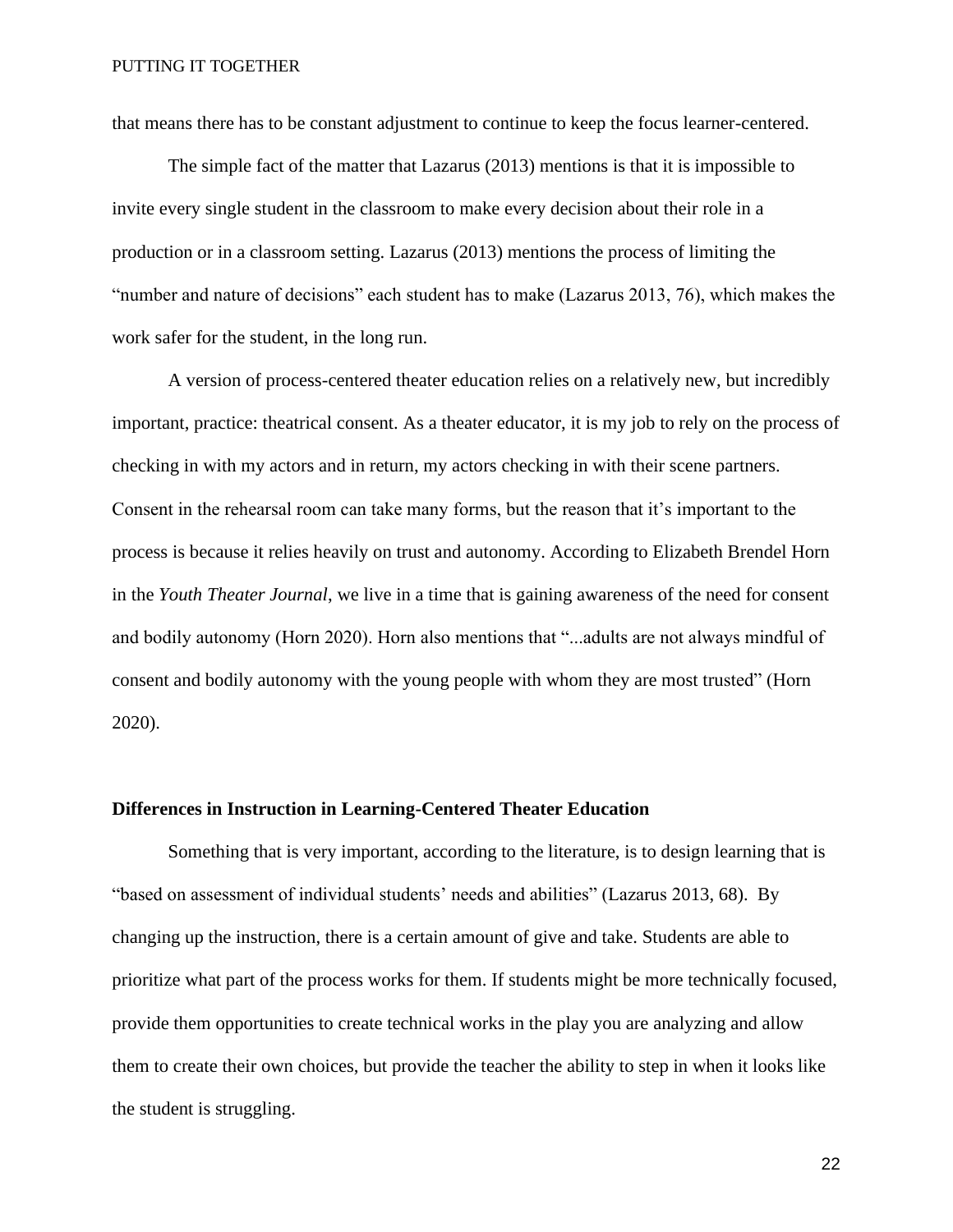Differentiation in instruction also means changing the dialogue around teaching and how one considers the opinions and abilities of students in a learning-centered theatrical environment. The language that is predominantly used in classrooms are "I" statements, such as "I need you to grab the cup when the character says…" or "I want you to cross center stage on…". What this can do is undermine a student's sense of exploration. If a teacher utilizes language that is good for the entirety of the group, such as "Let's all move our hands on the downbeat" or "Please review your lines for scene 3" has intentionality behind it, and it "makes clear that the teacher is making instructional decisions for the good of the group and not for his or her own convenience or need" (Lazarus 2013, 61). This can lead to reflection on both the part of the theater maker (student) and the theater professional (teacher).

## **Reflection as a Tool in Learning-Centered Theater Education**

Reflection is one of the most powerful tools a theatrical practitioner has. In a study conducted by Zemelman, Daniels, and Hyde (2005), they all say that there has to be a balance between immersion and expression. By providing students the opportunity to get on their feet and explore, and then after they've done said exploration, reflecting on that, they say that students can "reflect, debrief, and abstract from their experiences what they have felt and thought and learned" (Zemelman, Daniels, and Hyde 2005, 11). Reflection can be both written and oral, but it needs to be given in a timely manner so when a student delves back into the work, they're able to take what they reflected on and either add or subtract to that.

The second tenant is socially responsible practice, and that is the practice that I subscribe to the most in my classroom. Simply put, Lazarus (2013) says that students "learn in, through, and about theater as members of society and citizens of the school and the world" (Lazarus 2013, 35). A lot of times with a theater education curriculum, what the focus is is on accepted,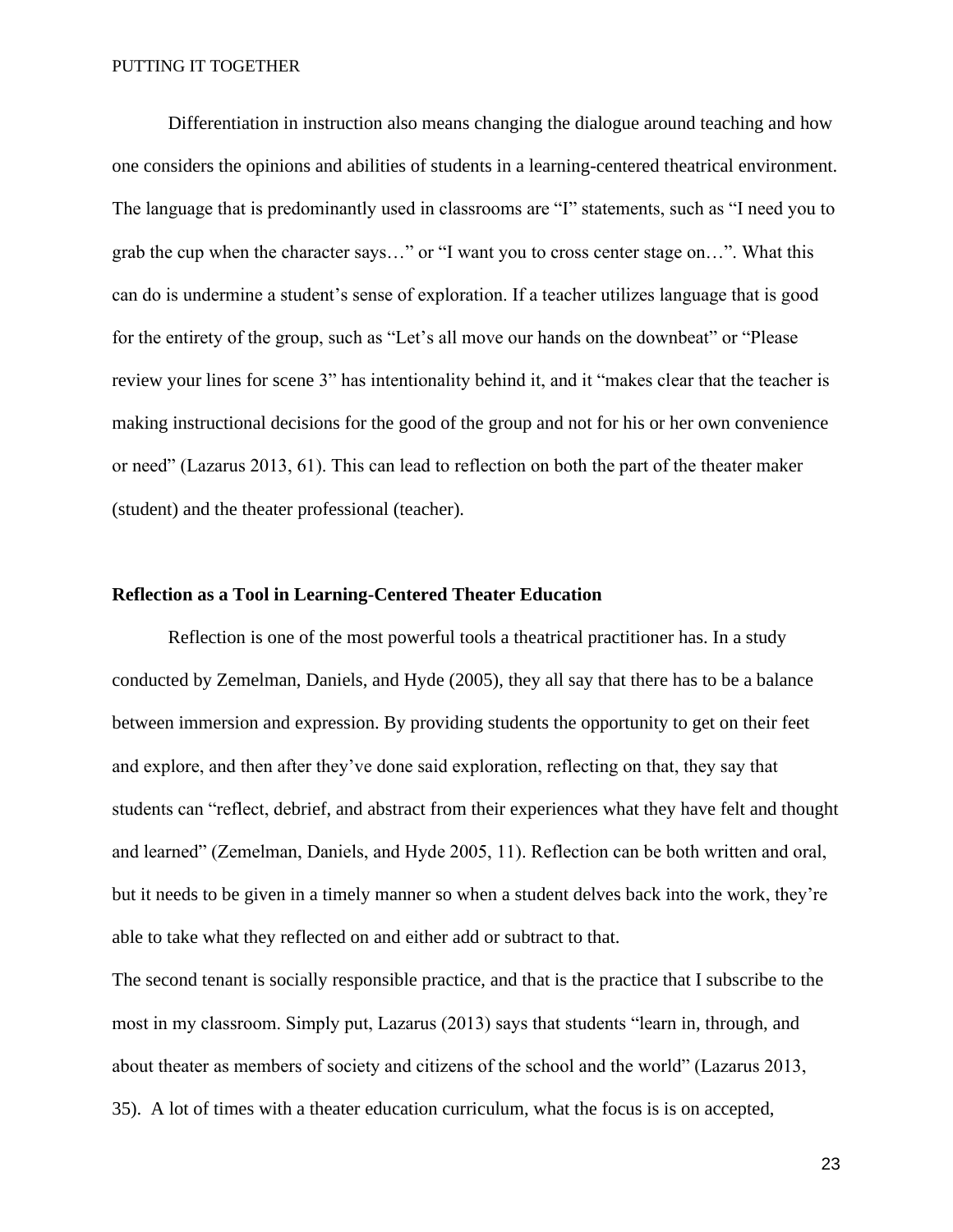canonical texts, usually without thought of diverse casting and lived experiences of the performers. Most of the time, with a socially irresponsible practice of theater education, the texts that students are performing and engaging with are not developmentally appropriate or relevant to the community they are in (Lazarus 2013).

For many students, their first interaction with theater is usually either with Shakespeare or with a commonly acceptable White male theater maker, such as Arthur Miller, Neil Simon, Eugene O'Neill, etc. While those writers are important to study, absolutely, the best practices of theater education are to work with collaborating with students on how to make the material translatable to their experience.

Finally, best practice in theater education means that there is a comprehensive theater education. The direct instruction in a theater classroom has to be holistic, it has to be coming from a place of authenticity, there has to be a level of experience (or experiential learning) and it has to provide students the opportunity to collaborate in roles that are not just "actor", such as directing, playwriting, technical design, criticism, research, and how to be an effective audience member (Lazarus 2013).

## **Criticism As A Best Practice in Theatrical Education**

One process that actors go through in their education that can be rather unnerving is the process of both receiving and providing feedback to and from peers. Liz Lerman, founder of the Liz Lerman Dance Exchange, has a multi-step process of providing and receiving feedback in the arts: inviting statements of meaning from responders, focused questions about the work posed by the artists themselves, and sharing opinions by permission (Lerman and Borstel, 2003, 19-20). The first step, inviting statements of meaning from responders, works particularly well with high school students because it puts the focus back on what the performer just presented,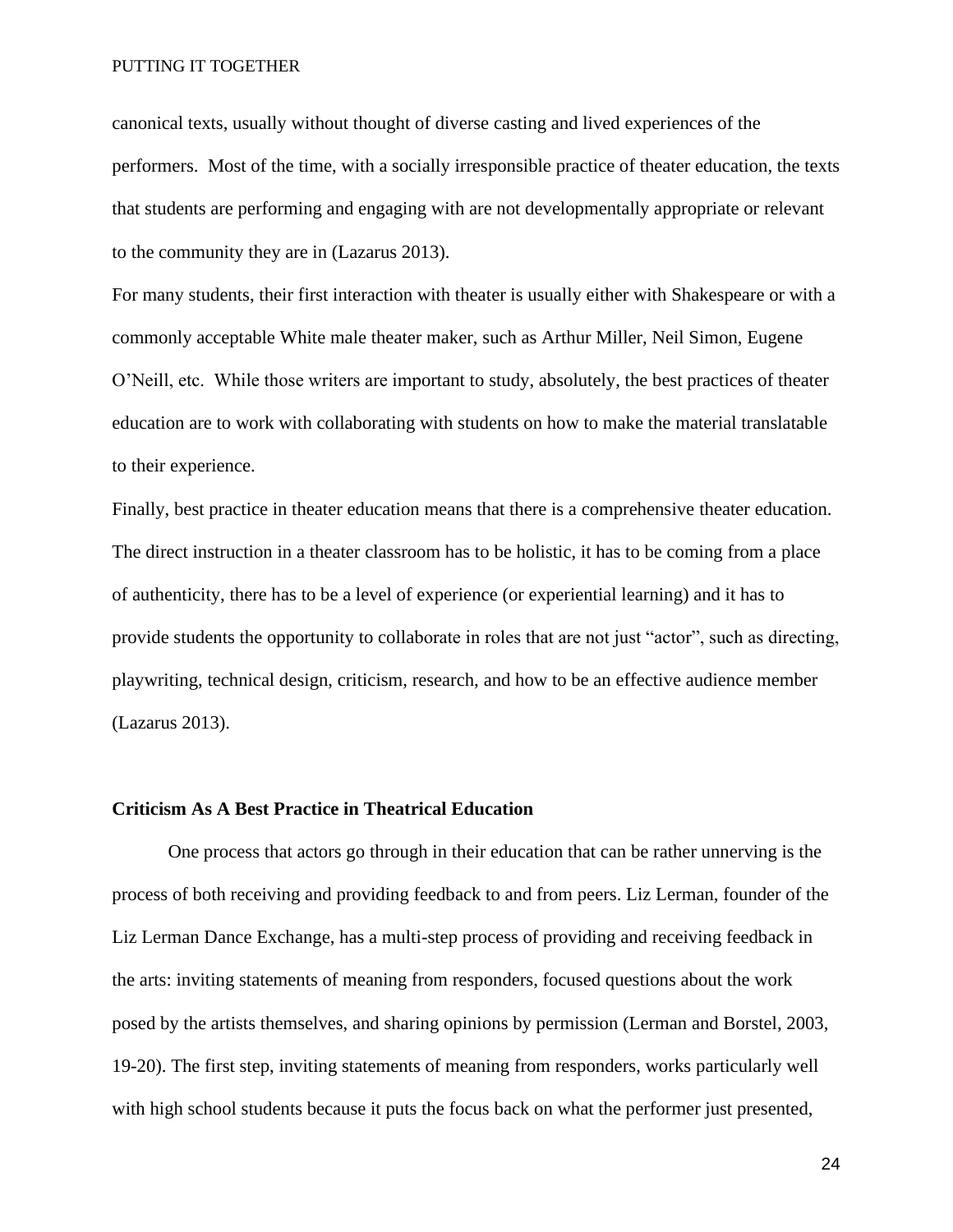such as "What was surprising for you (about the scene)?" or "What was meaningful about the scene?" (Lerman and Borstel 2003, 19-20).

The second step, focused questions about the work posed by the artists themselves, "enables the responder to recognize and acknowledge the personal values at play" (Lerman and Borstel 20-21). By making the questions about the scene or work presented less opinion based, such as "It's too long" or "Why did you make that choice?", the artist in the classroom feels more empowered and they are able to justify their choices without the fear of scrutiny. The last step, sharing opinions by permission, allows the artist to accept or reject the opinion being presented. The reason this is so important in a classroom setting is because many times, an opinion presented might not be of the utmost importance to the scene or the work itself. Combining all three of these steps can make the process of feedback less cutthroat, or bloodthirsty, as it can be, or has been portrayed to be in popular media. Critical feedback can lead to a culture of respect, better art, and better insight into others' artistic process (Lazarus 2013)

## **Part II: Socially Responsible Practice and Comprehensive Theater Education**

An important aspect to implementation of best practices in a theater classroom is to emphasize social responsibility in theatrical practice. Combining best practices with social responsibility leads to a more comprehensive theater education, and a comprehensive theater education can provide students with success in fields that are not directly related to the performing arts.

Dependent on the practitioner you talk to, the terminology "socially responsible theater" can produce different answers. In my opinion, and the opinion of Joan Lazarus' book *Signs of Change: New Directions in Theater Education*, socially responsible theater is centered around five questions: "Whose program is this?", "What connections are made to students' lived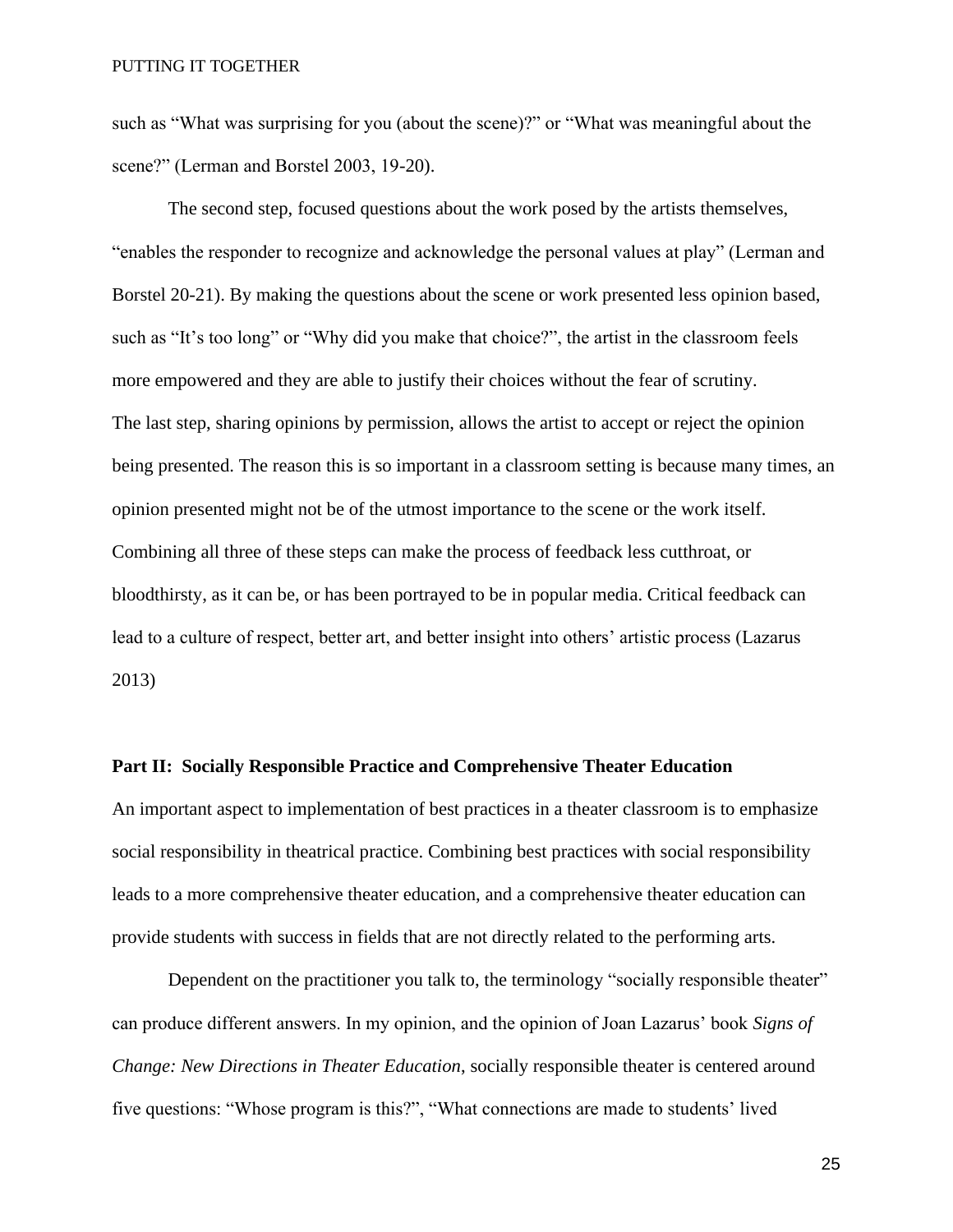experiences?", "What is the nature of my learning community?", "How am I using the implicit political nature of theatre to engage students in the community?", and "What material do we study, develop, and produce?" (Lazarus 2013, 123-124). Socially responsible theater practice is ever-changing and ongoing, and as a theater educator, it is something that must be on the forefront of our teaching.

## **Theater and Gender and Sexuality**

The most important thing to remember about making a socially responsible theater program is to understand that there are multiple factors that can lead to a re-examination of what to teach and what practices to uphold in the classroom. A theatrical practitioner has to think about, according to Sharon Grady's book *Drama and Diversity*, the differences that social class, race and ethnicity, gender, sexual orientation, and ability can play in a child's healthy or thwarted development (Grady 2000). It's important to understand what the impact of all of these thoughts are in a classroom, and more acutely, in the materials selected for the class. Ethical, socially responsible theater teachers must "think deeply about how popular culture and performing arts themselves applaud and reward the "sexy babe" and the "hot stud" images while imposing adult behaviors on young people" (Lazarus, 2013, 144).

Looking back at my high school experience in theater, one thing that I realized that I wanted to prevent for my students was doing material that was not artistically appropriate. A lot of times, scores for some musicals can be very hard for students to learn, subject matter might be difficult to access for students, etc. One way that, as educators, we can combat the idea of material being "inappropriate" in the regards of gender or sexuality could be to "discuss these depictions in rehearsals, talk-back sessions, or dramaturgical materials shared with audiences" (Lazarus, 2013, 144). A newer trend in the field of theater education is the idea that theater teaching and curriculum "adequately supports and meets the needs of *both* girls and boys"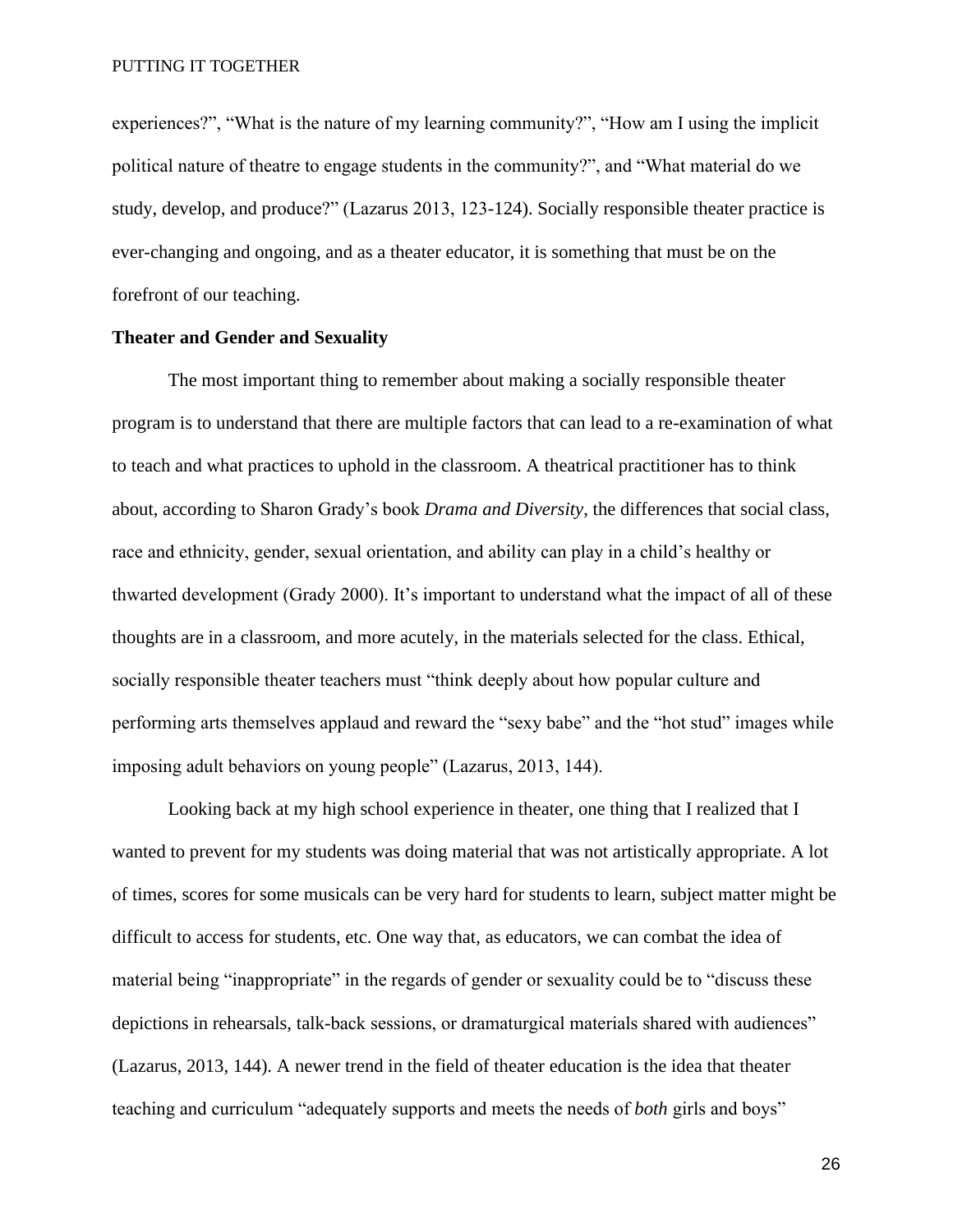(Bishop, 1992, 7, emphasis added). Teaching theater and material that meet the needs of not just boys and girls, but also students who identify as non-binary, is a theatrical best practice, as well as being part of socially responsible theater education..

#### **Theatre and Disability**

It's important for socially engaged teachers to make it abundantly clear that "their programs are for all students in the school, not just those whose performance abilities or other talents have been developed or are even apparent (Lazarus 2013). Many classrooms are not built for students with exceptionalities, and one of the primary exceptionalities that I have seen in my classes are students on the Autism spectrum.

Something that can help with making sure that a socially responsible teacher honors the experiences, lived or otherwise, of students is to use some commonly-used methods for teaching students with ASD, such as visual scheduling and modifications to their environment. I use visual scheduling a lot because my students can see each step of the schedule for the day and they know what to expect; it makes an unpredictable art form a little more manageable, which helps for students with ASD.

Environmental modifications help a lot of students of the theater who have ASD because, again, it reinforces predictability. Each class that I teach, we have a seating chart ready to go and projected frequently, so if students either forget where they are seated or, in true student fashion, try to pull the wool over our eyes and sit with their friends, they have that resource readily available. Having that certain modification to their environment helps because it can benefit both the student with ASD and their teacher (Siper, 2020). Lazarus (2013) also says that pairings of students can help students become leaders in their school, and that can be a direct correlation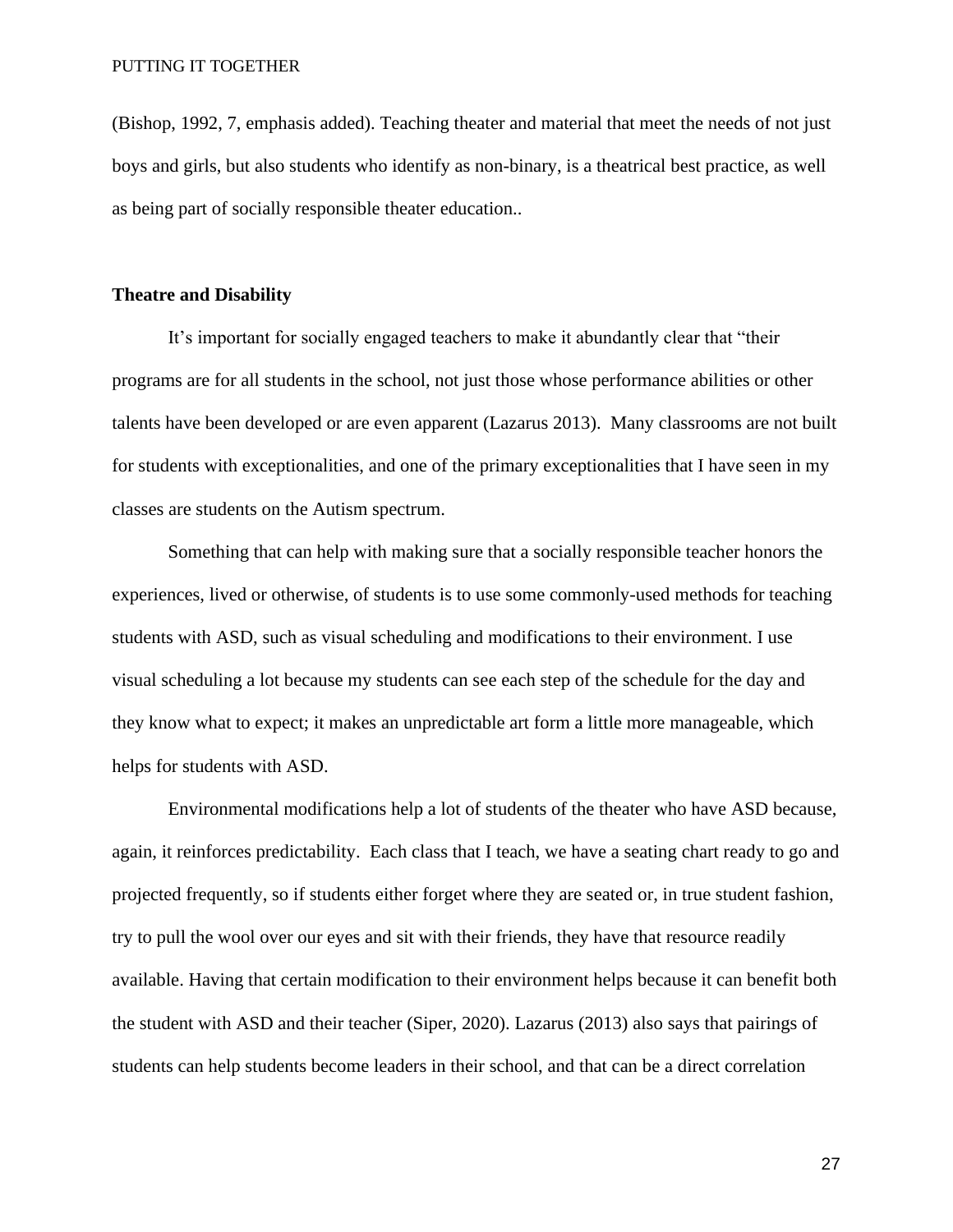between their environment being modified.

#### **Socially Responsible Theater Education**

Socially responsible theater education, simply put, states that "the material produced with students challenges them to think critically, stimulates their imaginations, and encourages them to consider the nature of what it means to be human" (Lazarus, 2013, 170). It can be a really difficult experience, trying to account for the needs of all of the students in your classroom environment when picking new material and choosing what to focus on in a theater curriculum. Many times, my students have come to me talking about the material they are drawn to, and most of the material they are drawn to have a darker bent to them. They ask me all the time when they will do things like *Heathers the Musical*, or *Chicago*, or *Beetlejuice*, etc. because they've been exposed to that material in their daily lives and in their research and their natural curiosity. I discovered later in my student teaching, after having more strategies to try and utilize best practices in my theater classroom, that when the students have access to material that truly questions normal societal conventions and stories that they've had ingrained in their subconscious for a long time, that's the most fruitful collaboration.

In my play production class, their task was to try and put together a showcase night. It allowed our stronger actors to really stretch their acting skills and it provided our more novice performers with the chance to dabble in genres that they may not have had a lot of experience with. Since the class did not was a re-telling of *Romeo and Juliet*, where Juliet tries to take more of the control of the predominantly male-centric narrative, with varying results, which will be discussed in Chapter 4.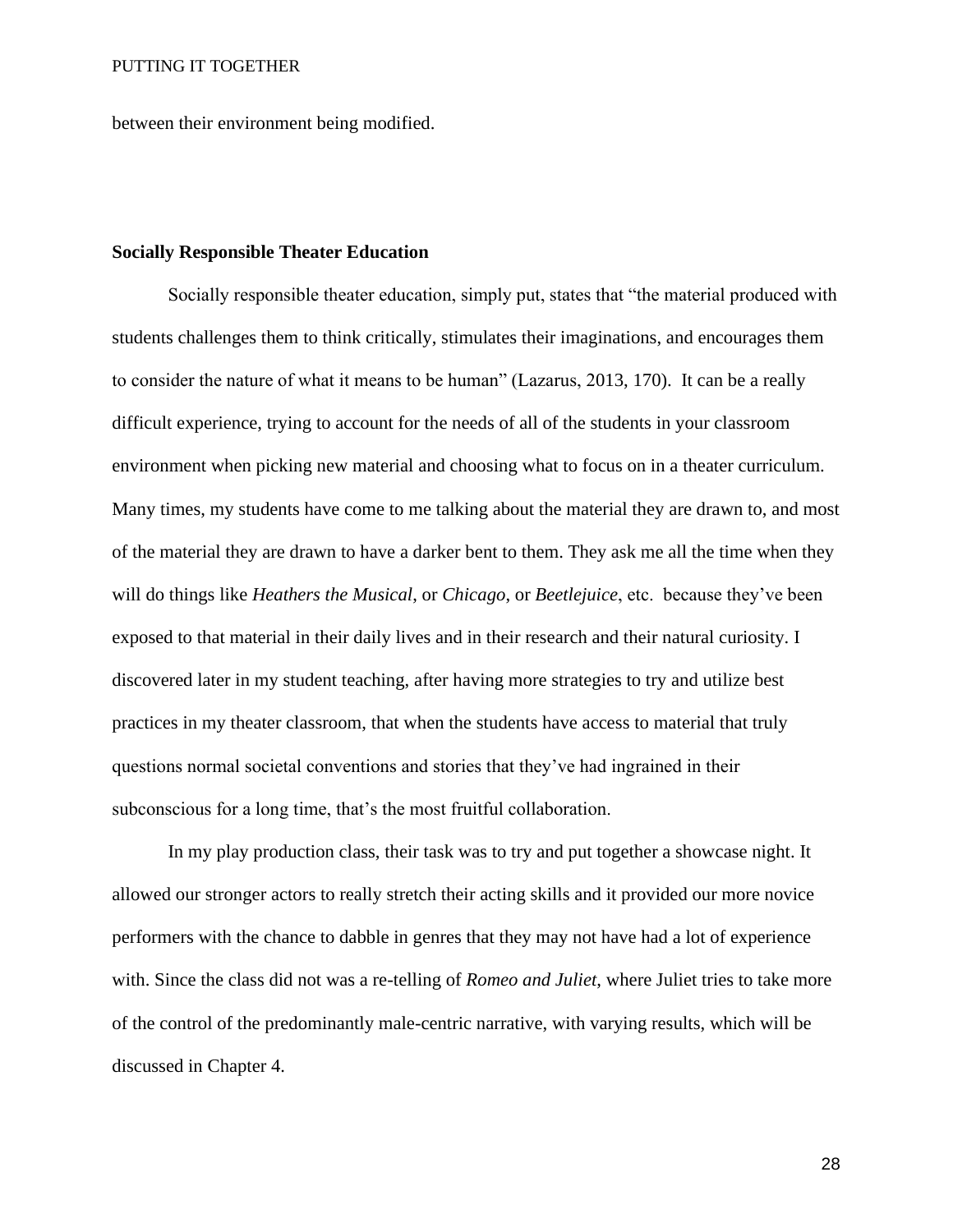As a socially responsible theater teacher-director, my job is to look for material with an equivalence for the students, and that "concern for young people's social, emotional, and developmental well-being–as well as their artistic development–must weigh heavily in script selection" (Lazarus, 2013, 171). It's also my job, as a socially responsible teacher-director, to allow the students to have an equal say in the material, which goes back to teacher centered learning versus learner centered learning. In Chapter 4, you will find the results of what happens when a piece of material is selected from a teacher centered place of learning and when it flips to a learning centered place.

## **Theater Education and Trauma-Informed Practices**

In education nowadays, a prevailing theory of education is the idea of "trama-informed education", which means that educators have an acute understanding of trauma and are aware of the impact that various trauma can have on students of any field in any population. According to the Center for Disease Control, or CDC (2018) (Figure 1.1), there are six facets to traumainformed care.



ty improvement, as well as engagement with community stakeholders, will help to imbed this approach which can be augmented with organi-<br>zational development and practice improvement. The training provided by OPHPR and NCTI preparedness and response through a trauma-informed lens

(Figure 1.1: 6 Guiding Principles To a Trauma-Informed Approach)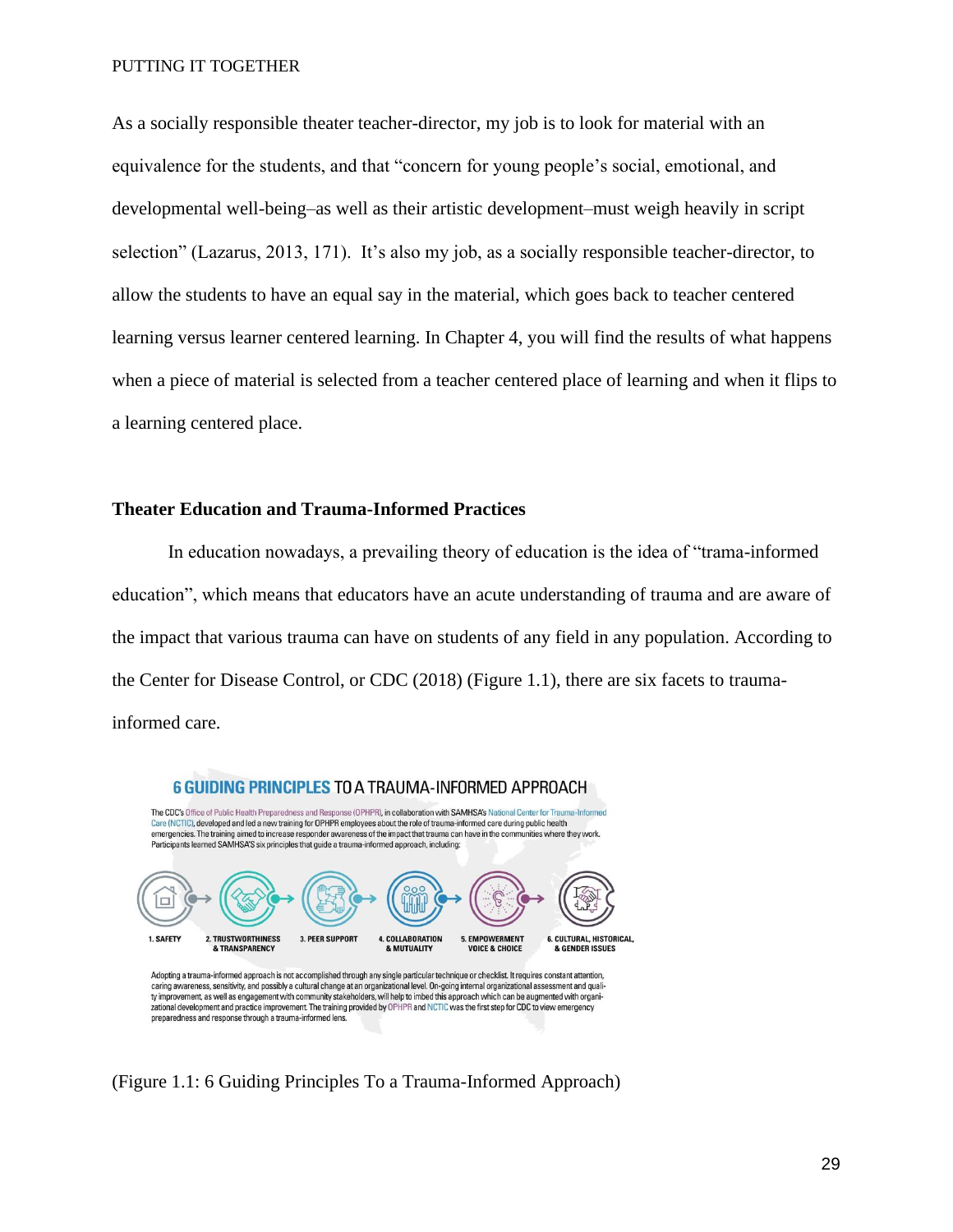While a high school theater education might not be the most likely place for practicing trauma-informed education, it helps that when a traumatic event happens to a class, there are steps in place to continue learning about their field, while still allowing themselves to live in their trauma and react however they need to to process the event, and once a teacher can go away from a more pathological mindset (such as defining the student by what their diagnosis or their trauma is or could be) and move more toward a mindset of empathy, that will allow students to learn to recognize what strategies they are using to stay safe in the classroom, and either build new or replace old strategies for adaptation or coping. In Chapter 5, for the results, I will share what happens when a classroom is directly impacted by trauma.

#### **Best Practices in Education for Neurodivergent Students**

One of the best practices in education for neurodivergent students is establishing some sort of culture in the classroom. Culture, used in the educational sense, "refers to a dynamic system of social values, cognitive codes, behavioral standards, worldviews, and beliefs..." (Delgato-Gaitan and Trueba, 1991). Pai (2001) says that "our society's predominant worldview and cultural norms are so deeply ingrained in how we educate children that we very seldom think about the possibility that there may be other different but equally legitimate and effective approaches to teaching and learning" (Pai, 2001, 233). The reason this is so important for neurodivergent students is that the culture of the classroom that one is teaching in can be the catalyst for their success. They'll feel successful if they know that when they walk into the classroom, they are protected and their voices and ideas are honored, and not pushed aside.

Success versus failure is a very important concept when talking about neurodivergent students and their education. Learning derives from a basis of strength and capability, not weakness and failure (Gay, 2000, 32).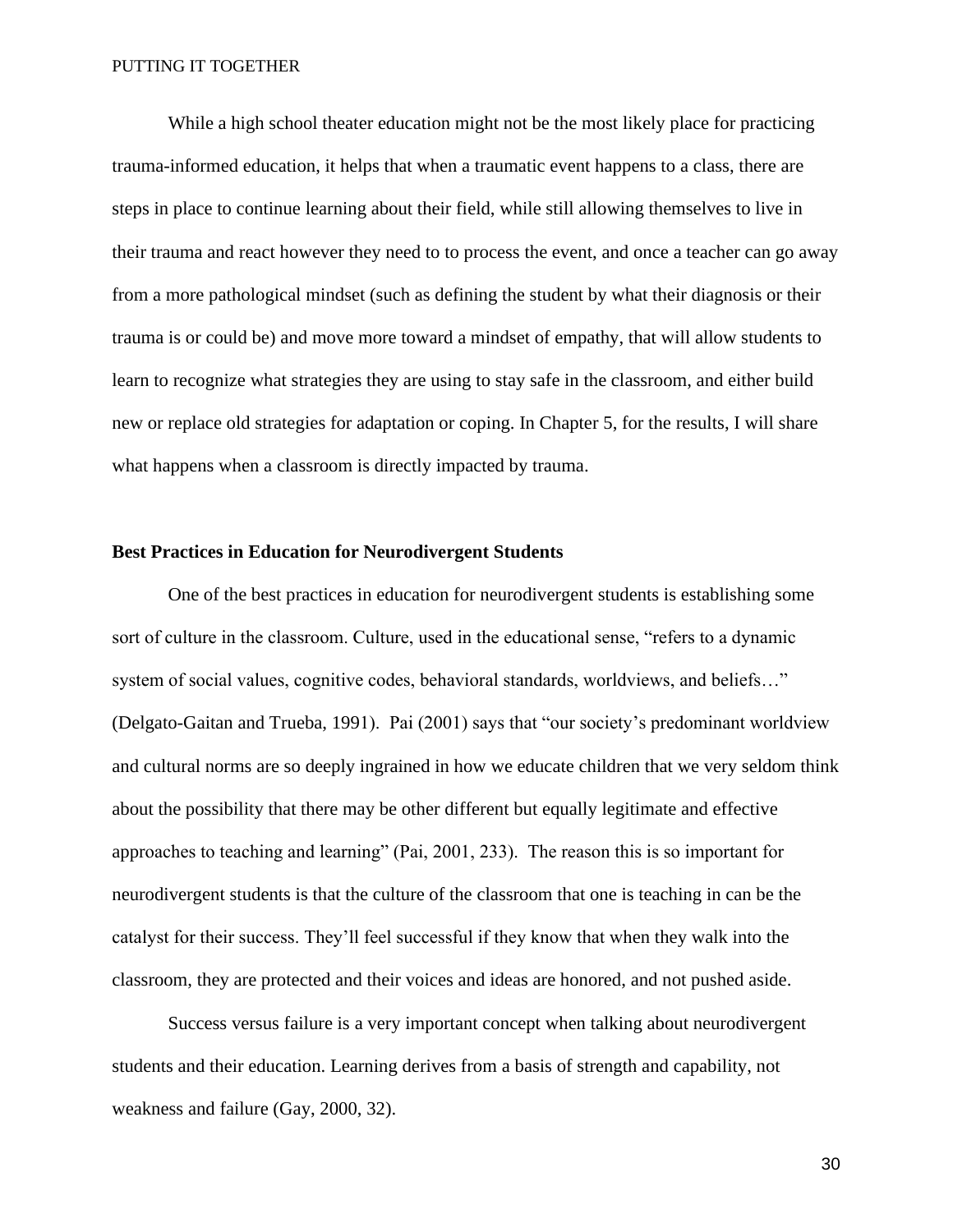#### **Chapter 3: Methodology**

### **Participants:**

I am a graduate student at Western Oregon University, in the process of obtaining my Master of Arts in Teaching (MAT) for Initial Licensure. Currently, I student teach in a rural school district, in a theater classroom. My students come from a wide variety of different socioeconomic backgrounds. Many of my students come from a lower-middle to upper-middle class background. Two students are on a modified diploma, and a few of them have an IEP or 504 plan. Predominantly, the student makeup is more underclassman than upperclassmen. The district they are in has approximately 36% of their students, district wide, that qualify for free or reduced lunch, and the district itself is below the state standard for grade 12 on time graduation. The state standard is 83%, and the district is reporting 80% for a grade 12 graduation rate. 13% of the students in the district are considered "Students with Disabilities", as per the reporting via the Oregon Department of Education's "At-A-Glance District Profile". 86% of their student body identify as White, with 10% of students identifying as Hispanic or Latino, and 3% identifying as Multiracial.

 My three research questions are what are the best practices for education of neurodivergent students, what are the best practices for education of the performing arts in a high school setting, and what are the educational benefits of bolstering the performing arts, particularly in rural areas?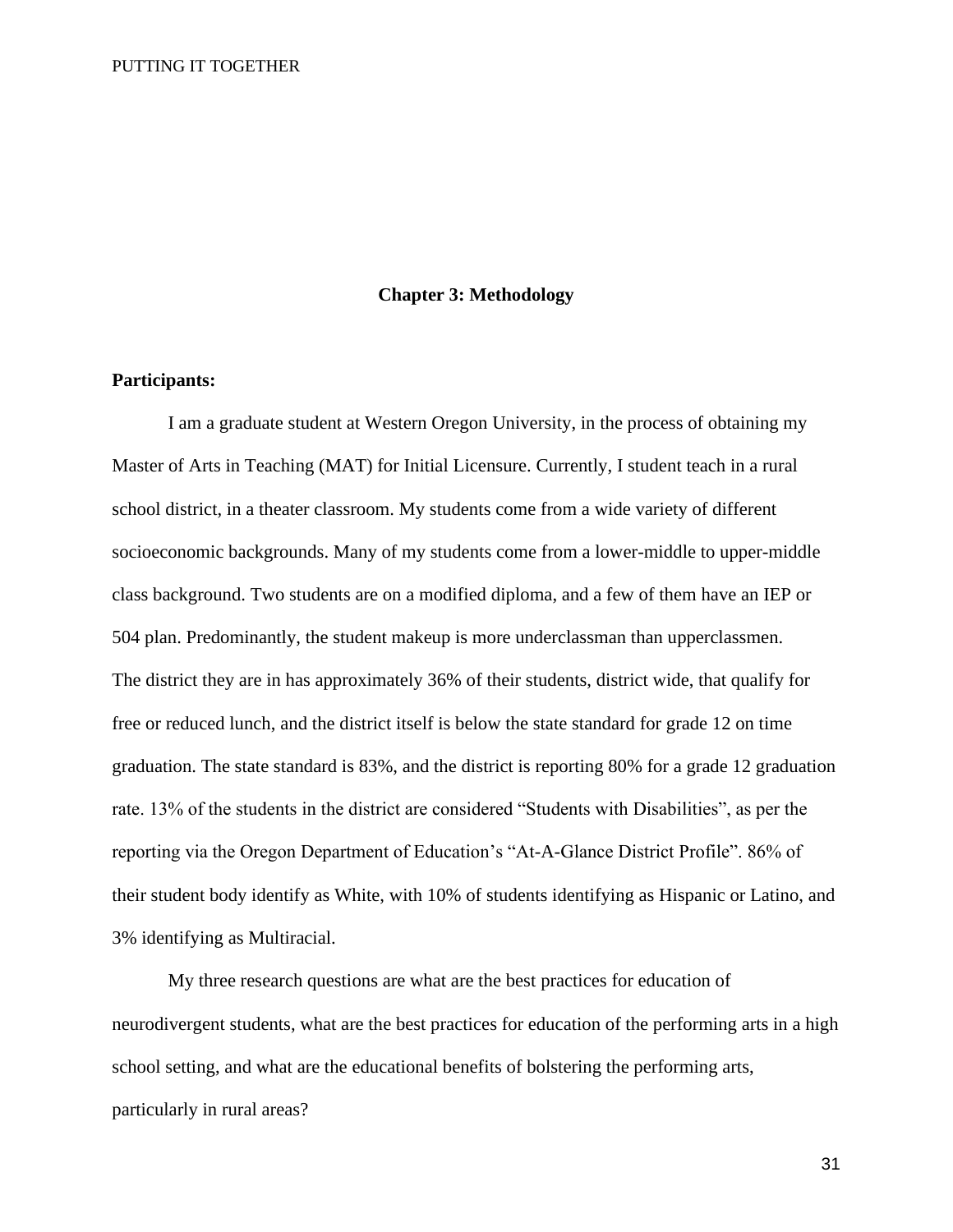## **Data Collection**

 As of the writing of this section, I have collected lesson plans, class instructional materials and data in the form of Jamboards, visual aids, and both student-assessed and teacherassessed rubrics, observations from my cooperating teacher and from my Western Oregon University supervisor, and books on different instructional methods, with a strong focus in engagement and cooperative learning from Spencer Kagan. I collected the Jamboards during my second term of student teaching, the visual aids mainly from my second term, and the rubrics from both first and second term. The observations from both my cooperating teacher and my university supervisor have been collected in both fall and winter terms, and the Kagan books were given to me by my cooperating teacher at the beginning of winter term. In regards to when I received this data during the point of instruction, most of my student-focused data was collected during a 7 to 10 lesson unit in a play production course.

 I collected this particular data because the Jamboards, aids, and rubrics allow me to have insight as to what a comprehensive theater education is providing for my neurodivergent students, and how that differs between the students in the class who are neurotypical. The data from observations allows me to understand how to better tailor my teaching to the students I have, as well as showing me what other resources can be accessed and provided to my students. I received the Kagan strategies text because I expressed interest in trying different ways to engage students in the classroom, and work on more of a collaborative feeling in the classroom, which is especially important in a theater class because theater is all about building an ensemble, and building an ensemble quickly.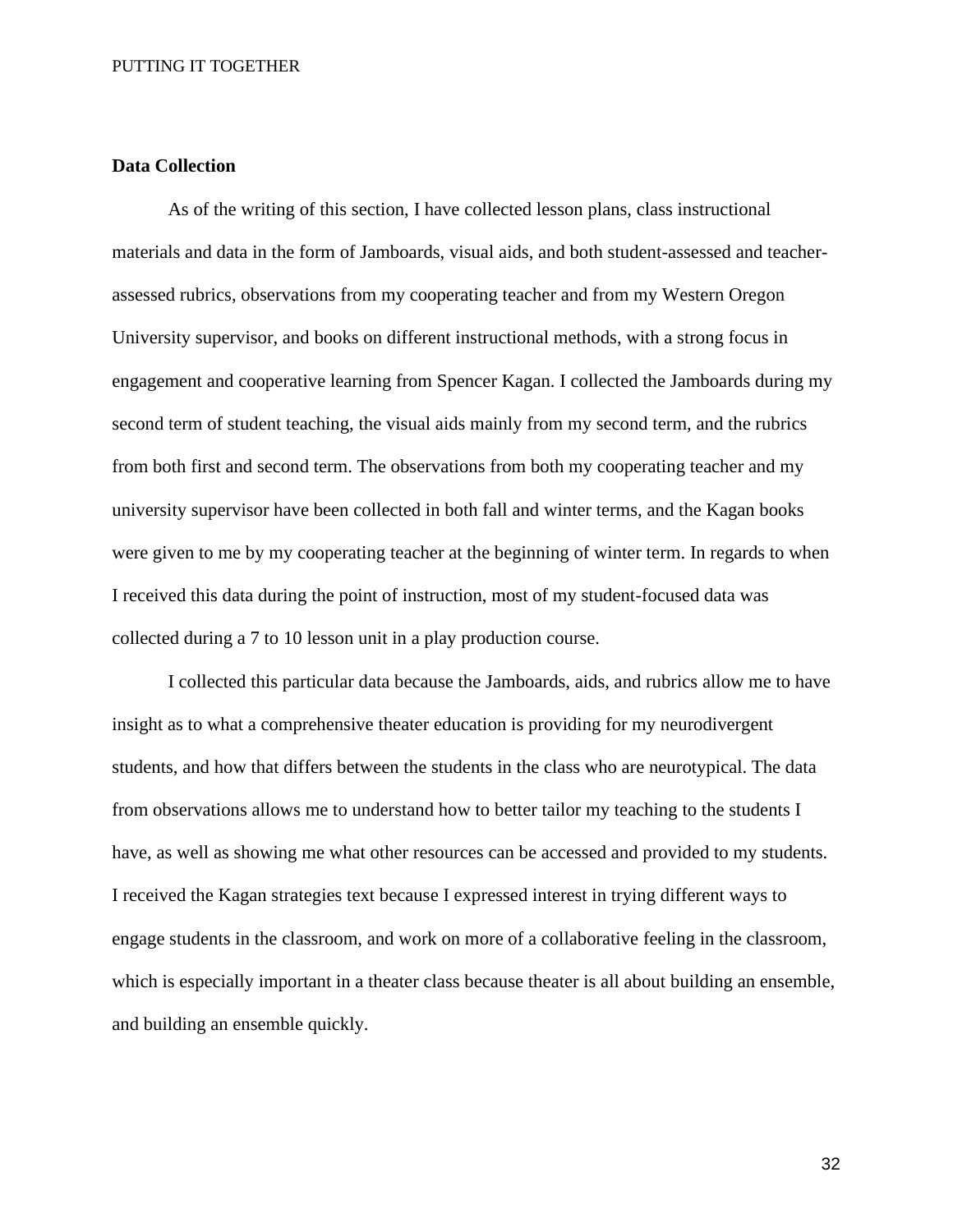#### **Data Analysis**

 The primary thing I wanted to look for in the data that helped informed the research questions that I had was how my neurodivergent students were responding to different teaching methods. I saw that by using technology such as a Jamboard with a daily question and an end-oflesson question, I could gather from those informal assessments what the students, neurodivergent or otherwise, were still struggling with, conceptually, and what they really understood. The main way I went about this was varying methods of informal and formal assessments. Some of the informal assessments include digital tools (Jamboards, Google Docs, Google Classroom, Edpuzzle, YouTube), live demonstration (gallery walks, "I Do, You Do, We Do" modelling, examples, question-and-answer sessions), and various visual aids ("survival guides", final assessment rubrics, self-assessment rubrics, various worksheets and viewing guides).

 What I realized with this data analysis is that the students as a whole responded best to arts instruction that was modeled first and then a combination of one-on-one check-ins on their understanding of the material, as well as independent work time. They also responded well to material that was presented in language that was developmentally appropriate and language that was easily recognizable to them, such as using slang and other popular terminology that was trending around their particular peer groups. They did not retain information when the rate of information presented to them was faster paced; they responded best to an even speed and rate of dissemination of information, and they also responded best when they assessed themselves, with a guided rubric, which was a suggestion from my cooperating teacher.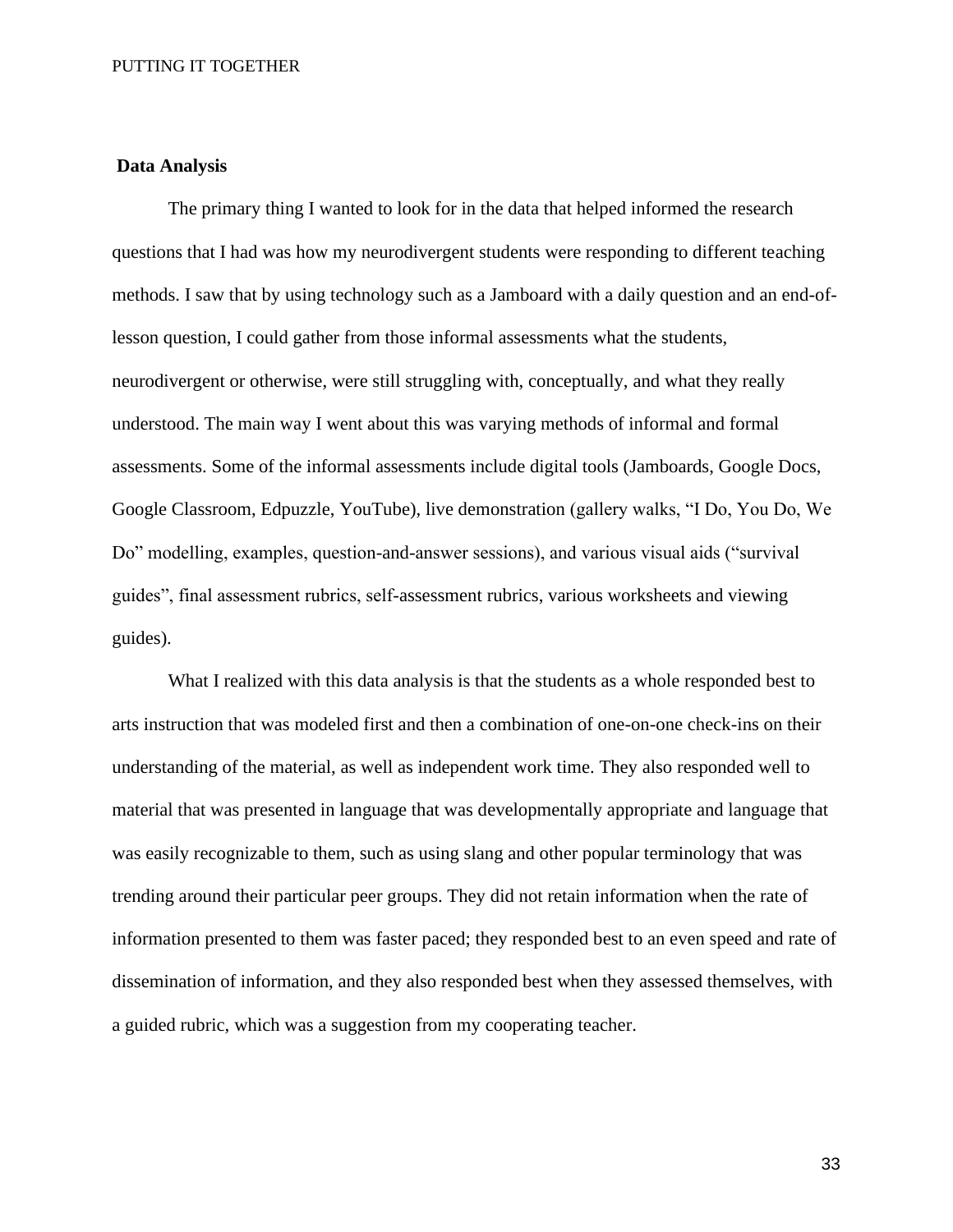With my students who are neurodivergent, I noticed that when their emotional lives were front and center in their minds, they had a tendency to retreat from doing things like Jamboards, Edpuzzles, etc., but would respond to the lectures and other presentations because they were more engaged with the visual and auditory demonstration of the lesson, and less engaged with the practical application.

## **Chapter 4: Findings**

#### **Research Questions**

Throughout this action research plan, the three questions I wanted to seek answers to were listed in Chapter 3, which were what are the best practices for education of neurodivergent students, what are the best practices for education of the performing arts in a high school setting, and what are the educational benefits of bolstering the performing arts, particularly in rural areas? By answering these questions using lesson plans, observations, and student/teacher feedback, I will be able to find a correlation between the importance of a comprehensive arts education and how a comprehensive arts education provides neurodivergent students with more opportunities to succeed, as opposed to having little to no arts education represented in their curriculum.

#### **Data Analysis of Question 1**

In the first semester of my teaching, we worked on acting technique and some of the classic theatrical practices, such as the work of noted theatrical practitioners Konstantin Stanislavski and Uta Hagen. One of the best practices for education of neurodivergent students is creating a psychologically safe environment in the classroom (Delizonna 2017). Simply put, that means that students feel safe to ask clarifying questions or seek more understanding for complex topics. It can also manifest in students to engage in "moderate risk-taking, speaking your mind,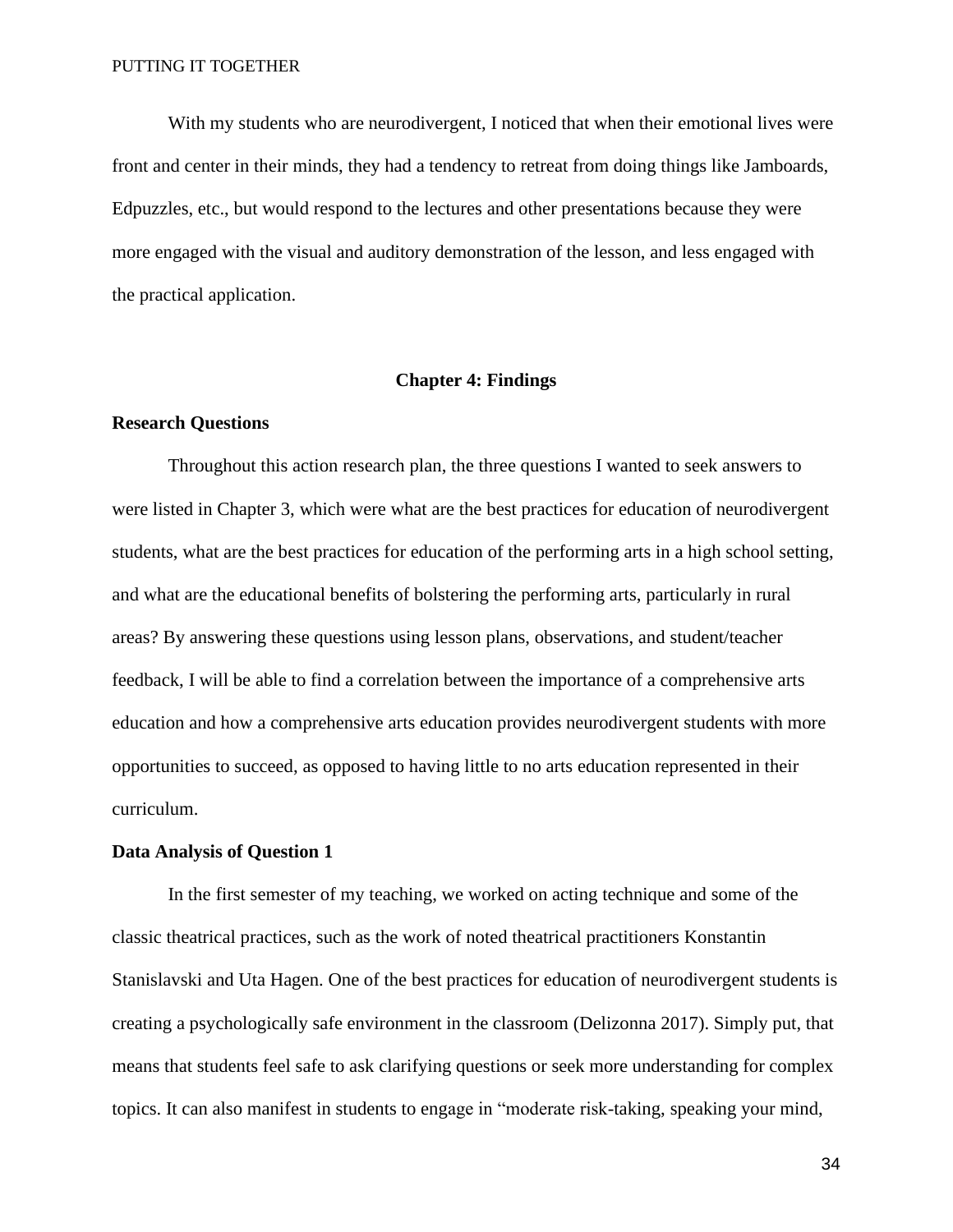creativity, and sticking your neck out…" (Delizonna 2017). Knowing that, I noticed an increase in student engagement and asking of questions from first semester scene study to second semester play production, particularly in my students with IEPs or 504s. For those students, what they crave most is structure, so being able to recognize a structure and execute said structure every day provides them a feeling of safety. According to Armstrong (2012) , he says that "learners in psychologically protected classroom environments have better well-being and self confidence" (Armstrong, 2012, 117). I witnessed that first hand, particularly in the second semester when we delved deep into the works of William Shakespeare.

When we first started the unit on Shakespeare's life, my cooperating teacher and I decided to give the students the task of creating their own gallery walk exhibit. Each student was responsible for either part of a Google Slide or PowerPoint presentation, and they all had to work together on an interactive portion. Part of my job as the teacher was to provide them with the research and information that they needed so they could use it in their presentation. Utilizing the Jamboards during those research classes, which are an online sticky-note program, provided me with information and concrete data about how having this psychologically protected classroom directly increased participation. For my neurotypical students, every day they filled out a prelesson, a mid-lesson, and a post-lesson Jamboard. For my neurodivergent students, they filled out one or two of them, but not all three. I noticed that at the beginning of the unit on research, my neurodivergent students' attendance was poor, and their Jamboards were not well thought out. They were full of one word or two word answers, and they did not read or understand the question I asked of them.

Something changed, however, when the research started. I had made a Shakespeare survival guide, with the names of all the plays, a brief overview of what each genre was about, a synopsis of the plays of said genre in 15 words or less, and then, they played a game where they tried to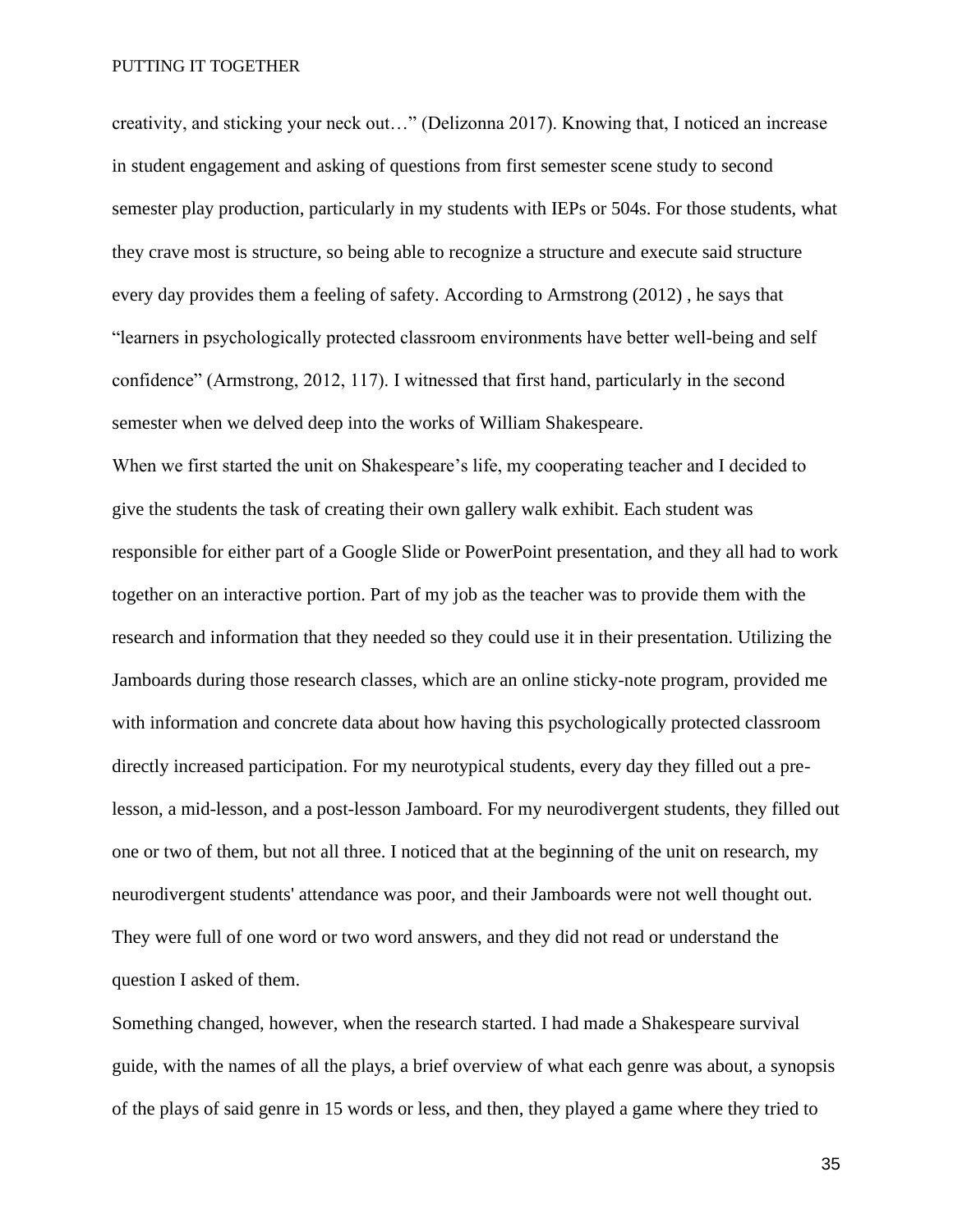guess the title of the play (utilizing their survival guide) from a meme shown. The memes used were from the popular American version of The Office, which is a show that I know my students respond to, as we have talked a lot about that show during class checkins and as I have gotten to know those students. My neurodivergent students responded and did incredibly well with the game portion because each day, the routine was the same, and they felt like they could ask clarifying questions and have their voices heard. According to Quantz & Magolda (1997), "teachers follow patterned action sequences that work because both teachers and students have learned exactly what to expect of each other". When I would stick with the routine of "Guess the Meme" and then having them look at their survival guide for the answer, discussing their answer, and allowing for questions, the questions they answered got more and more detailed and specific.

Another best practice for neurodivergent students, particularly in a theater classroom, is the concept of positive niche construction, which simply put, is a strengths-based approach to how we educate students with exceptionalities. (Armstrong, 2012, 14). For my students,the reason I used memes and other references to popular culture, like The Office, Parks and Recreation, The Lion King, West Side Story, and so on when learning about Shakespeare, is because their strengths are communication and their strengths are the utilization of humor and referencing, which Shakespeare was a master of. So, when we had our research class lessons, I noticed that when I incorporated more popular cultural references that most high school students would understand, their engagement changed. The students who struggled with attendance were in every class and participated to the best of their ability. The length and specificity of their pre-, mid-, and post-class assessments changed as well. But, the most important thing that changed was that they positively associated research with humor and enjoyment, so giving them assignments where they had to do a bit more research and higher-level thinking wasn't as daunting to them as it was.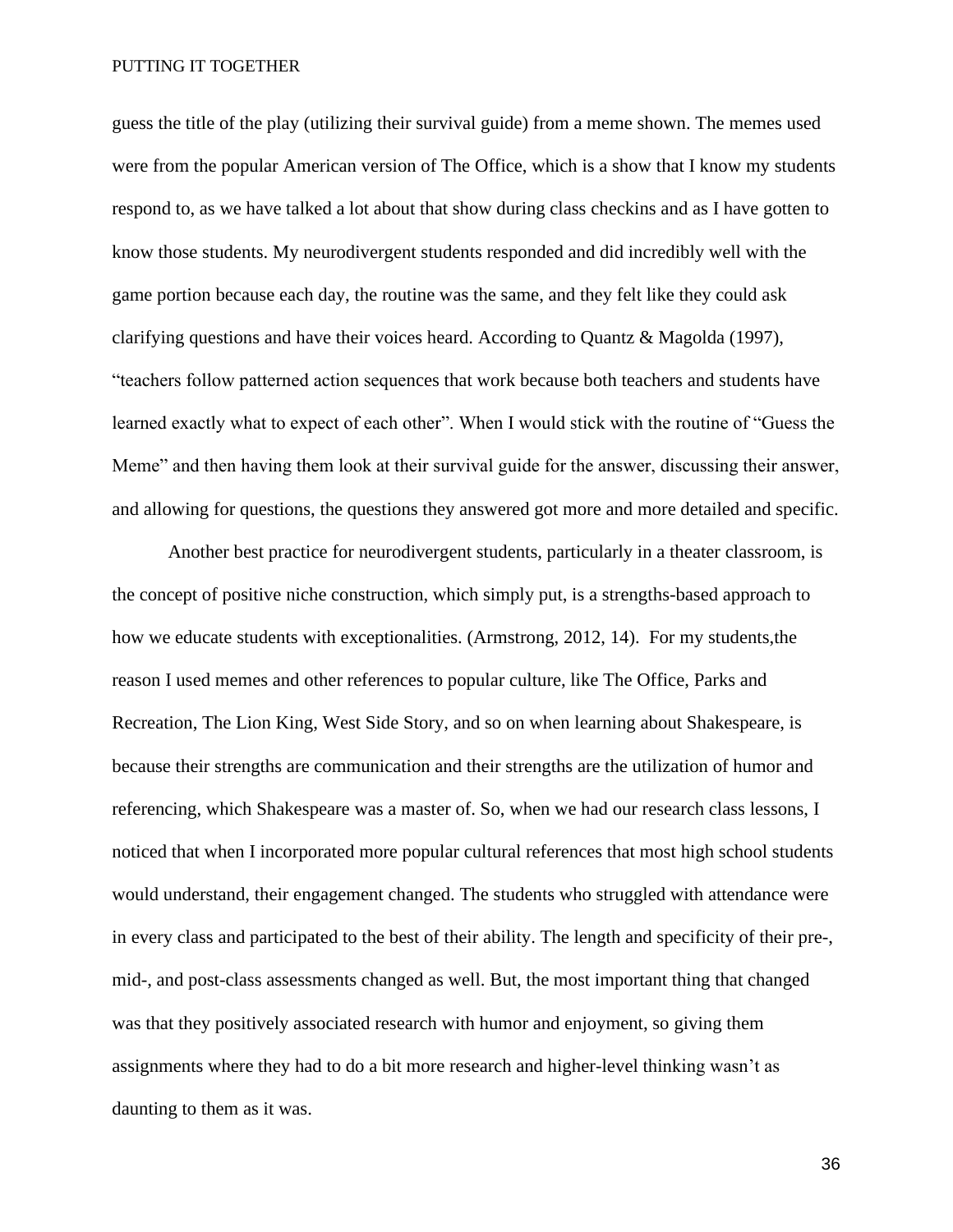In regard to the data about comprehension, what I noticed in my classroom environment and the student's participation is that as they started to engage more with the material, they were more willing to take risks in regards to performance assessments. I usually start my classes with an improvisation game that has something to do with the lesson that they are going to be working on later in the day. Most of the time, those games have to do with character building and relationships. These improvisation games, as a data point, worked to answer the question of best practices for neurodivergent students because while theatre, and improvisational theatre at that, is very much unpredictable, the routine of playing the games at the start of class helped with that psychological protection in the classroom because it taught them that they could fail, and it would be okay, and when it succeeds, the reaction of the crowd is an important measure for participation.

Many of the students in my classroom come from low social-emotional households, meaning that emotions, feelings, and self-esteem are either not often discussed, or never discussed, so their exteriors have hardened, which makes it difficult for them to really delve into emotional lives of characters or engage in more emotional or thought-provoking activities. For a lot of my students, the thought of making something up on the spot in front of their peers scares them, so using a daily improvisation game as a means of boosting participation also worked, from a data standpoint, to increase resiliency and confidence in performance. As an assessment tool, improvisation games work well as a best practice for neurodivergent students because those students understood that the content of the improvisation game wasn't what was assessed; it was the simple act of participation. For the students that I had who are on 504 plans or IEPs, the reason that improvisation helped increased their social-emotional learning is because it required them to directly work with their peers and were able to see the reactions of the audience to a well thought out idea or a strong acting choice and could adapt their performance accordingly.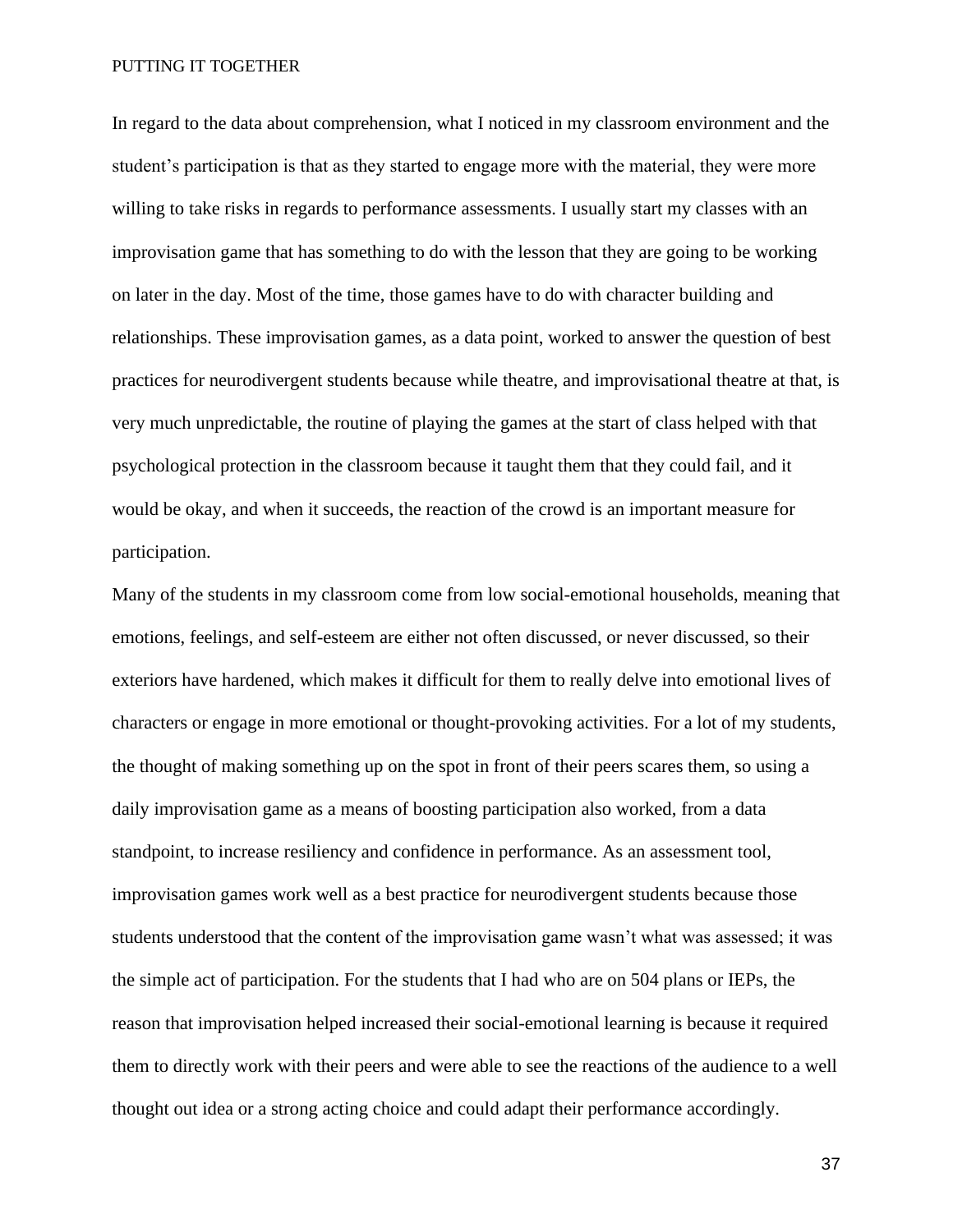#### **Data Analysis for Question 2**

The second question discusses what the best practices are for comprehensive theater education, particularly in a rural school environment. According to the Journal of Aesthetic Education, "American high school students involved in theater are more proficient readers than non-theater students, and their reading skills grow more during the high school years than those of students not involved in theater" (Podlozny 2000, p239). In my classroom, I noticed that when it came to reading scenes and writing about theater and their experience creating theater, there was a difference between the students who just started theater and did not know how to analyze or interpret scenes versus the students who had been a part of theater for a long time during their education, which is expected. With my findings, I saw that when I assigned students more writing and reading projects, such as an actor/director portfolio, or a script analysis worksheet, there was less fear and trepidation because the environment of the classroom was conducive to focus and learning. For example, starting every Friday with a writing check-in with some sort of character building question such as "If you could be a popsicle for an hour, what would you be and why?" or "If your life, at this moment, was a shoe, what kind of shoe would it be and why?" encourages the students to think more critically. I noticed that the hesitation to share decreased the more I modeled how to answer these questions and the more we got to share and grow and bond.

A comprehensive theater education program in schools also has shown to increase students' reasoning and morality (Basourakos, 1998), which is important especially in a high school setting. Using the works of William Shakespeare, my students showed an increase in their discussion of real-world issues, and their empathy changed. There is no official measure of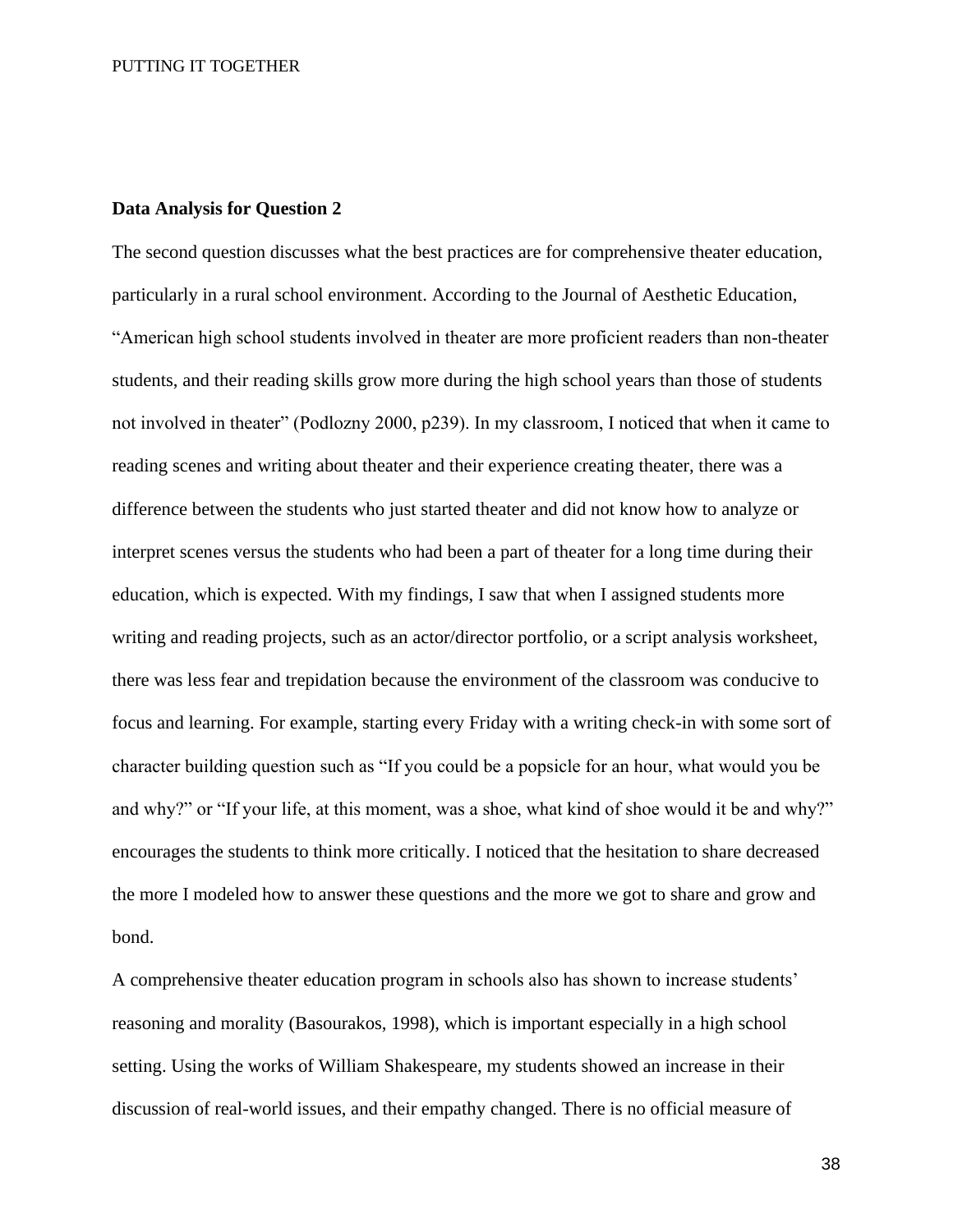empathy, but I decided to incorporate games and team building activities in our day-to-day instruction, the rationale being that if they felt comfortable working as a team, when something like a stressful rehearsal or a tricky scene happened, they could rely on the trust and the confidence of the other people in their cast.

The one-act play that play production is putting on is entitled Drop Dead, Juliet, which is a reimagining of Romeo and Juliet. A lot of the play has to do with agency, identity, and gender, and those are very important issues that really require a depth of understanding and consideration. When we first got started analyzing the play, many comments that were made were things like "This is whack" or "Why would anyone ever write this?" or "These ideas seem stupid". As we continued to rehearse the play, my cooperating teacher and I incorporated scenes from Shakespeare's canon. We picked scenes from Hamlet, The Taming of the Shrew, Twelfth Night, and Romeo and Juliet. Each scene that we picked were scenes that involved subversion of expectations and non-traditional casting, such as two non-binary students playing Romeo and Juliet, or having two female-identifying students conquer the infamous Katarina and Petruchio scene in The Taming of the Shrew. By utilizing non-traditional casting techniques, those students were able to use their lived experiences as part of the rehearsal process, and I was able to utilize the psychological safety of the classroom that I developed with them from the beginning of the year until now.

The reason that the play and these scenes went so well in the rehearsal process was because students were not afraid to have complex conversations around character building and the world of the play, and specifically, the desire to have these conversations increased because of their theater education training. Having these conversations also increased their critical listening. Since a lot of them do not have a comprehensive training in acting and interpreting Shakespeare, language and word choice are important for these young actors to discover how to mine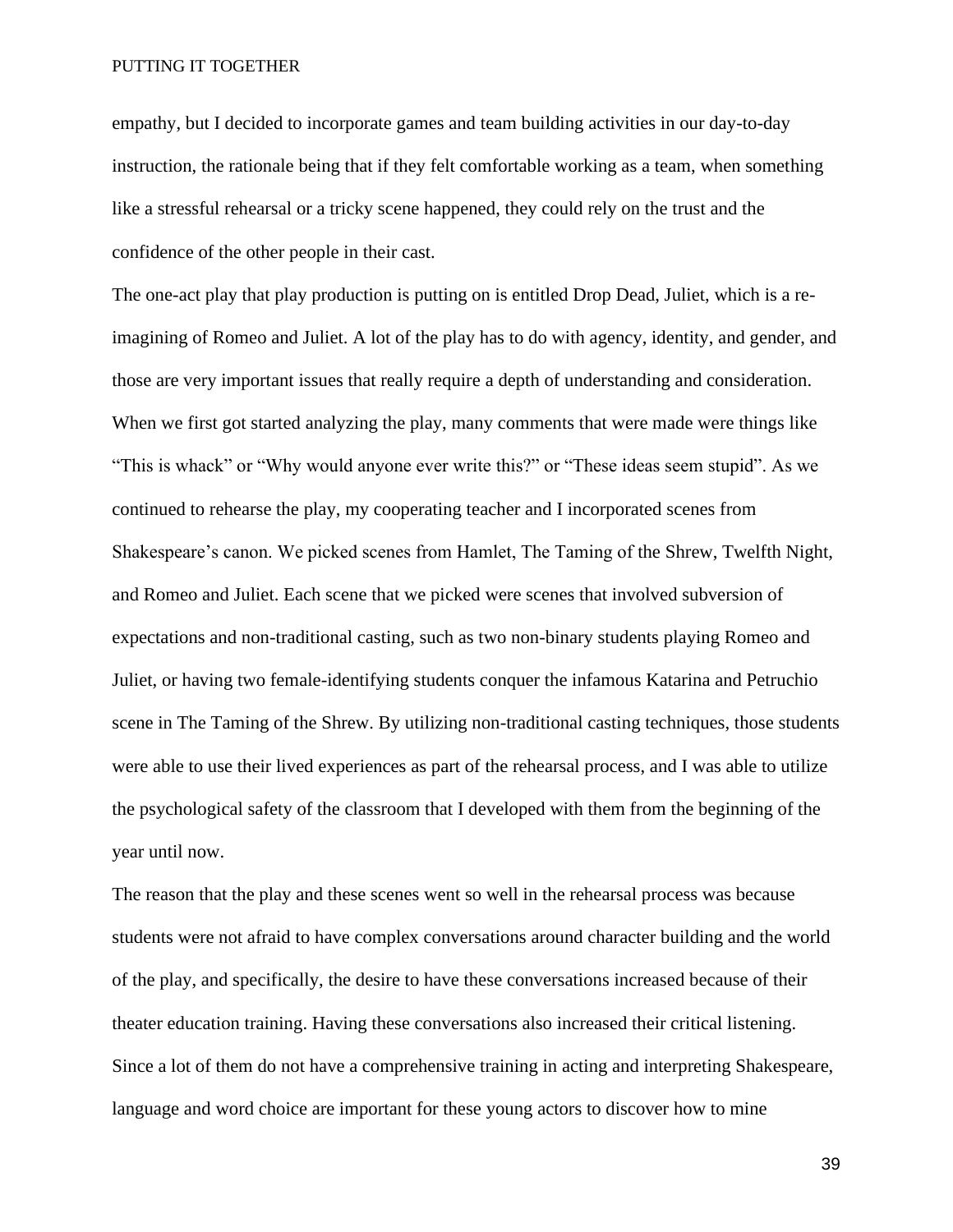interpretation in a piece of published theatrical work.

## **Chapter 5: Conclusion**

In order to effectively utilize the best practices for theater education, one has to take into consideration what the goal of the program is: teacher centered education versus learning centered education. In my practices, what I have found is that students respond best to a learningcentered theater experience, one where the social, emotional, and cultural lives of the students are most prominently featured. The other best practice that works the best, in my experience as a theater educator, has been to focus on the process of creating theater and not what the end product is.

Reflection is another best practice, and an important tool that students are going to need to have in a classroom setting, not just a theater class. What reflection can do for a student is that it can teach them about true empathy and teaches them to be a more socially well-rounded student, by incorporating prior knowledge of things outside their field as a connector to the world of the play. Theatrical education has to come from a place of authenticity and collaboration and students have to learn more about the art they want to create and take responsibility for things such as technical elements, directorial elements, and behind-the-scenes creation.

When working with neurodivergent students, the thing that is most important in a classroom environment is routine. The details in the routine can change, but if they know that they're going to go from A to B to C, then there is going to be a direct correlation between participation and understanding. Students respond best in a theater classroom by modeling the teaching instruction first, and then letting them loose and on their own.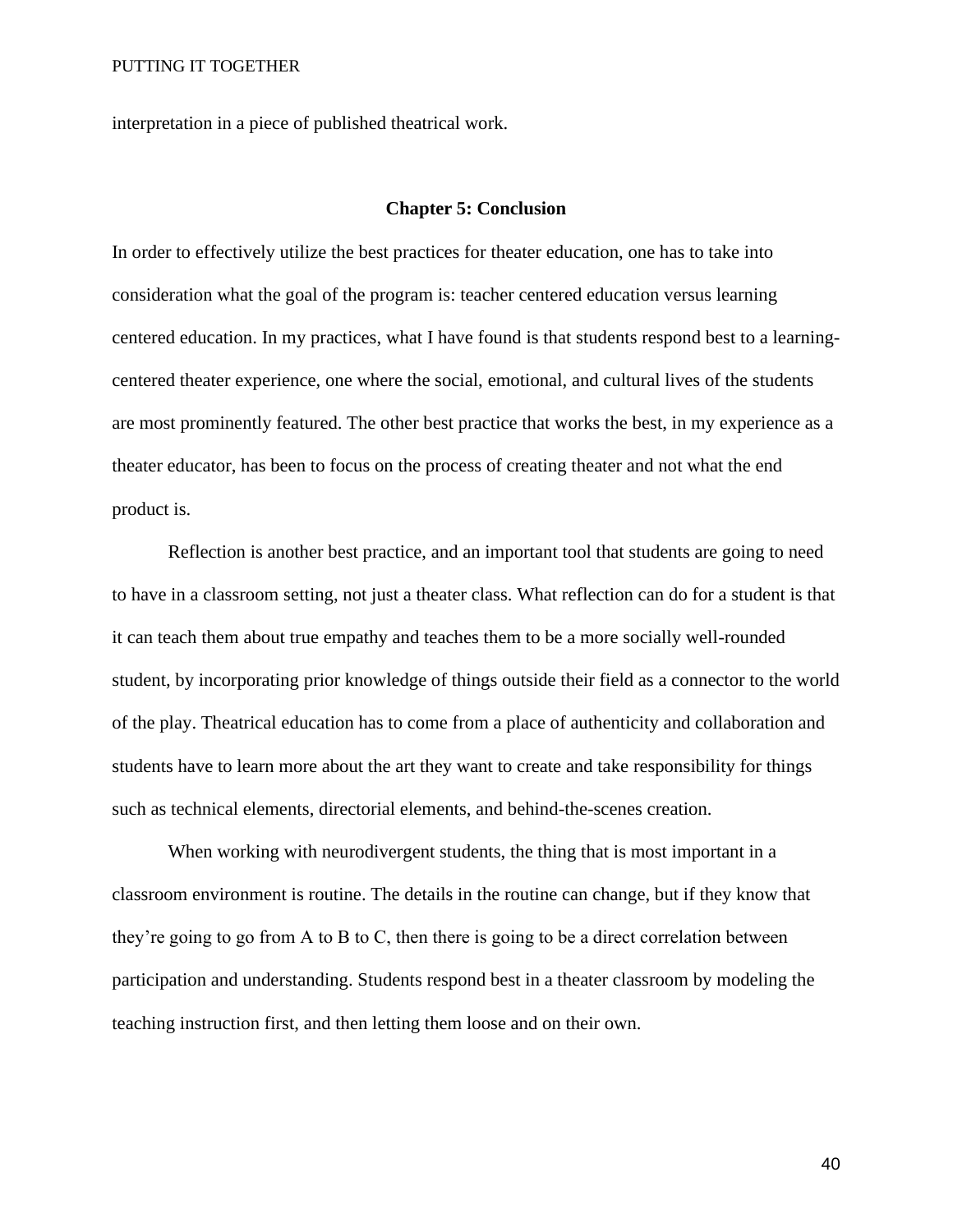Something else that helps with neurodivergent students is to recognize their emotional lives. Many of them participate in classes when they feel like they are being recognized and valued, and not as if their emotional lives are some sort of inconvenience, which is an unconscious thing that educators can do.

Finally, why study theater? I could write an entire emotional essay about it, but there would be too much language and too much incendiary takes. The most important thing in the data that I have found is that a theater education has benefits in every other subject in school and outside of school. It can do everything from teaching how to effectively speak in front of a crowd for an English class, to creative thinking in regards to those pesky word problems in a math course. The biggest reason that it is cut, in my opinion, is due to a misunderstanding of the benefits of a theater education course, and the cost of trying to maintain a working theater space.

The common misunderstanding is that theater is inaccessible to the modern person, and that can be true, absolutely. I had a lot of students that did not have a clear understanding of basic theatrical styles like Hagen and Stanislavski, and some who had that, but had never seen or been in a play, so the marriage of the students who knew so much versus the students who had limited access was shocking. Throughout the year, however, they had experiences outside of the classroom to see theater be made and to see that all theater is people telling stories on a stage, and that it is something that even they, from their rural towns, could do. One of the most formative experiences for these students was seeing the musical Rent. Rent, for a teenager, talked about artists and the bond that artists have as a family, and how artists react to struggle and to tragedy.

Tragedy is an interesting word to think about in art. Artists try so hard to mask the pain of abject tragedy throughout art, and sometimes, art cannot mask the pain of a cataclysmic event, no matter how old you are. As educators, we never expect to prepare for tragedy, no matter who the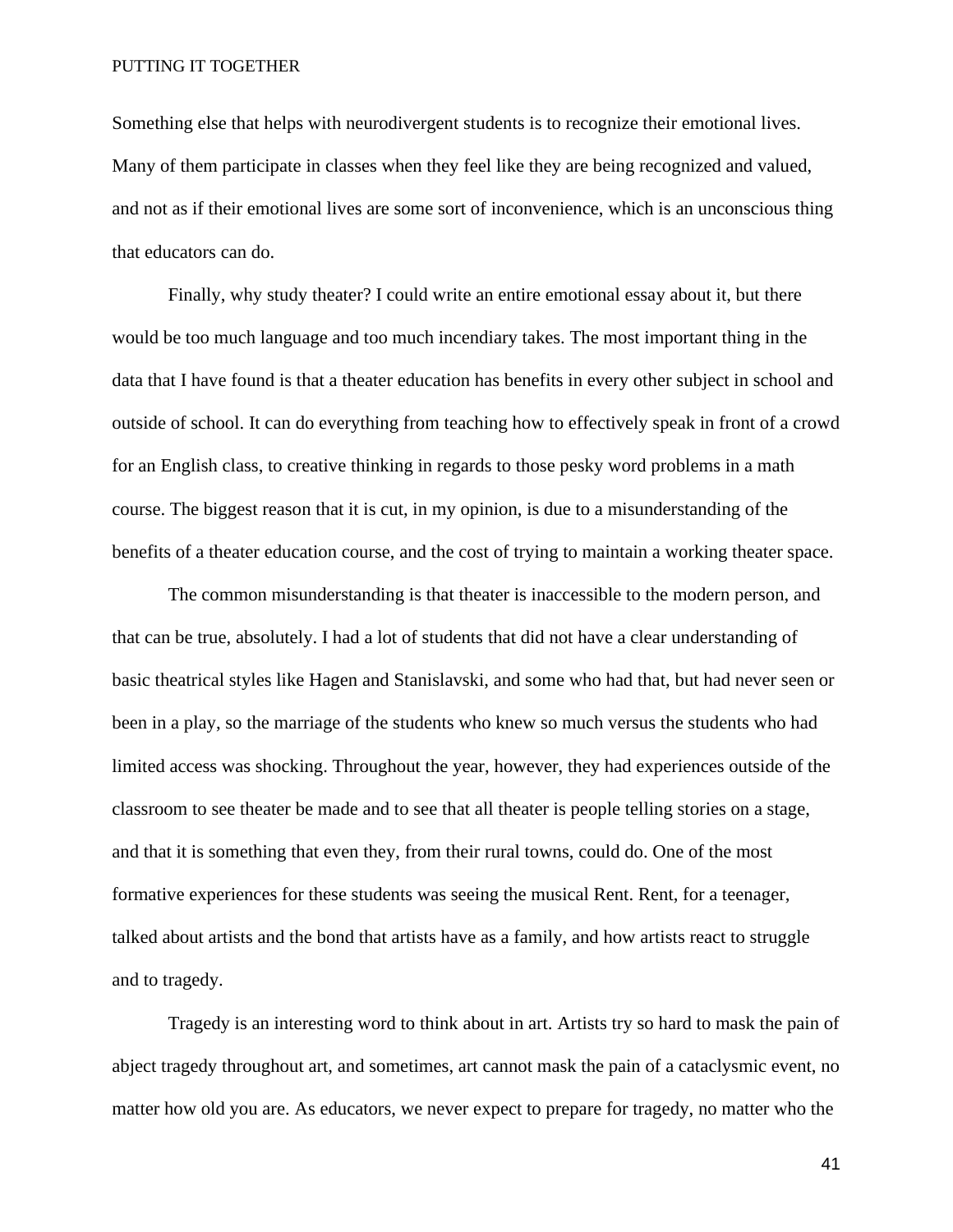student is. Many of my students in play production are neurodivergent learners, so the best practices of safety and routine are extra important when the unexpected happens. In the middle of May, one of my senior play production students committed suicide, unexpectedly. To reflect on the best practices of this action research plan, I feel it necessary to tell you about how my artists in training reacted to the loss of their classmate, their theater colleague, and their friend. The week after, we had another high school student, whose sister was a part of their schools production, commit suicide. Two losses back to back are unthinkable. Then, in Uvalde, Texas, there was a school shooting, which had an impact on my already grieving students. Grief was all over.

The day after the theater staff found out that we had lost one of our students was one of the hardest days I've ever had in education. I was told by trusted people in my life to "be the adult that those kids need", and that was the hardest role I have ever played. I had to take on the role of adult to not just my students, but for the benefit and sanity of my cooperating teacher. No amount of action research, lesson planning, formal instruction, anything that the walls of an educational institution can teach you, ever prepares a teacher for something like this.

When I first got to the high school, my cooperating teacher and I decided that we would be the theater kids' first points of contact for whatever they needed. With a sweet, but ineffective, licensed mental health professional, we opened up our theater classroom as a room for these students to process their grief, which changed minute by minute. What we found throughout the day was what most students needed were myself and my cooperating teacher. Yes, snacks were a welcome distraction, and sure, fidget toys helped a lot, but they needed two human people to grieve with them, to cry with them, to try and make sense of what the hell just happened to them.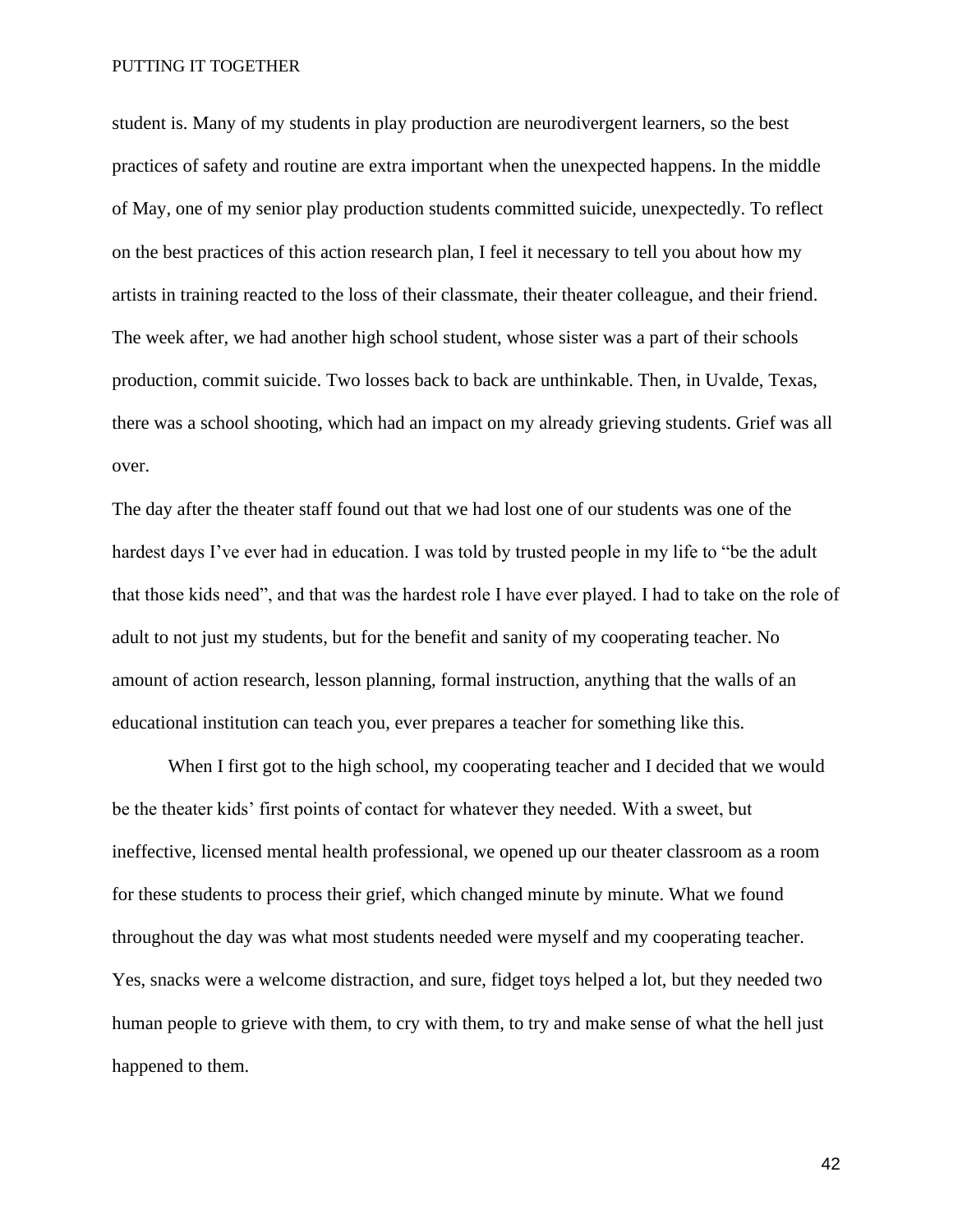Throughout the day, the students "calmed down" a little bit more because they felt safe. The psychologically protected classroom environment that they had cultivated pre-suicide suddenly seemed like ground zero, so being able to have access to things that provided them comfort was incredibly important post-suicide. Many of the students in my play production class had the added stressor of opening their school's musical that same day. If this experience has taught me anything about the best practices of education, it's to always trust a student's resilience. They truly exemplified the adage of "the show must go on", even when the show felt like an impossible task.

Friday, though. Friday was the hardest. Friday felt more business as usual, but the air was still palpable with sadness, grief, confusion, misunderstanding. Their small theater family lost a member, rather unexpectedly, and they did not know that by the start of next week, they'd lose another. While my cooperating teacher got things prepared for the second day of their school's musical, I was the one in the room with the students. This is not a verifiable best practice, but I decided to engage in distraction therapy with my students. Part of the best practices in education is to stick to a routine, and my job was to provide them, at that current microcosm of time, with something "normal". Something not associated with death, dying, suicide, or the like.

When many of them were middle school students, they contributed to an activity called "Wax Museum". The premise was simple: dress up like a historical figure and present to a group of people the accomplishments of said figure. My students smiled, genuinely, for the first time in 36 hours. After their experience at Wax Museum, we went back to the classroom and I decided to play a game of "Head's Up" with them, and there was laughter. While it can be an underrated thing, laughter, it was necessary. It was distraction therapy to the highest degree, and we needed it.

After my students closed their show, they suffered another loss. Another student they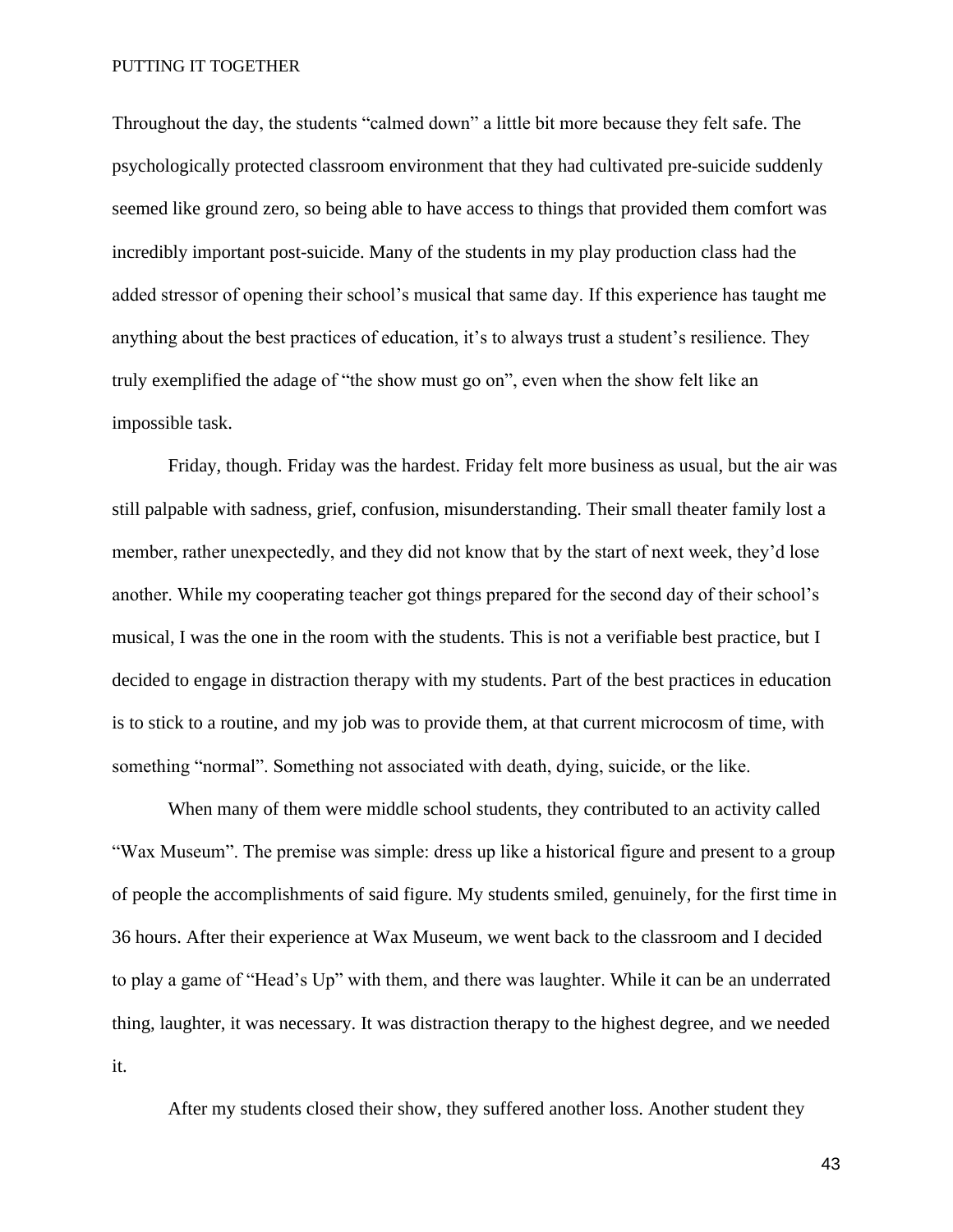knew at their high school committed suicide. I got to my site and we repeated the procedure from last week: no concrete plans, just be there for them as an open space. My cooperating teacher decided, at that point, that the thing they needed the least was new instruction. That was difficult for me to comprehend at first, because how could I complete my Master's degree and this action research plan fully if I wasn't teaching them new material? What I realized though is that it was new material. For a lot of these students, these losses were the first time they experienced something of the sort. I was also learning with them about grief, and how to process that grief. It wasn't what Stanislavski talked about, or the works of August Wilson, but it was something they'd come into contact with in their theatrical journey.

I've learned more in the past two weeks about the best practices in education than I have during most of my program, if I am going to be totally honest with you. The best practices in education are, first and foremost, to take care of your students, no matter what they need. That's the ultimate best practice. Yes, routine is important. Yes, protection is important. But, routine and protection go out the window when you have students sobbing in your arms because they lost their best friend, so care for them.

One thing you have to realize, as an educator, is how other people take care of your students. The response to these suicides from administrators, teachers, etc. was asinine. On the first day after the first suicide, there was neither hide nor hair of high school administrators or teachers. No one checked in on our theater kids or on the theater instructors, or the people around us. Teachers emailed frequently and marked students as absent when they were in a safe space, with safe people, trying to regain their lost sense of normalcy. While I can understand the importance of business as usual, what I cannot understand is teachers who negate what a student is feeling during times of crisis. Many of my students who came to me talked about how this teacher or that teacher told them basically to suck it up and deal, which broke my heart, and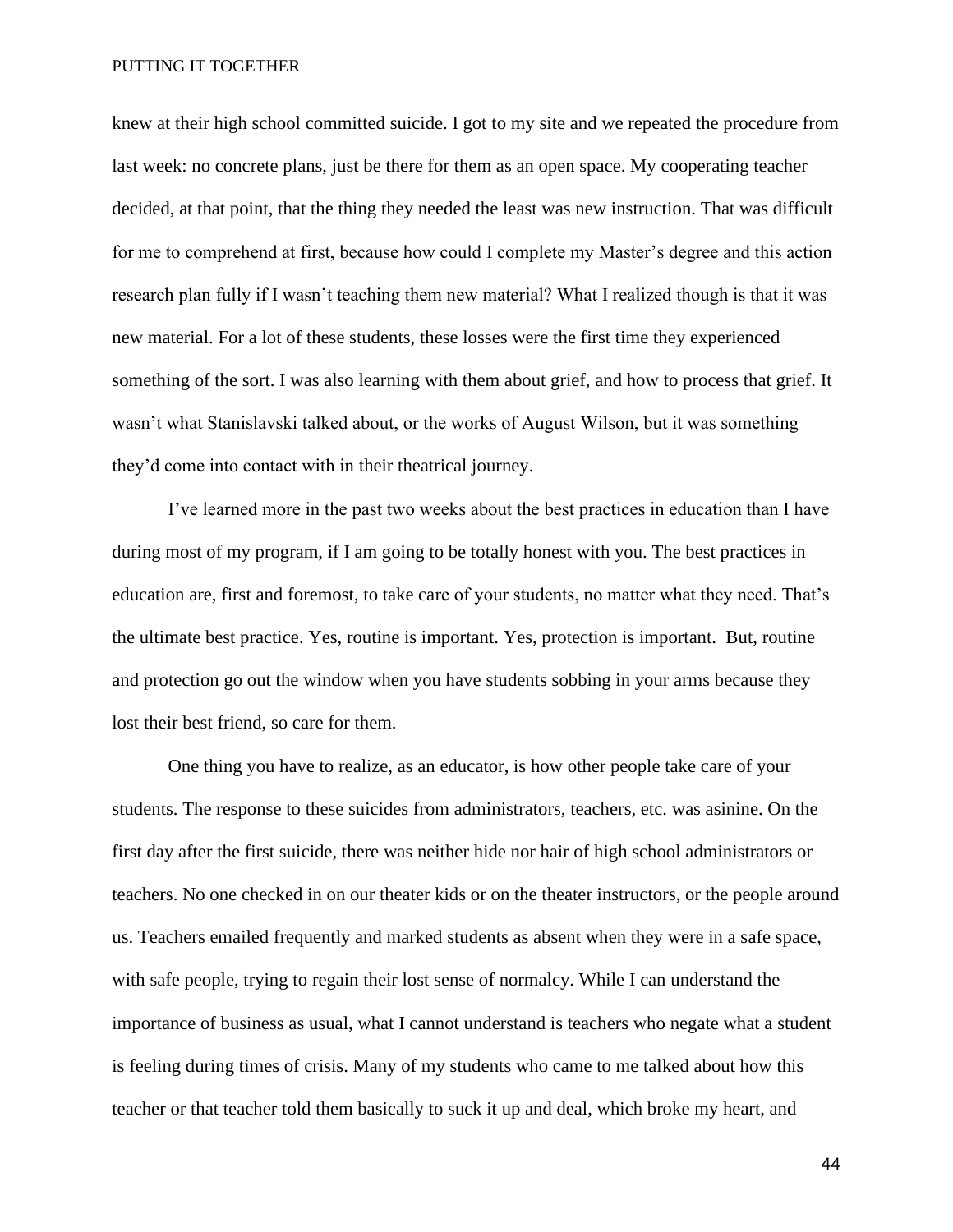continues to do so. How can we, as educators, impart in our students the importance of family and togetherness, when the times students need family most, they're admonished for it? Being a highly empathetic person, seeing my students get hurt more and more by people who should be healing them made me feel a wide swath of emotions: anger, rejection, heartbreak, hurt.

The real nail in the coffin was when my own administration didn't express any care or concern for the staff members hurting. My employer will give cards and well wishes for anyone: someone's grandfather-in-law who passed, or a sick spouse, what have you. When a teacher who works in their building loses a student? No response. Radio silence. That taught me a lot, as an educator, about who to trust and how much of myself to give to staff, administrators, faculty, etc. who don't deserve all of myself. That helps me, as an educator, because students want reality. They want you to be honest with them, even if the honesty is going to hurt. They want agency, and free thought, and in times of crisis, those are things that we, as humans, naturally want to do in times of great turmoil.

The beginning of this action research plan quotes the late theater composer, Stephen Sondheim. One of his shows, *Into the Woods*, discusses growing up, and I think can better exemplify what I have learned about my student teaching: "sometimes, people leave you. Halfway through the wood. Others may deceive you. You decide what's good. You decide alone. But no one is alone" (Sondheim, 1987, 310-311). Unfortunately, people left us (being our class) halfway through the wood (which is the journey of how these actors learned their craft). Others did deceive them, in regards to admin, students, etc. who did not care for them in their time of need. But, at the end of the day, my theater students decided what was good, in an attempt to make them understand what is good in the world, and that, truly, no one is alone.

When I started this action research plan, I quoted a lyric from *Sunday in the Park with George*. I want to end this action research plan with another *Sunday…* lyric: art isn't easy. Every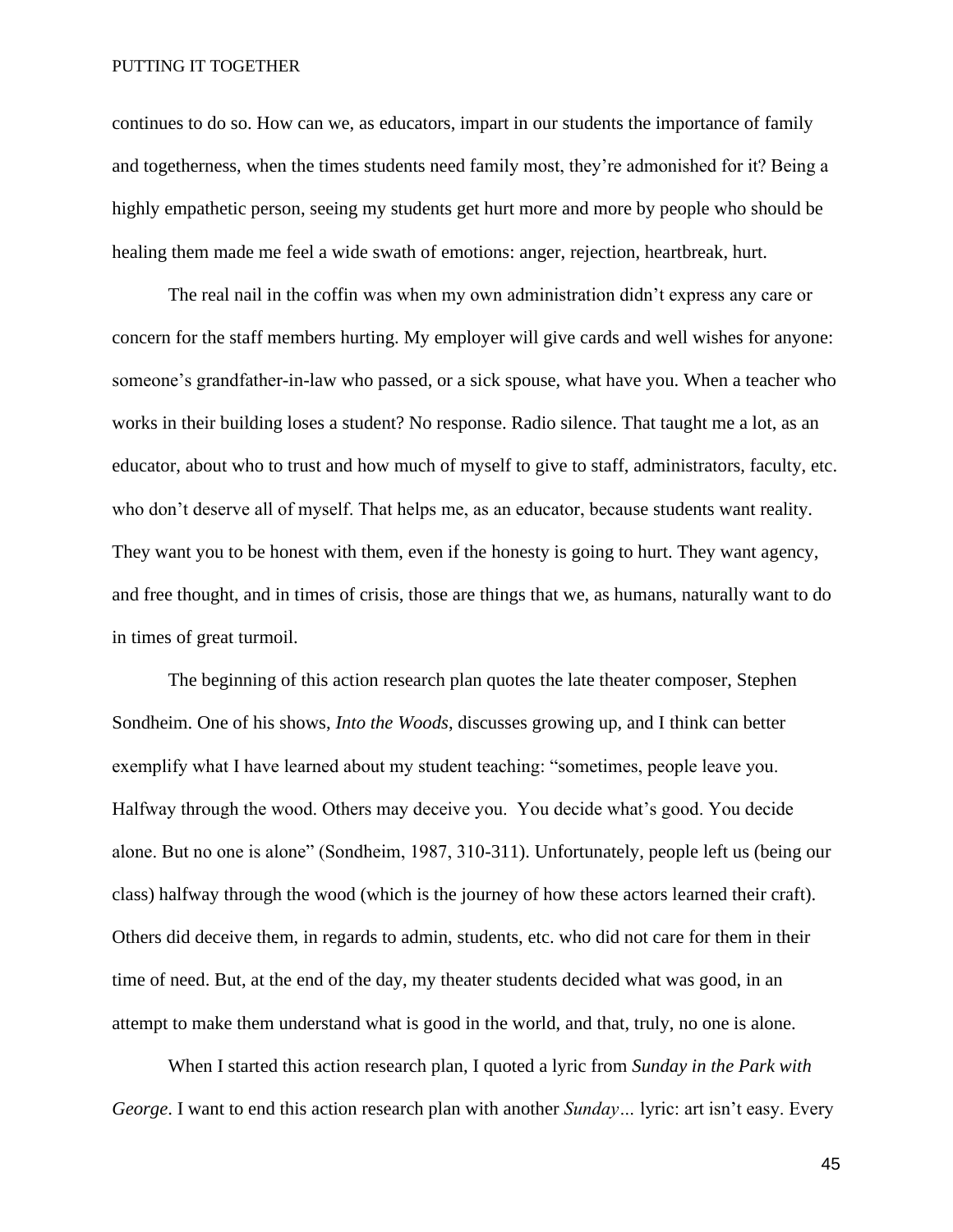minor detail is a major decision. [We] have to keep things in scale, have to hold on to your vision. As educators, we have to hold on to the vision of what education is about: our students. They are the vision that we need to hold on to. We, as educators, have to respect their minor details in life, no matter how inconsequential. The art of making art is putting it together. Teaching is an art, and the students help us put it all together, bit by bit.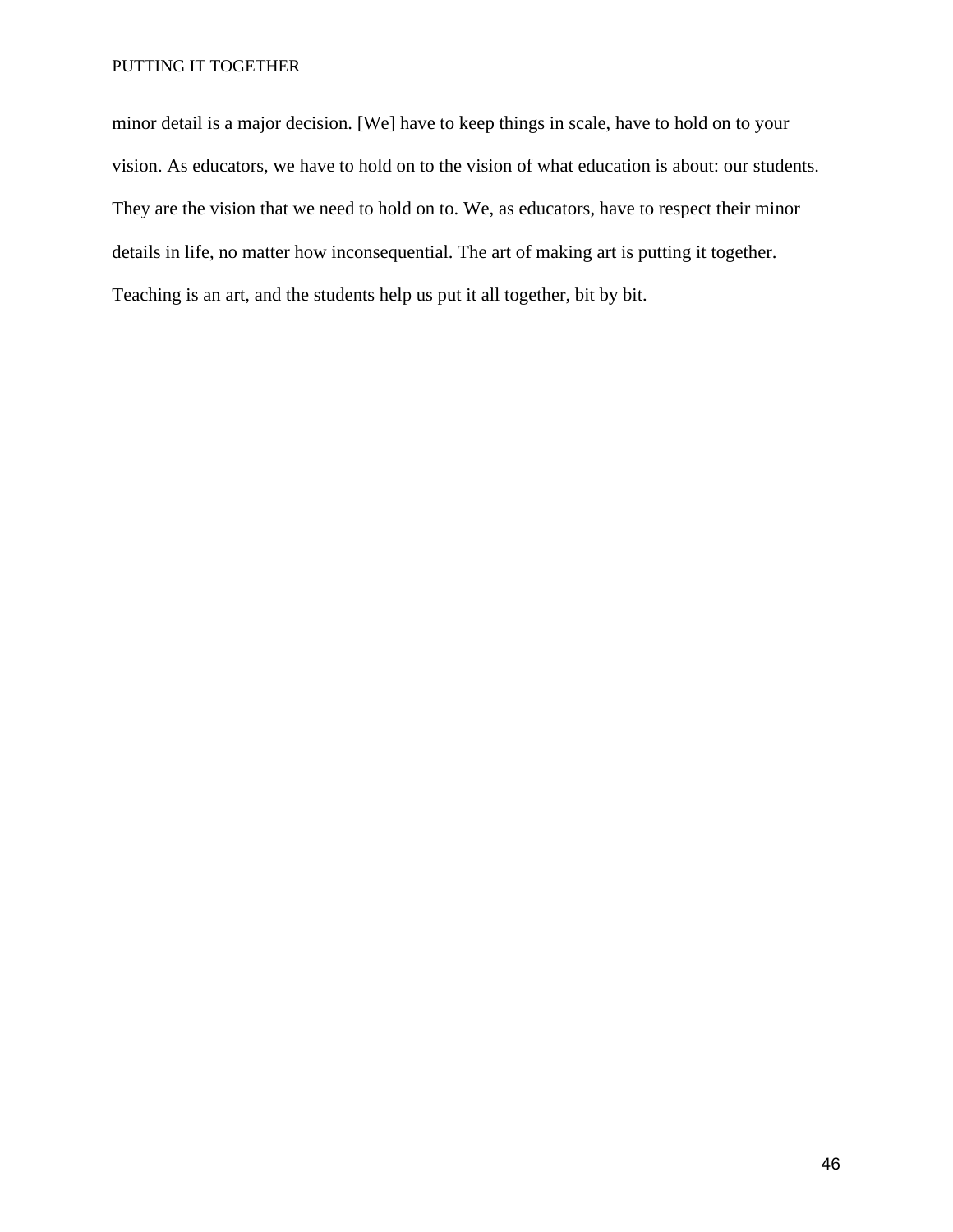#### REFERENCES

Armstrong, T. (2012). *Neurodiversity in the classroom: Strength-based strategies to help students with special needs succeed in school and life*. ASCD.

Basourakos, J. (1998). Exploring the Moral Sphere Through Dramatic Art: The Role of

Contemporary Canadian Plays in Moral Pedagogy. *Canadian Journal of Education, 23*, 265.

Bishop, Nancy. 1992. "Are your classes gender fair?" Teaching Theatre 4 (1): 1–10.

Center for Disease Control, 6 Guiding Principles To A Trauma-Informed Approach

(2020). Washington, DC; Center for Disease Control.

Council of Chief State School Officers. (2013, April). Interstate Teacher Assessment and

Support Consortium InTASC Model Core Teaching Standards and Learning Progressions for

Teachers 1.0: A Resource for Ongoing Teacher Development. Washington, DC: Author.

Delgado-Gaitan, C., & Trueba, H. (1991). *Crossing Cultural Borders: Education for Immigrant Families in America*. Routledge.

Delizonna, L. (2017, August 24). *High-performing teams need psychological safety.* 

*here's how to create it*. Harvard Business Review. Retrieved May 29, 2022, from

https://hbr.org/2017/08/high-performing-teams-need-psychological-safety-heres-how-to-create-it

Gay, G. (2000). *Culturally responsive teaching theory, research, and Practice*. Teachers College Press, Teachers College, Columbia University.

Harvey, Billie. 2010. Interview with the author. Digital recording.

Horn, E. B. (2019). And so she plays her part: An autoethnographic exploration of body image, consent, and the young actor. *Youth Theatre Journal*, *34*(1), 55–65.

https://doi.org/10.1080/08929092.2019.1633720